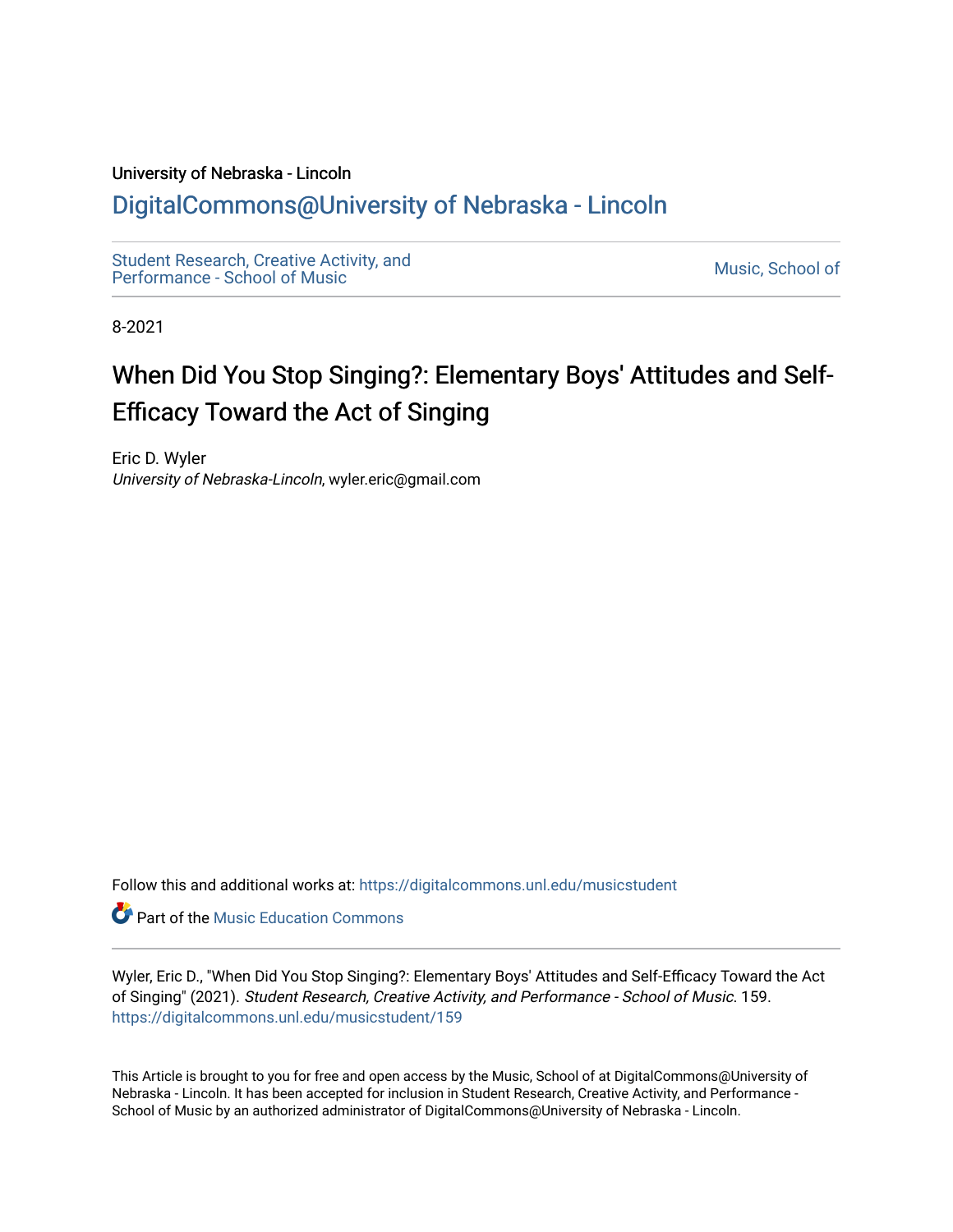## WHEN DID YOU STOP SINGING?:

## ELEMENTARY BOYS' ATTITUDES AND SELF-EFFICACY

## TOWARD THE ACT OF SINGING

by

Eric Wyler

## A THESIS

Presented to the Faculty of

The Graduate College at the University of Nebraska

In Partial Fulfillment of Requirements

For the Degree of Master of Music

Major: Music

Under the Supervision of Professor Rhonda Fuelberth

Lincoln, Nebraska

August, 2021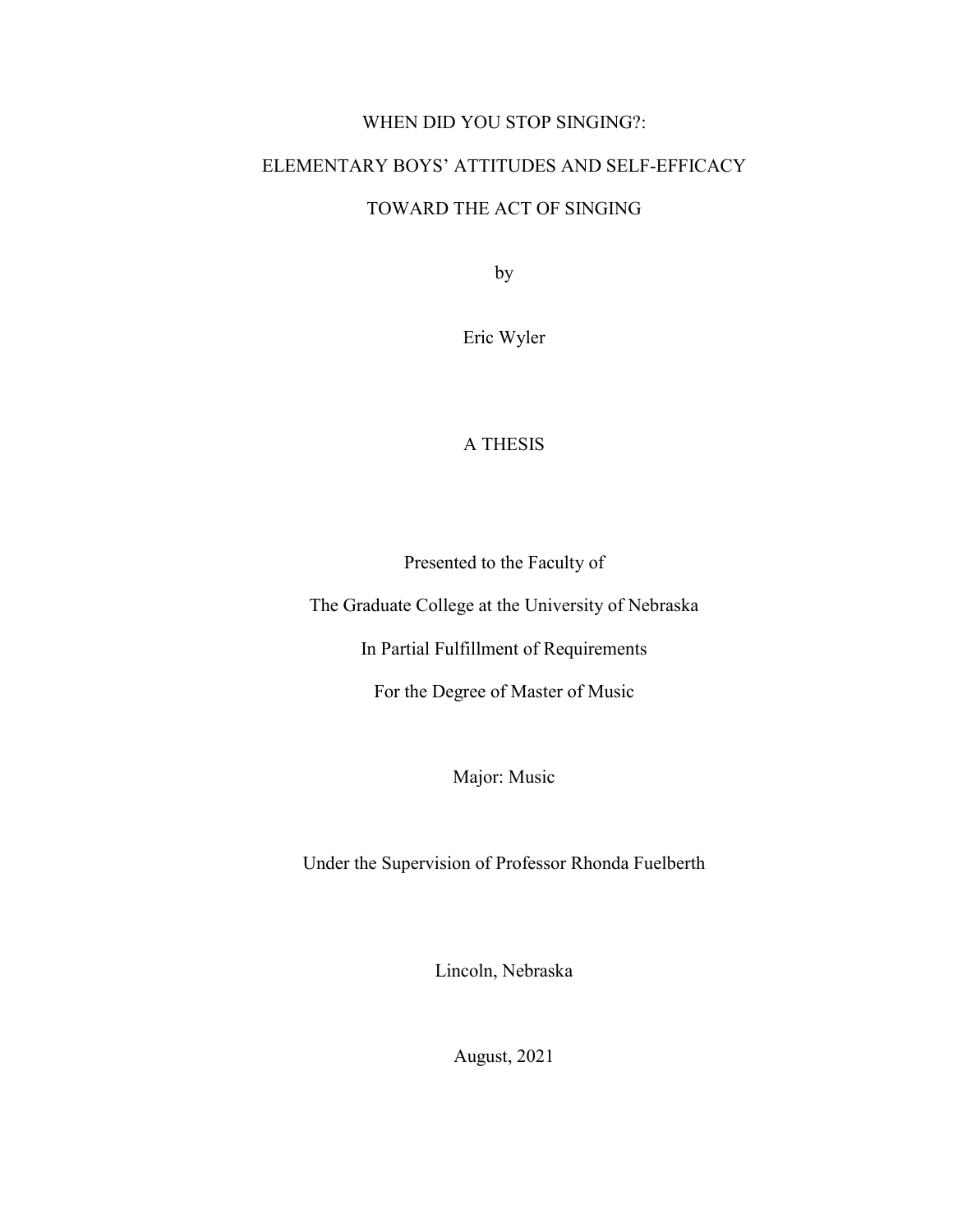# WHEN DID YOU STOP SINGING?: ELEMENTARY BOYS' ATTITUDES AND SELF-EFFICACY TOWARD THE ACT OF SINGING Eric Wyler, M.M.

University of Nebraska, 2021

Advisor: Rhonda Fuelberth

The "missing males" epidemic is one which has baffled music educators and researchers for decades. Many research studies have been conducted to explore why boys choose to not be involved in choral ensembles at their middle and high schools. These studies list numerous retention/recruitment strategies; however, the problem remains. Many boys decide before they reach middle school whether they like to sing. The purposes of this study are to examine elementary age boys' attitudes toward singing and determine at what grade level, if any, there is a significant difference in boys' attitudes, to search for a relationship between boys' attitudes and self-efficacy toward the act of singing, and to try to pinpoint reasons and factors contributing to boys' declining interest in singing at a young age.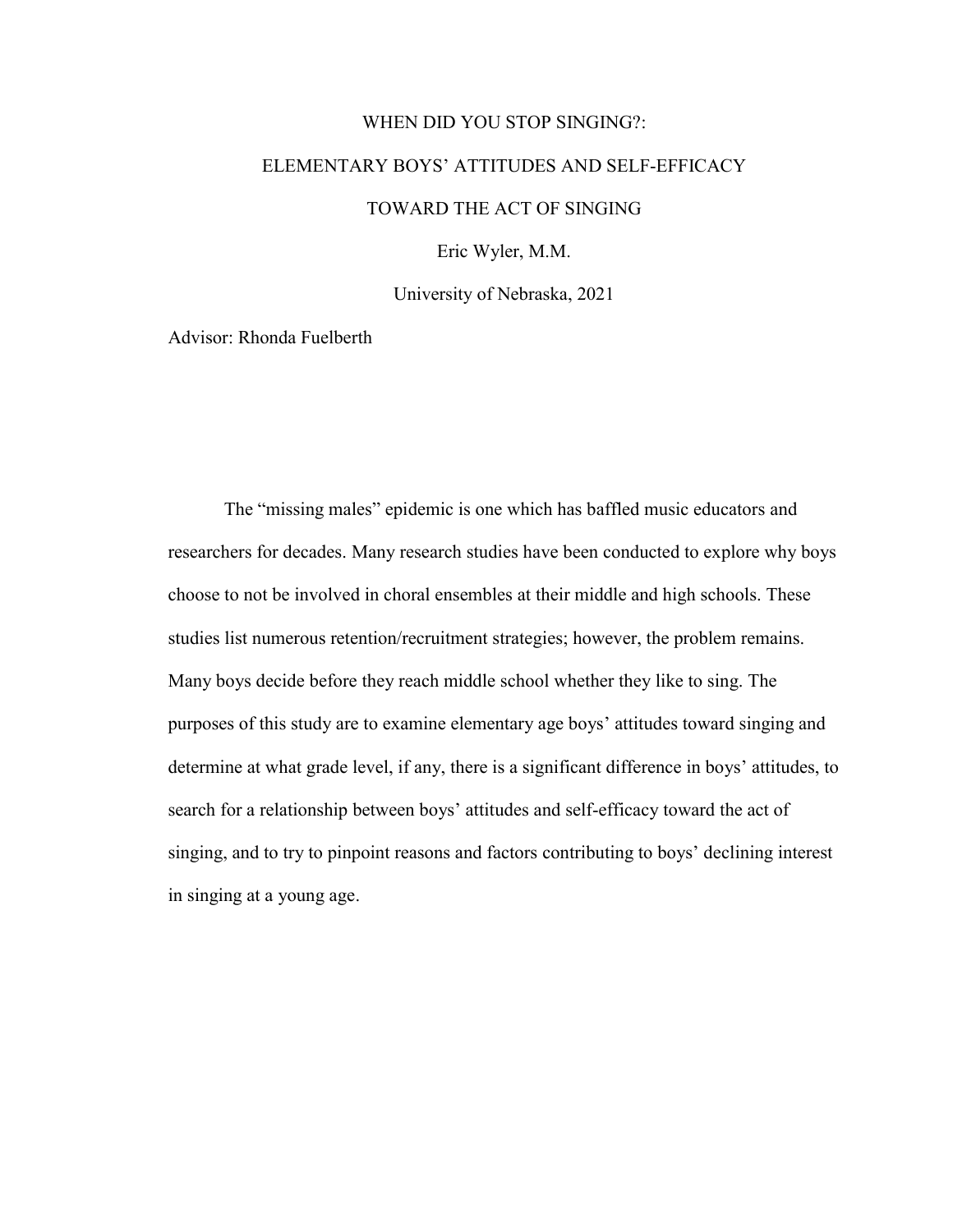## **Acknowledgements**

First and foremost I would like to thank my incredible wife, Lindsy. Your support through this process is what helped me push to the end. Thank you so much for constantly encouraging me to complete the most difficult academic endeavor of my life.

Dr. Rhonda Fuelberth, I am so grateful for your compassion and patience throughout my time at UNL. You have taught me more than my degree can show and for that I am forever thankful.

Dr. Glenn Nierman, you never once gave up on me. From the random calls and texts to the many fires you had to put out along the way, you were always there to lend a gracious and helpful hand.

Dr. Stanley Kleppinger, thank you so much for your assistance and words of advice as a member of my committee.

To all of my professors and fellow summer Master's students who joined me on my long journey – thank you. You have each made an impact on me as a student, educator, musician, and person. My experience at UNL has been so wonderful and its impact will stay with me the rest of my life.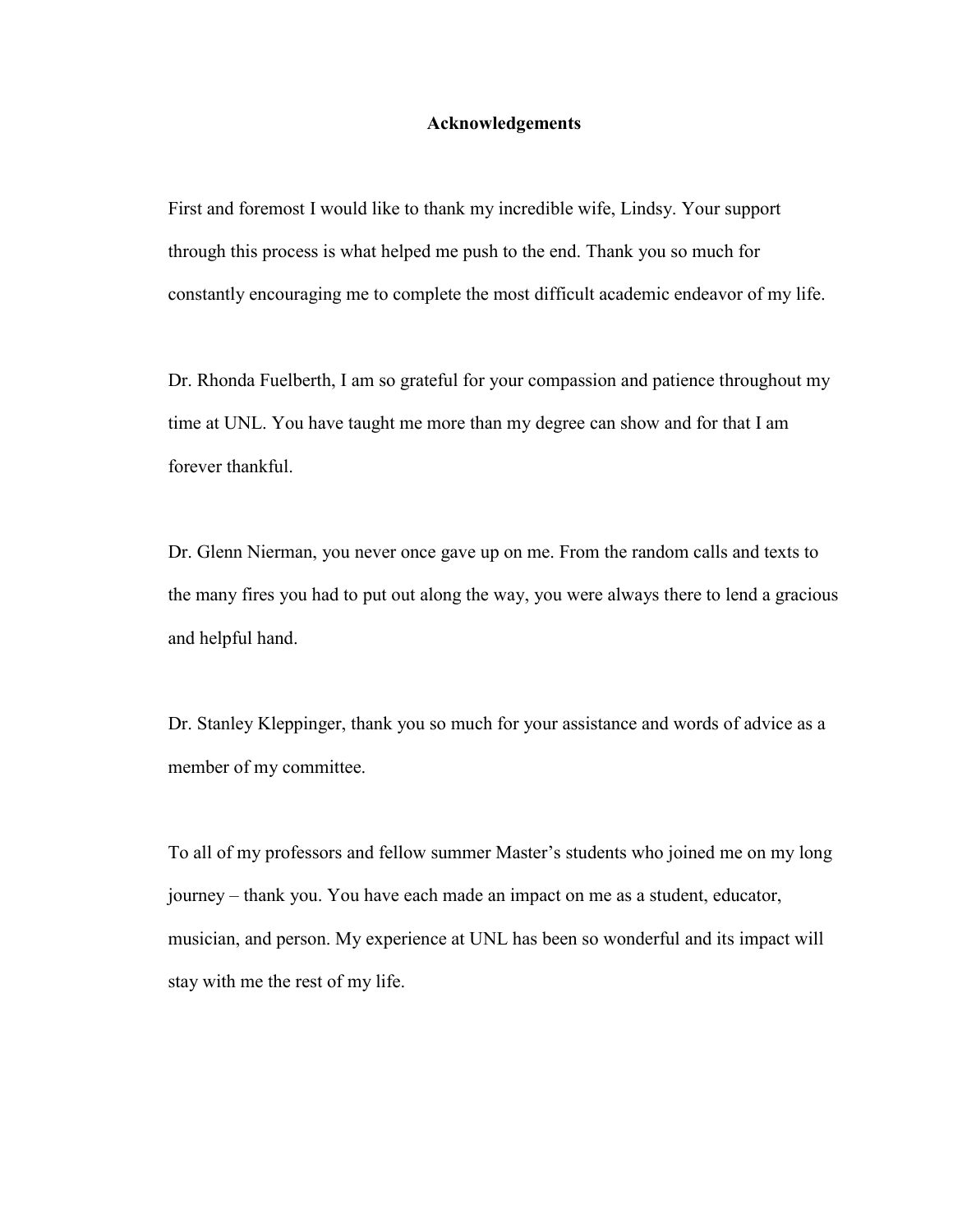## **TABLE OF CONTENTS**

| <b>CHAPTER</b>                                         |  |
|--------------------------------------------------------|--|
|                                                        |  |
|                                                        |  |
|                                                        |  |
|                                                        |  |
|                                                        |  |
|                                                        |  |
|                                                        |  |
|                                                        |  |
|                                                        |  |
|                                                        |  |
|                                                        |  |
|                                                        |  |
| Gender Stereotypes in Singing and the Musical World 10 |  |
|                                                        |  |
|                                                        |  |
|                                                        |  |
|                                                        |  |
|                                                        |  |
|                                                        |  |
|                                                        |  |
|                                                        |  |
|                                                        |  |
|                                                        |  |
|                                                        |  |
|                                                        |  |
|                                                        |  |
|                                                        |  |
|                                                        |  |
| 5. DISCUSSION AND IMPLICATIONS FOR MUSIC EDUCATORS32   |  |
|                                                        |  |
|                                                        |  |
|                                                        |  |
|                                                        |  |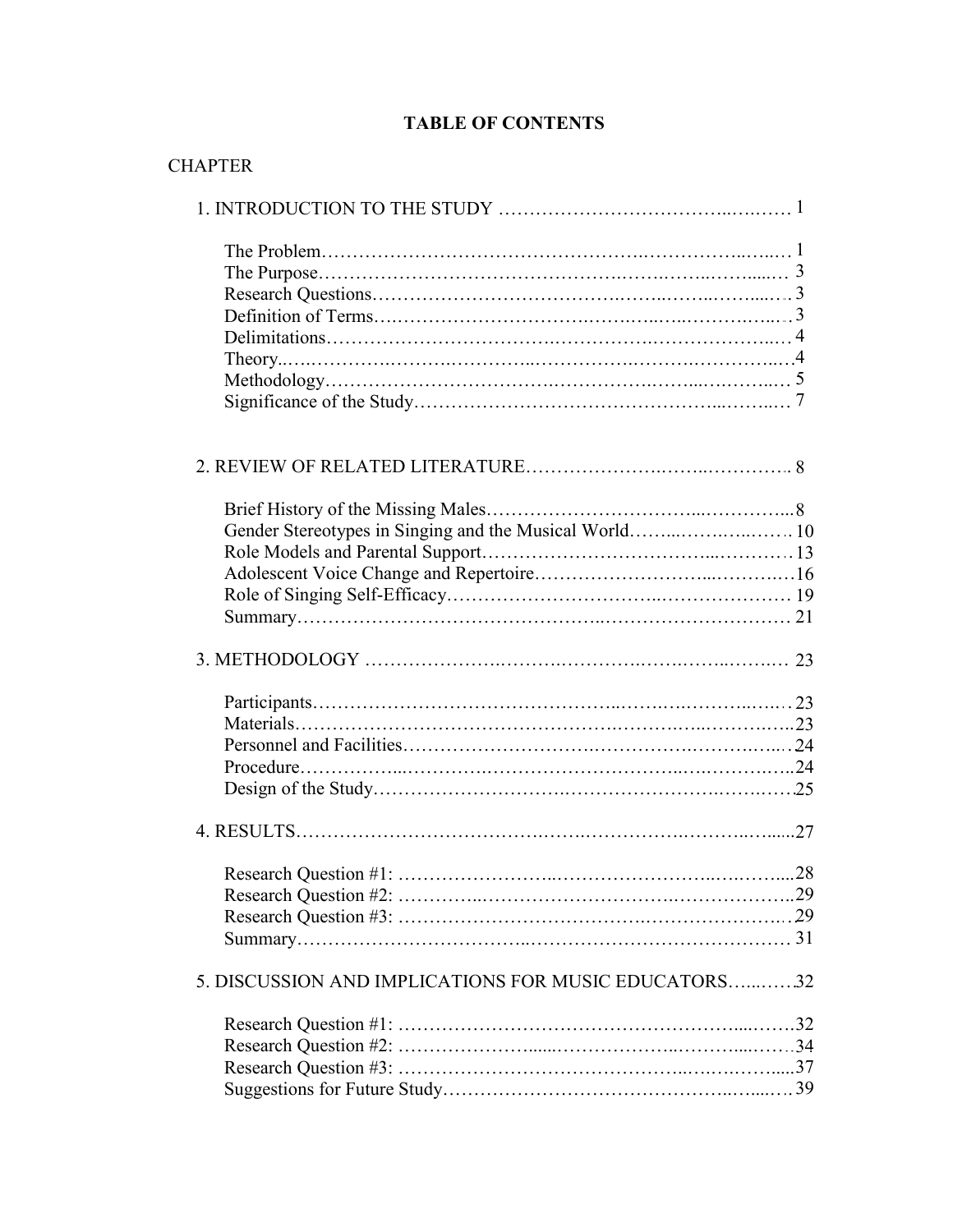| <b>APPENDICES</b> |  |
|-------------------|--|
|                   |  |
|                   |  |
|                   |  |
|                   |  |
|                   |  |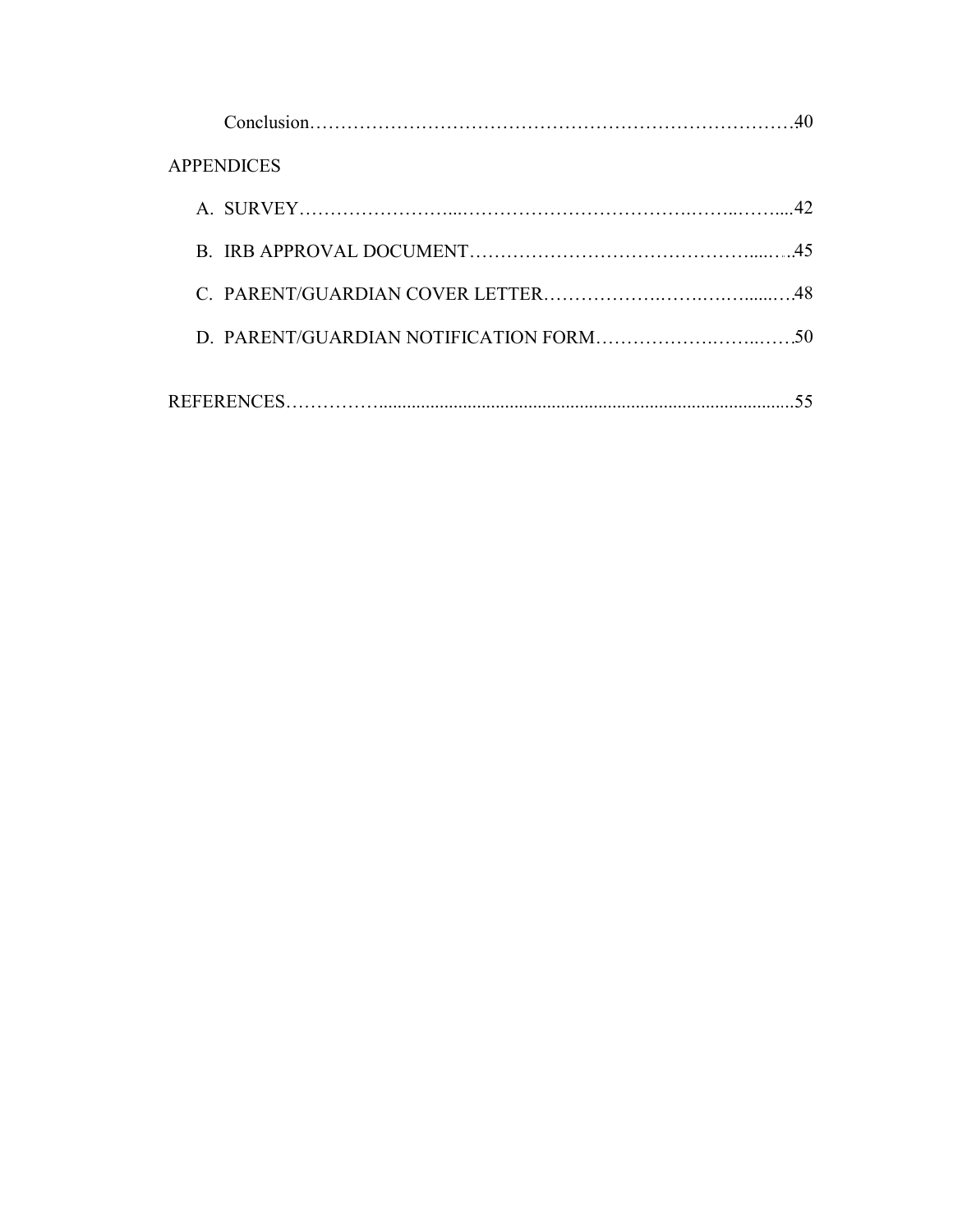#### **CHAPTER 1**

## **INTRODUCTION TO THE STUDY**

## **The Problem**

For decades, vocal music educators have struggled with the problem of not having enough participation from boys at the middle and high school levels. Extensive research has identified several reasons for this phenomenon, and has proposed multiple strategies to help music educators increase enrollment. However, examining elementary age boys' attitudes toward singing may shed light on ways to reach boys before they decide to stop participating in singing at school. From a secondary music education perspective, elementary boys' negative attitudes toward singing could keep them from experiencing the many benefits and opportunities of singing in a choir in middle school, high school, and beyond. In a broader sense, a lost interest in singing, and potentially music altogether, could also result in a less-active musical society, which could lead to the diminished value we place toward singing as a vital part of our human experience.

Of many recommended recruitment and retention strategies, selection of repertoire to suit the interest of boys has been identified as a key component in providing a fun and inviting singing experience in the music classroom (Harrison, 2004; Freer, 2007). Repertoire should also allow boys to engage in singing using their comfortable singing voice (Rutkowski, 1981; Adcock, 1987; Demorest, 2000). "[It is important to] educate boys about their changing voices, both physiologically and musically" (Freer, 2007, p. 34). If students are provided musical literature that allows them to sing freely and confidently, and they are given more insight and knowledge into how their singing voice can be used effectively, they will be more apt to continue singing as they progress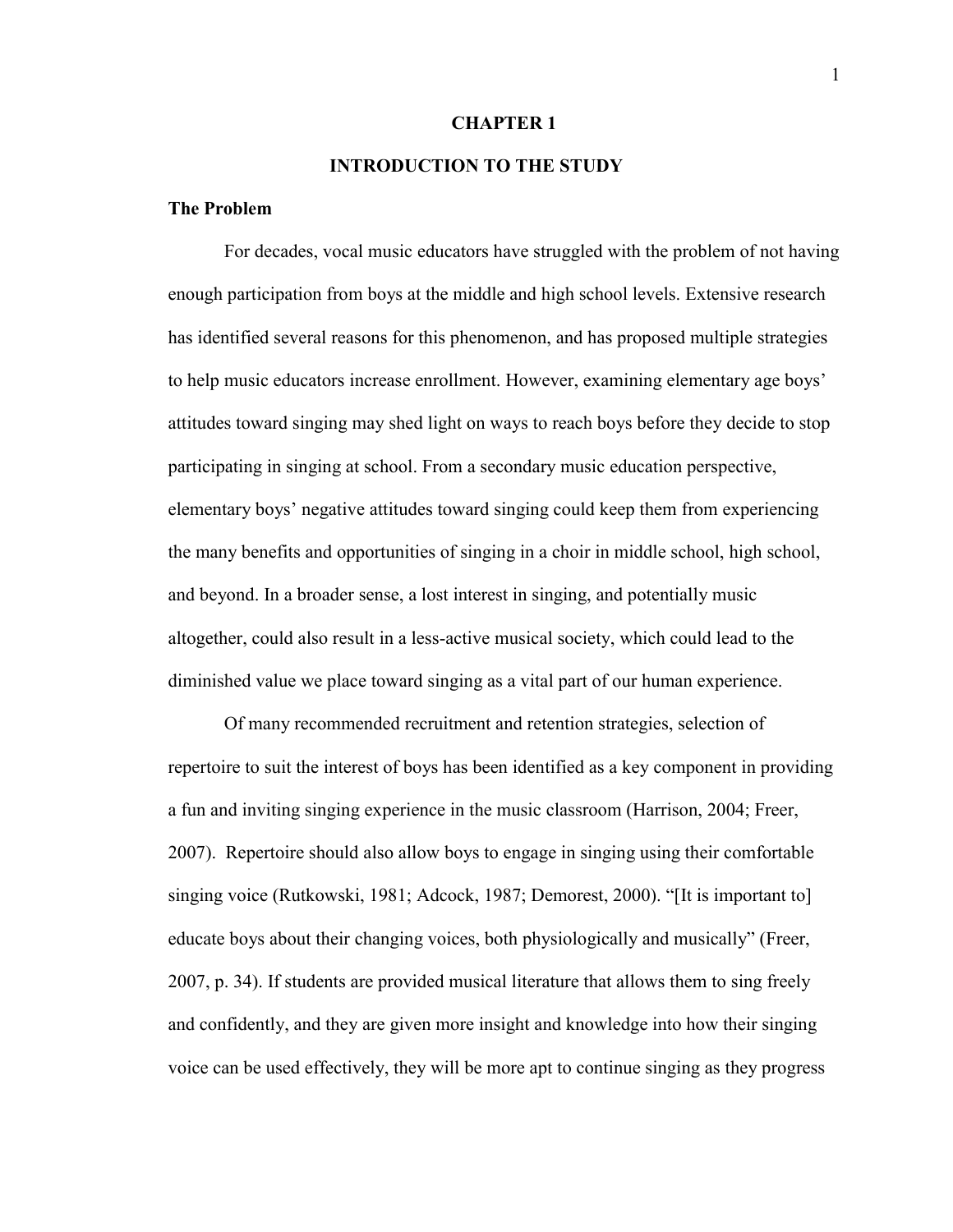through elementary school.

Another strategy to recruit and retain male singers is to provide opportunities for younger boys to sing with or watch older male singers–within the school system (high school singers) or the community (men's chorus). The boys can see and interact with these role models, and this experience will give a new perspective about singing in choir (Harrison, 2004; Lucas, 2011; Mizener, 1993; Sweet, 2010). Demorest (2000) suggested "one may appeal directly to boys' gender identity in a much more natural way–by providing them with opportunities to interact with other boys and men who are active in singing" (p. 38). 20 years later, our society and culture has become much more cognizant of gender identity and the amount of care necessary to not assume students' gender. However, Demorest is arguing that it is important for young boys to see older boys and men sing in order to break the stereotype that singing is a feminine act. Regardless of gender, singing is an important part of the human experience and providing young boys with access to role models who sing is important to show them the potential that singing has in their own lives (Ashley, 2006).

Although these strategies have been suggested through research, the problem still remains. When it comes time for boys to choose whether to continue singing in school, the choice all too often is not to sing (Demorest, 2000, Freer, 2007). Much of the above research was conducted in a specific location that generalized success to other schools. However, Lucas (2011) admits the scope of his study cannot represent all demographics and indicates, "Further research in other areas of the country would be beneficial" (p. 52). Also, there is a lack of research concerning recruitment of male students to continue singing. Lucas (2011) again states about his own research, "To create viable recruitment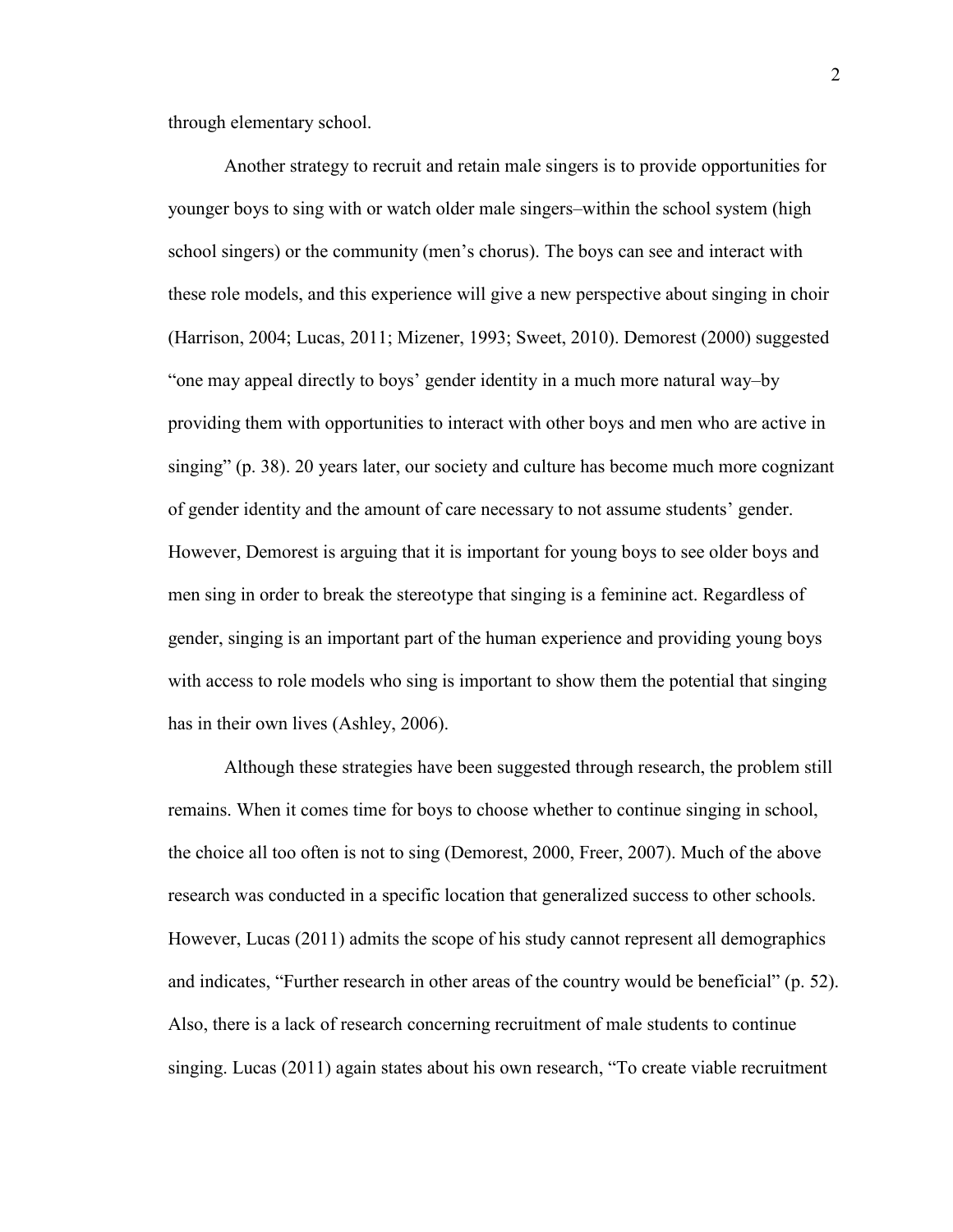strategies for males this age, more research is needed concerning adolescent males who do not choose to enroll in choir as a class in Grades 7 or 8" (p. 52). Perhaps the root of the problem can be found at the elementary level, before boys are given the choice to continue singing in school.

## **The Purpose**

The purposes of this study are to examine elementary age boys' attitudes toward singing and determine at what grade level, if any, there is a significant difference in boys' attitudes, to search for a relationship between boys' attitudes and self-efficacy toward the act of singing, and to try to pinpoint reasons and factors contributing to boys' declining interest in singing at a young age.

## **Research Questions**

The following questions will be addressed:

- 1. Is there a significant difference between elementary grade level (grades one through five) and boys' attitudes and perceptions toward the act of singing?
- 2. Is there a relationship between positive singing self-efficacy and boys' attitudes toward singing?

3. What are the reasons or factors as to why boys begin to lose interest in singing at a young age?

## **Definition of Terms**

Self-efficacy is defined as "people's beliefs about their capabilities to exercise control over their own level of functioning and over events that affect their lives" (Bandura, 1993, p. 118).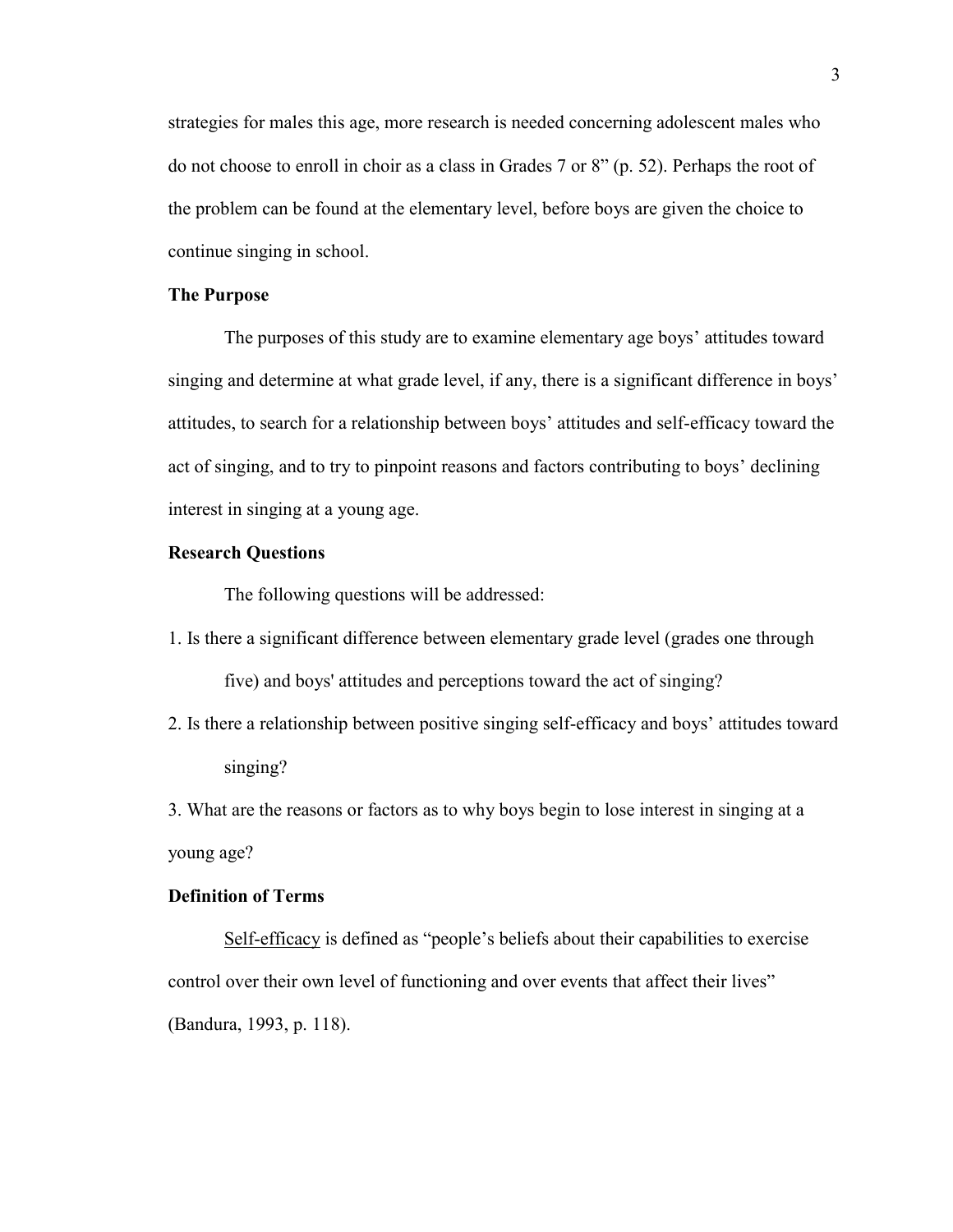## **Delimitations**

This study was delimited to include responses of male and female students in first through fifth grade in a large suburban Midwestern elementary school. This study will focus on boys' attitudes toward singing, aim to find a possible correlation between attitudes and singing self-efficacy and attempt to identify reasons or factors as to why boys begin to lose interest in singing at a young age.

### **Theory**

It is in the elementary-age years that boys' attitudes toward singing appears to change. This study will aim to pinpoint at what grade level, if any, boys begin to lose interest in singing. In a related study, Abeles & Porter (1978) studied gender stereotypes between boys and girls regarding instrument choice. They found the difference between the sexes' choices maximized in the third and fourth grade. During the middle of their elementary school years, these students had already acquired a gender bias toward different musical instruments. Perhaps gender stereotyping is in effect when it comes to singing.

Students who have a strong sense of pride and confidence in their singing ability continue to sing throughout elementary school and beyond (Zimmerman, 1981). This confidence is established and reinforced at a very early age. The loss of interest in singing could be the result of a lack of self-efficacy toward singing. Mizener (1993) and Lucas (2011) varied in their conclusion regarding the connection between self-efficacy and student attitudes toward singing. Mizener found that there was no significant correlation between the two whereas Lucas concluded that there indeed is a connection between liking to sing (positive attitude) and knowing you are good at singing (positive singing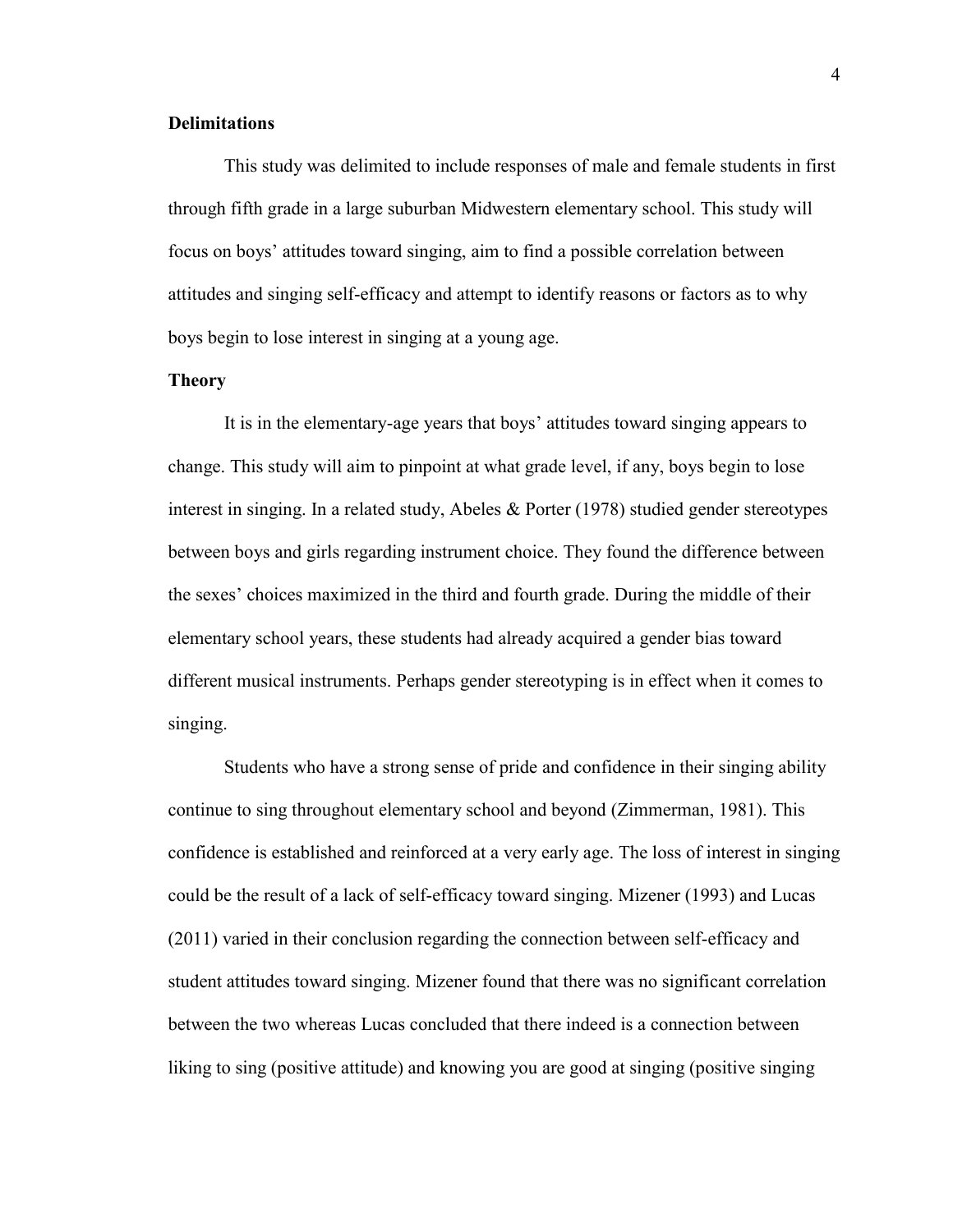self-efficacy). In addition, a lack of support for singing shown by students' parents and families could pose as a potential reason for boys' lack of singing interest. Peer pressure may also result in fading interest as well.

## **Methodology**

#### *Subjects*

The survey was administered to all first through fifth grade boys and girls a large suburban Midwestern elementary school.

#### *Personnel and Facilities*

Music teachers administered the survey during their music class. The teachers were instructed to read the directions as well as each question aloud to all classes and grade levels. Upon completion of the survey, teachers collected the materials and sent them back to the researcher.

## *Materials*

A Likert scale questionnaire comprising eight statements was given to all students. This questionnaire, as well as the survey in its entirety, can be found in Appendix A. Items one through four pertain to singing self-efficacy and items five through eight pertain to student attitudes toward singing. A concluding open-ended question allowed the respondents to explain their answer to the eighth item, "I like to sing." The proper school authorities, including superintendent, school principals, and music teachers, checked the content validity of the survey to ensure it is appropriate for their students. No alterations were proposed to the principal researcher and the study and survey were approved for administration.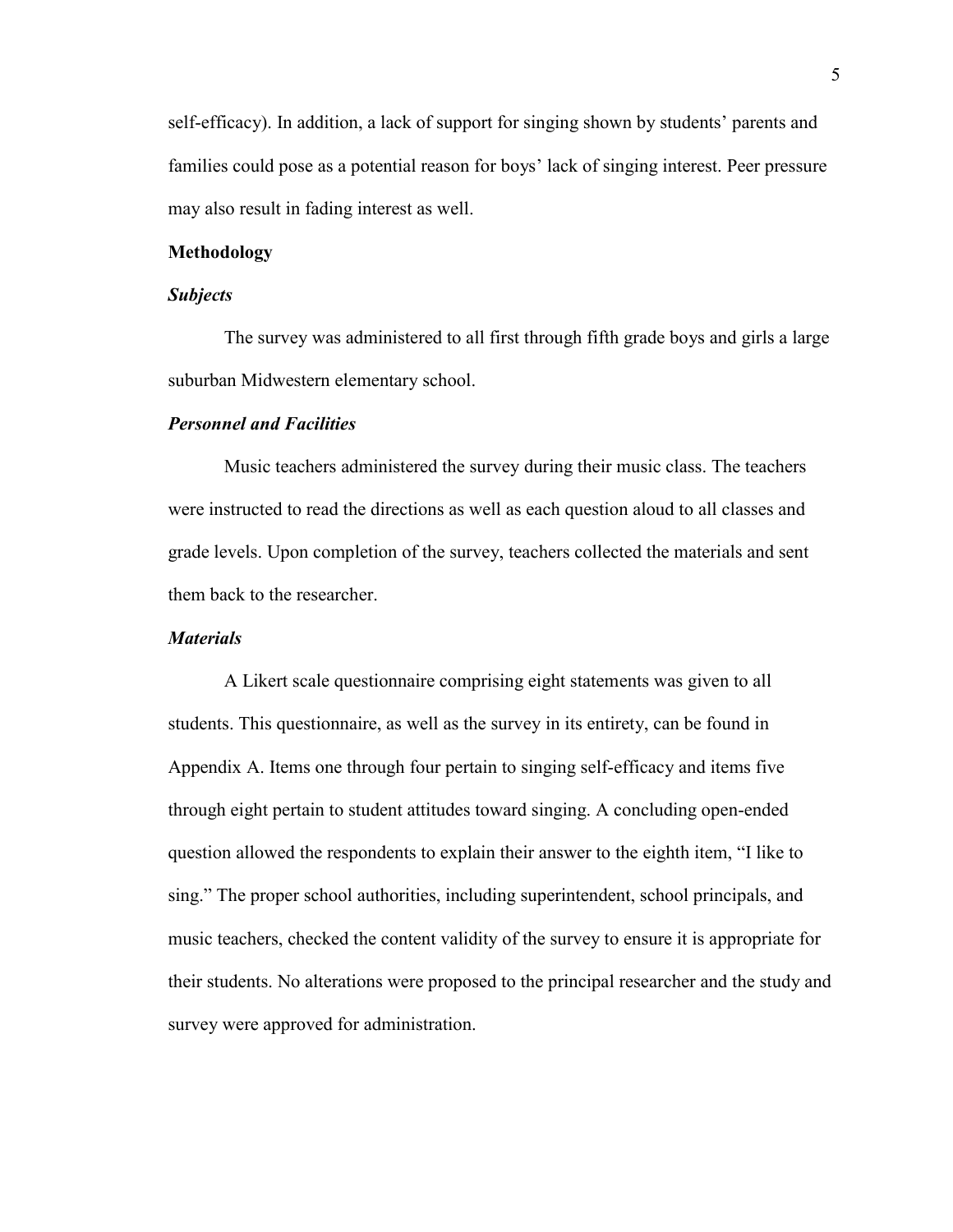## *Procedure*

The survey was administered to all students during a music class when it was convenient for the teacher. The survey instructions and each question were read aloud by the teacher for all classes and grade levels. The students were given up to 25 minutes to complete the survey. Upon completion, the vocal music instructor collected the surveys and returned them to the researcher.

#### *Data Analysis*

Data for each grade level were collected and analyzed. Focusing on items five through eight of the questionnaire, an F test was used to determine what, if any, grade level showed a significant difference in boys' attitudes toward singing. Items one through four pertain to questions regarding singing self-efficacy. In order to determine if a correlation exists between boys' attitudes toward singing and their singing self-efficacy, a Pearson product-moment correlation coefficient was used to analyze answers from all boys in grades one through five collectively. Although this analysis is not able to show a cause and effect relationship, testing for a correlation between attitude and self-efficacy can potentially shed important light on why boys may start to lose interest in singing at some point during elementary school.

One open-ended question was included at the end of the survey to allow students to write an explanation for their own answer to the eighth item, "I like to sing." The responses were then coded and analyzed based on common student responses. This data was then used to determine if there are any significant reasons or factors for boys to lose interest in singing.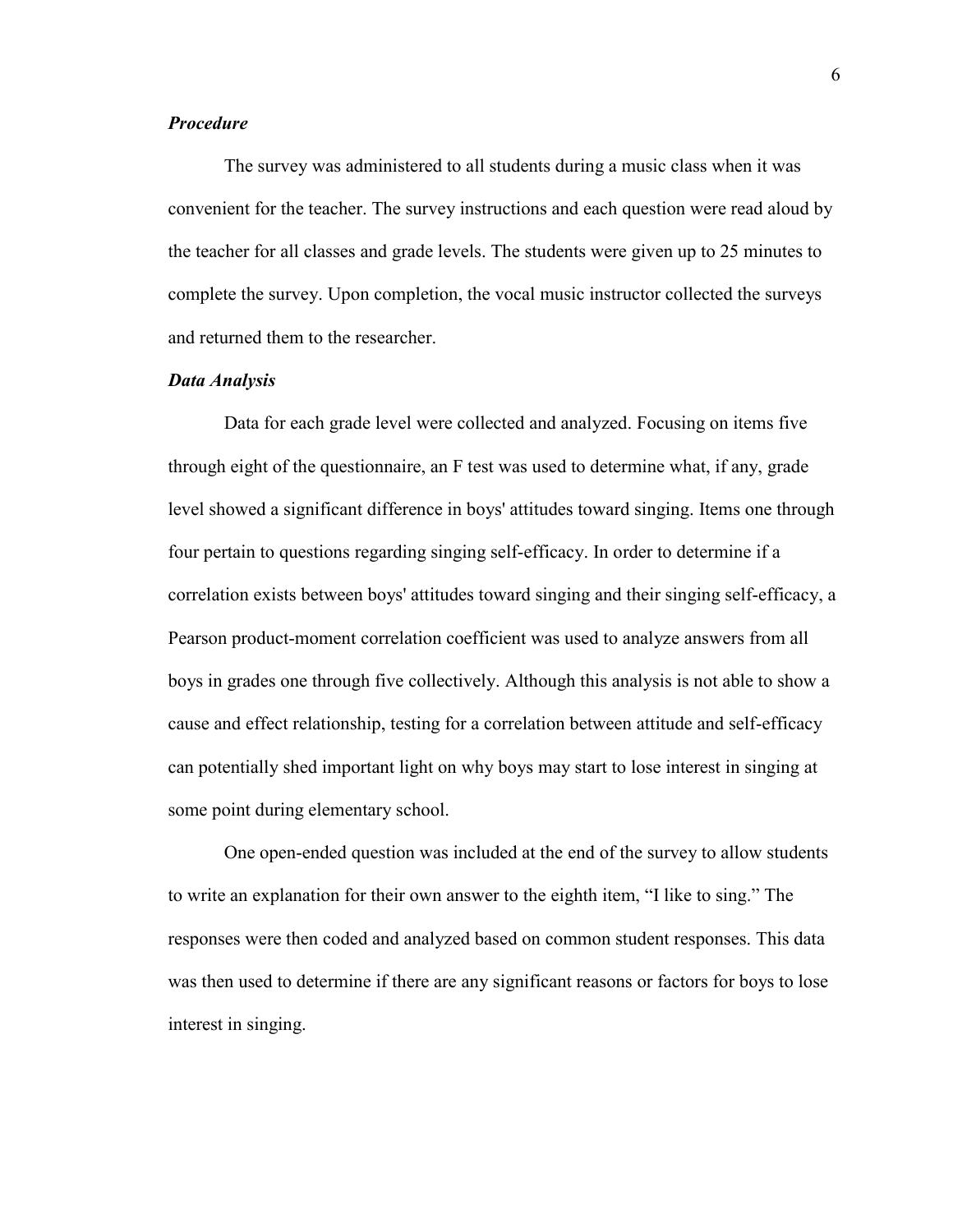## **Significance of the Study**

For decades, researchers have struggled to understand the lack of middle and high school boys in the choir classroom. Various strategies have been discussed but the problem still remains and boys are missing out on the opportunity to experience musicmaking in the choral capacity. Even if certain strategies work for one region, they could have no effect on another. Much of the current research indicates that generalization to the general population will not necessarily provide successful results.

The information from this survey hopes to give insight into elementary boys' thoughts and apprehensions toward singing. This study aims to understand elementary age boys' attitudes toward singing, search for a correlation between attitudes and their singing self-efficacy, and try to pinpoint reasons and factors as to why boys begin to lose interest in singing at a young age. This study particularly aims to pinpoint at what grade level boys begin to lose interest in singing.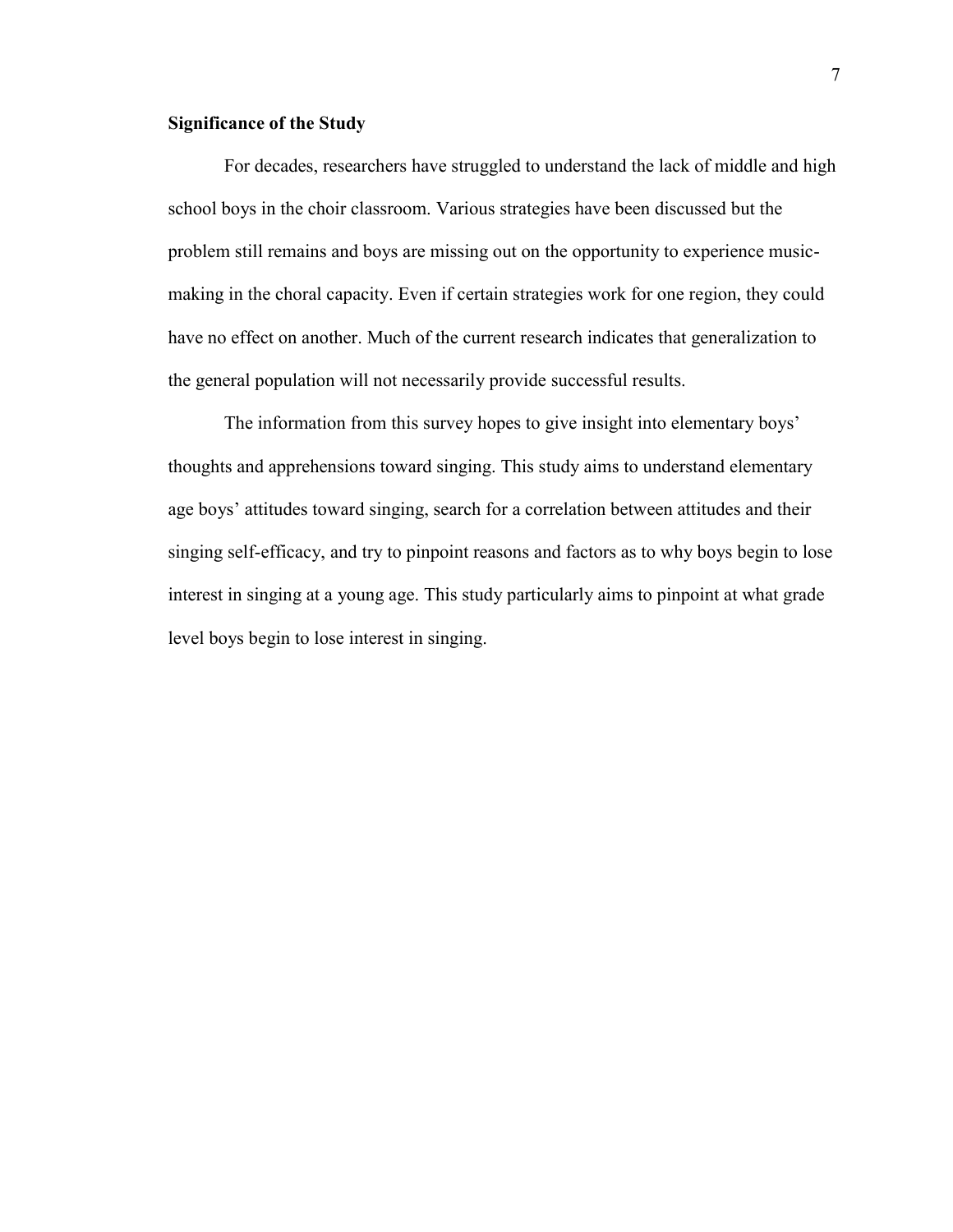#### **CHAPTER 2**

## **REVIEW OF RELATED LITERATURE**

#### **Brief History of the Missing Males**

Lack of boys' participation in choir has long been a subject discussed and researched by vocal music educators. Although much literature exists regarding the "missing male," the problem remains. This gender issue seems to have "roots in beliefs" that can be traced back at least as far as the beginnings of the public school music movement" (Koza, 1993, p. 213). It appears vocal music educators have been dealing with this issue for over a century. In the September 1918 issue of the *Music Supervisors' Journal*, Fred Smith, a music educator from Arkansas, provided a recruitment idea in response to his observation that "the boys' attitude towards music is inclined to be contemptuous" (p. 12). In order to dispel the gender stereotype that music is feminine, Mr. Smith created flyers of prominent male musicians and used statements including, "All the great *composers* were *men*" and "The great Symphony Orchestras of the world are composed of *men players* and are conducted by *men*. The personnel of a modern Symphony Orchestra consists of 80 or 90 *men*" (p. 12).

Swanson (1984) described fewer males involved in vocal music during his early years of teaching, beginning in 1932. As an adjudicator during his middle years of teaching, Swanson observed "choir after choir had many girl singers, but pitifully few boys. . . . Compare the number of girls with boys electing vocal music. Don't be surprised to discover a five-to-one ratio of girls to boys in elective music" (p. 47). This ratio was later found to be quite accurate. Gates (1989) posits "the female percentage of the secondary school population involved in choral activities surpasses the male percentage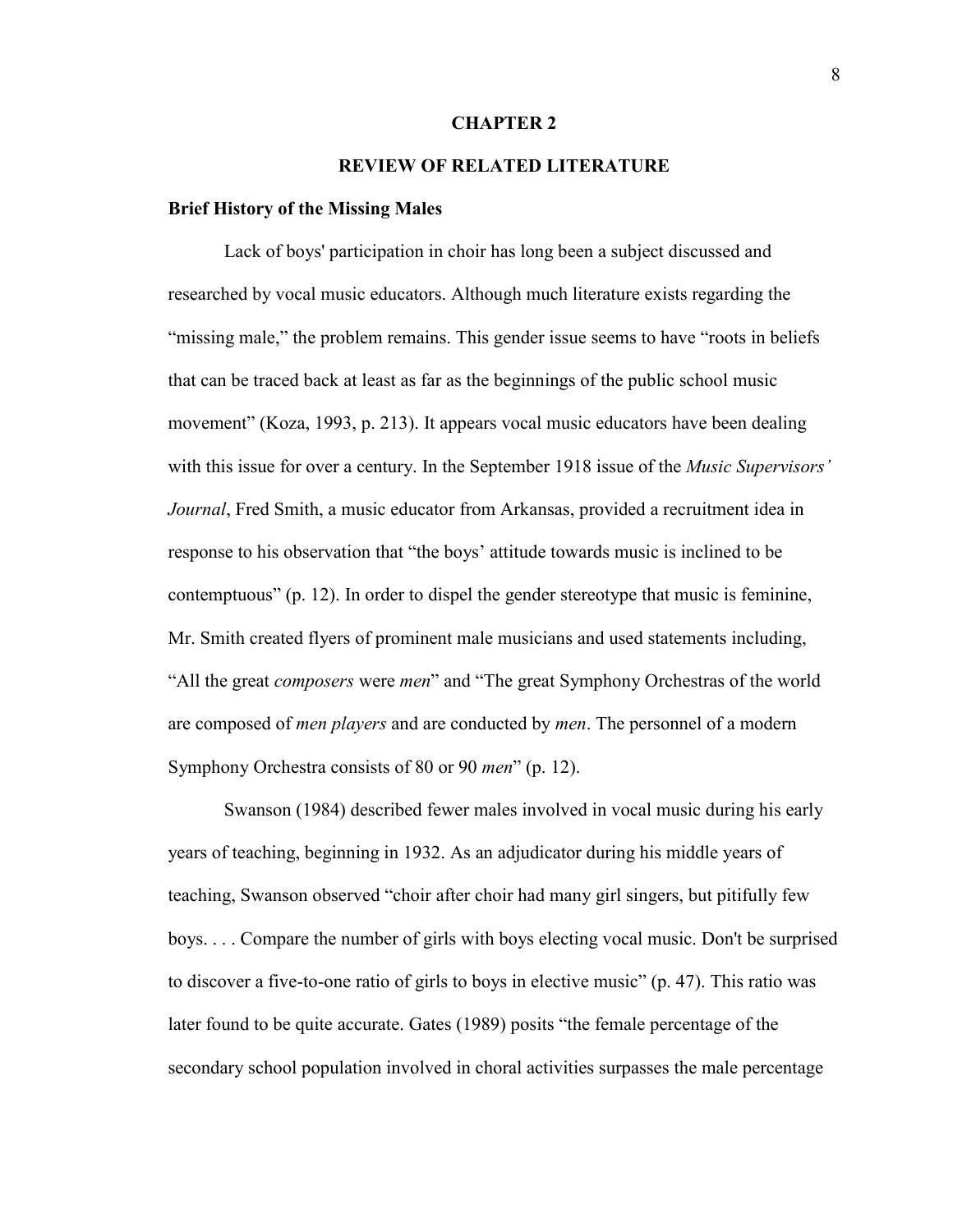by greater than a 5:2 margin" (p. 37). Although her sample size was small, Nannen (2017) found:

In looking at the results from this study with a 7:1 ratio that favors female participation, it appears that the imbalance in this school not only continues to favor a higher number of girls participating in choral music programs, but that the disparity for this group of students has widened over time as well. (p. 121)

As students advance in their studies in school, there are more opportunities in the form of clubs, sports, and activities for them to participate. This could contribute to the decline in boys' participation in choir rather than a negative viewpoint toward singing. Sweet (2010) posits "the boys' lack of commitment to high school choir did not indicate a lack of interest in singing but a desire for a broader range of experiences" (p. 11). There is also the case of scheduling conflicts within the school day. Schools are adding more and more graduation requirements, which could lead to limiting students' ability to take choir (Freer, 2007; Nannen, 2017). Harrison (2004) suggests "flexible scheduling, particularly in relation to conflicts with academic, sport, and work commitments" (p. 28) as a potential solution. If vocal music educators must resort to sharing limited rehearsal or classtime, it is paramount that vocal music educators focus on making the choral and singing experience one that is engaging and enjoyable while students are present. Based on her findings that boys worked harder when musically challenged in new ways, Sweet (2010) noted:

I developed a more comprehensive choral music program that provided additional singing opportunities, listening, movement, composition, closer attention to male and female voice change, and support so that, regardless of participation in high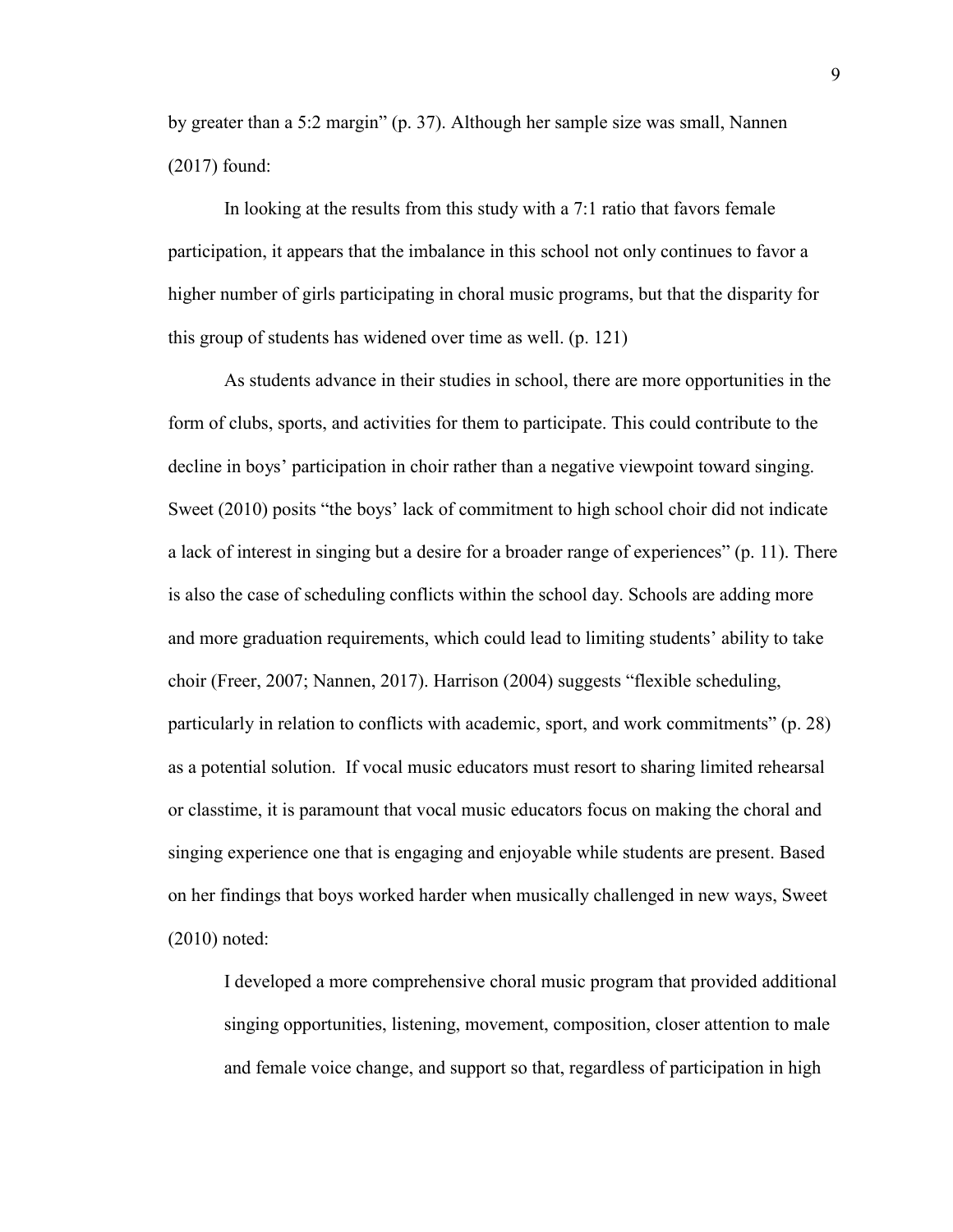school choir, my students left my choral program experienced, knowledgeable, and self-sufficient musicians. (p. 11)

Sweet's (2010) study focused on high school choir singers and her findings and explanation of what should be included in a successful choral program present valuable insight into retaining singers at the secondary level. This philosophy can be applied to elementary music as well as elementary-age singers. Harrison (2004) proposes "a developmental program that starts boys young and keeps them singing" as a way to naturally incorporate boys in a structured singing environment. Freer (2007) paints this picture of the missing male epidemic: "A boy faced with choral repertoire he doesn't like, a changing voice he doesn't understand, and instruction he finds boring will become a boy who proclaims he hates school music and disengages from choral music" (p. 32).

#### **Gender Stereotypes in Singing and the Musical World**

The missing males issue has centered around gender stereotyping and its effect on boys' willingness to continue singing as they get older. "In the first quarter of the twentieth century, boys' absence from music programs was explained by the assumption that music was inconsistent with male endeavors" (Szabo, 1999, p. 12).

Svengalis (1978) indicates:

It may be inferred that the arts often have been rejected as activities and possible career choices by adolescent and preadolescent males not because the arts are perceived as unmasculine activities but rather because athletics and career choices associated with the traditional masculine stereotype have been overemphasized as the normal route for the American male. (p. 4)

Contrary to Svengalis's inference, many have confirmed that elementary boys shy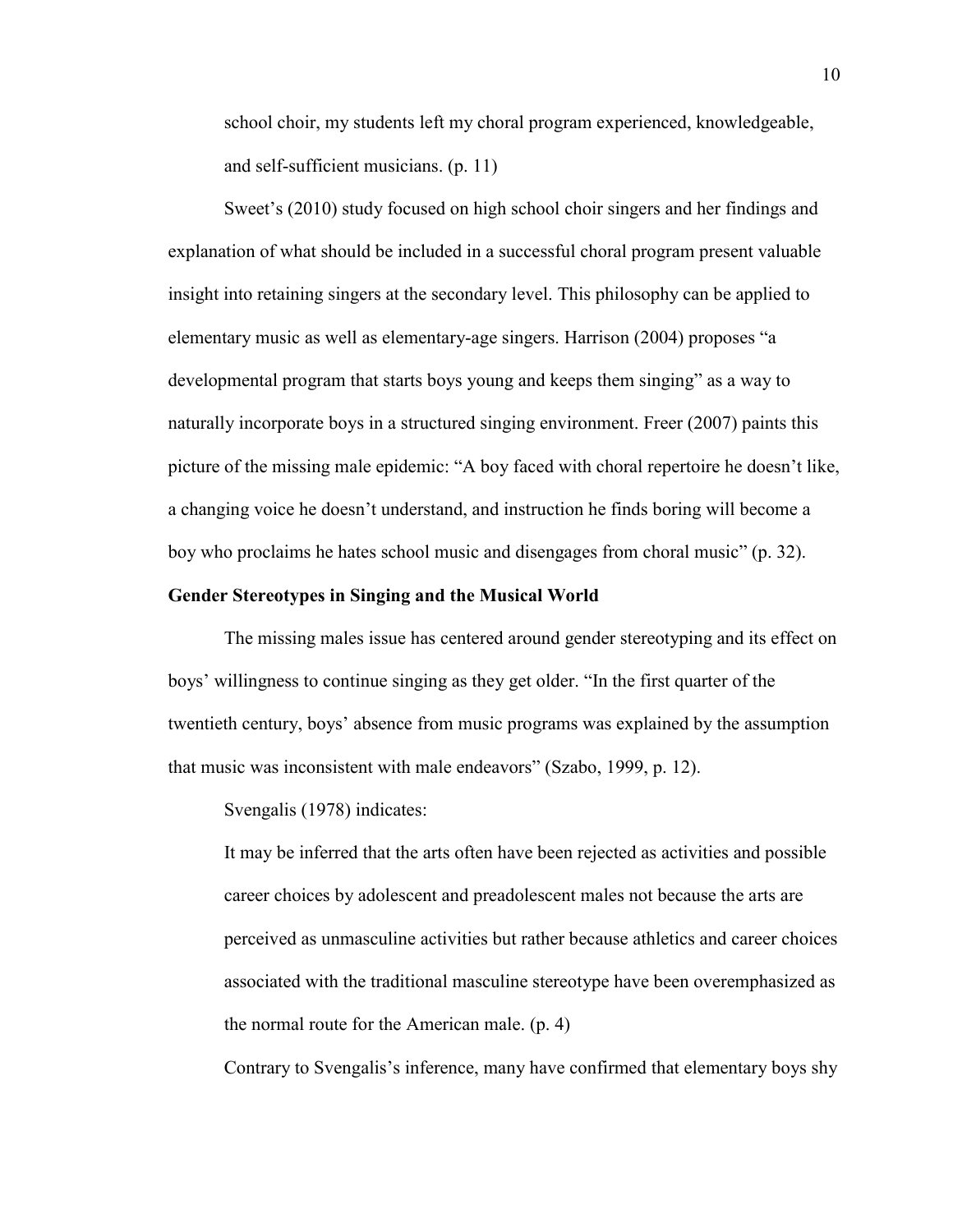away from singing due to the stereotype that singing is unmasculine (Costley, 1993; Ashley, 2006; Cramer, 2002; Harrison, 2004; Hall, 2005). One particular issue is how boys perceive their unchanged voice and compare it to the sound of girls' singing voices. Ashley (2006) argues that a fundamental concern about boys' lack of singing from ages eight to 14 deals with their high singing voice and the 'sing like a girl' factor. This vulnerability and perception of femininity of their own singing voice may lead many boys to be afraid to openly sing. The comparison of boy singing voices to girl singing voices is a major influence on boys if the learning environment allows it. However, if boys are challenged by their teachers to uphold a high standard of singing, coupled with demanding repertoire, they are much more apt to disregard the idea that singing in a high voice is a feminized performance (Ashley, 2006 p. 202). "If questions of sexuality and gender identity associated with the voice result in boys not singing . . . then males are excluded from the opportunity of developing a life-long and life-enriching interest in singing" (Ashley, 2006, p. 199).

Prior research admits that society guides boys and men away from music because of its ability to express emotions. For over a century, society has openly opposed music for boys because they felt it was too effeminate. A newspaper advertisement in 1919 warned fathers to consider the impact that music lessons could have on their son, "think this over, Mr. Business Man ... when refusing the son lessons in music or art under the misguided idea that music or art is effeminate and weak" (Campbell, 1919, p. 26). Hall (2005, p. 7) posits, "between the ages of five and seven children learn the constancy of their gender, and it is this realisation of permanence that makes them motivated to master the behaviours and attitudes typical of their gender." Therefore, students in the earliest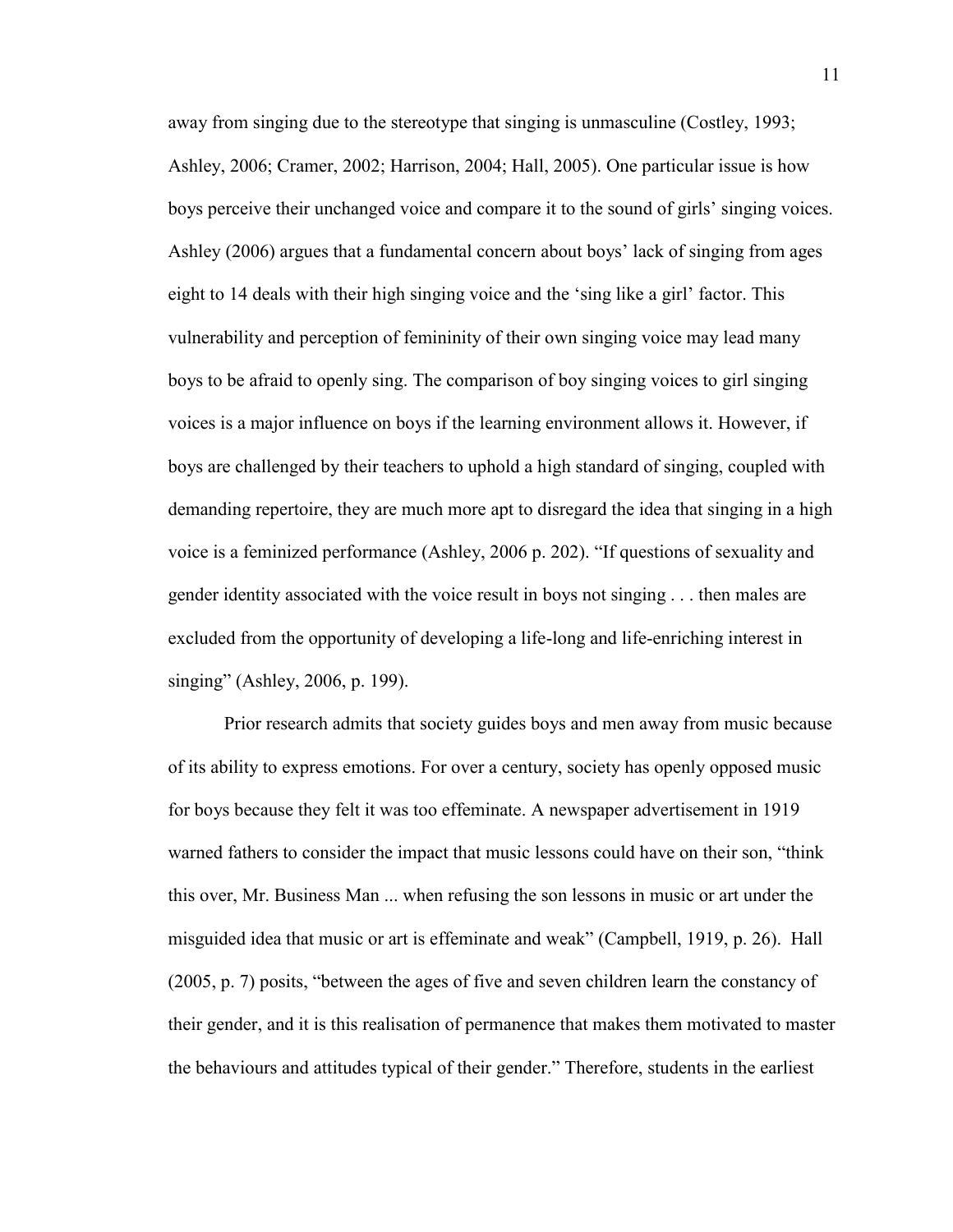grades of elementary school may be forming gender bias based on societal and cultural stereotypes centered around the idea that singing is a feminine behavior.

In addition to singing, masculinity stereotyping is prevalent in the broader musical world. Abeles  $\&$  Porter (1978) studied gender stereotypes between boys and girls regarding instrument choice. They found the difference between the sexes' choices maximized in the third and fourth grade. During the middle of their elementary school years, these students had already acquired a gender bias toward different musical instruments. In a study of perceptions toward musicians who played stereotypically masculine and feminine instruments, Cramer (2002) found "musicians who played feminine instruments were judged as more caring, sensitive, warm and better adjusted than musicians who played masculine instruments" (p. 171). It is important for music educators, vocal and instrumental alike, to acknowledge and rebuke the existence of these baseless stereotypes. In order to overcome gender-based stereotypes in music, we must teach our students to look past what society or culture has deemed acceptable (Harrison, 2007).

The United States is not the only country dealing with the missing male phenomenon and gender stereotypes associated with singing. Researchers in Australia have also investigated the gender stereotype of musical instruments as well as a decline in boys' singing behavior (Hall, 2005; Harrison, 2004, 2007). Harrison (2007) found that "masculine-feminine perceptions of musical participation continue to exist in the minds of both musicians and the broader population" (p. 278). Harrison (2007) identified these main themes from his subjects' interview answers:

• Participants' early experience of music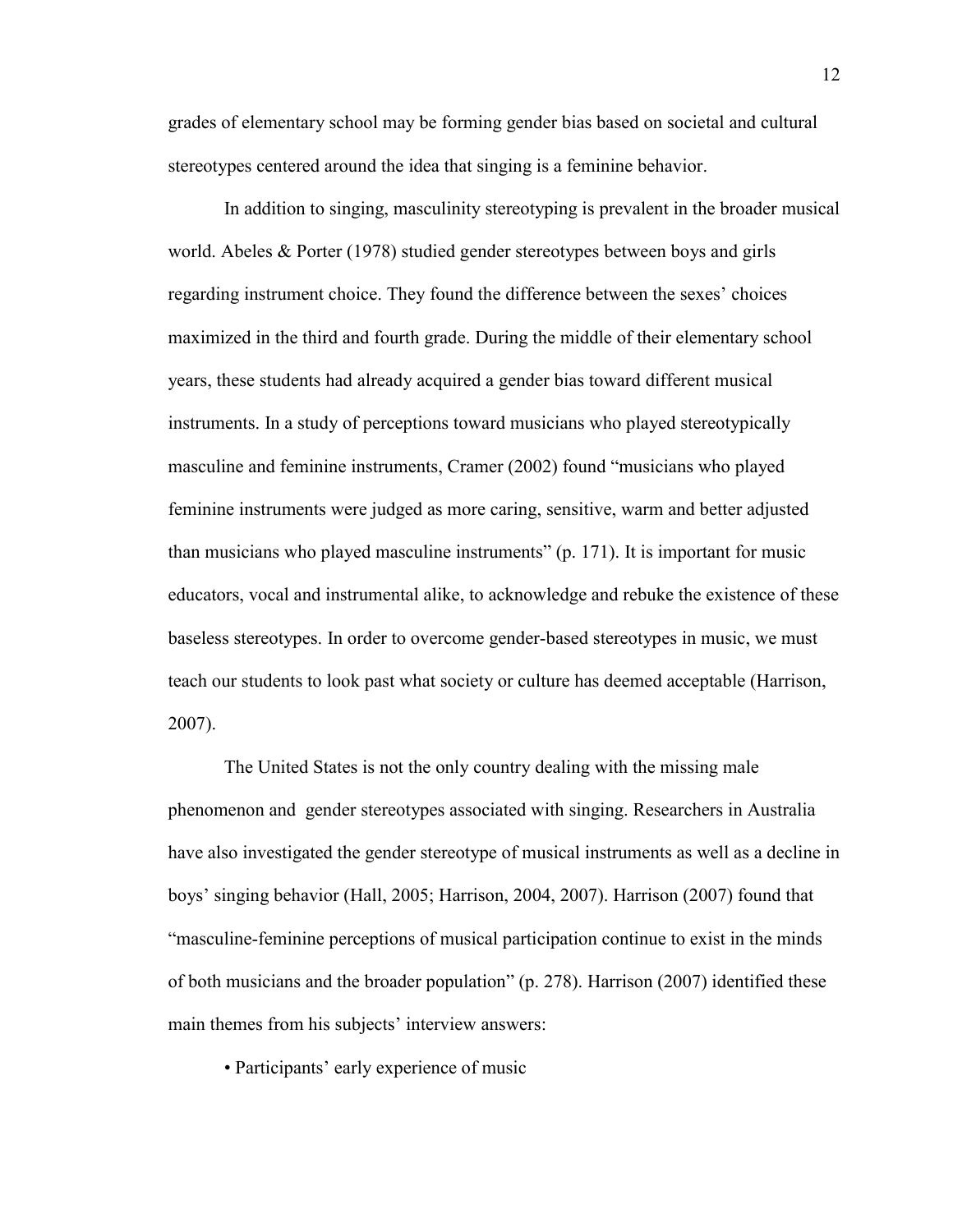- Role models
- Music and sports

• The emergence of stereotyping and gender issues in musical activities (p. 273) The most problematic gender-related issue in musical activities included harassment, particularly in relation to homophobic labels (Harrison, 2007, p. 273). "Gender stereotypes were evident in their beliefs that boys are supposed to do certain things . . . and in their attitudes about the inappropriateness of singing as an adult male behaviour, certain styles of singing, and males singing high" (Hall, 2005, p. 16). This study examined boys in their first year of school and Hall inferred that boys enter school with many of these stereotypes already assumed. It is clear that America is not the only country experiencing the ongoing societal issues of gender-stereotyping in the musical world.

## **Role Models and Parental Support**

In contrast to America and Australia, the missing males phenomenon is not a topic of concern in South African culture. Demorest (2000) describes the South African cultural view of singing: "In cultures where male singing is the norm . . . there is no shortage of boys willing and eager to sing" (p. 39). This social/cultural viewpoint is determined by the older males in the society and culture. Demorest explains:

If we accept the idea that boys' participation in singing is tied at least in part to the perception of singing as something men do, then our strategy as music educators is simple: give young boys opportunities to interact with other males who sing. (p. 39)

In order to begin this social/cultural viewpoint of singing among American society and culture, it should start in the elementary classroom by exposing boys to role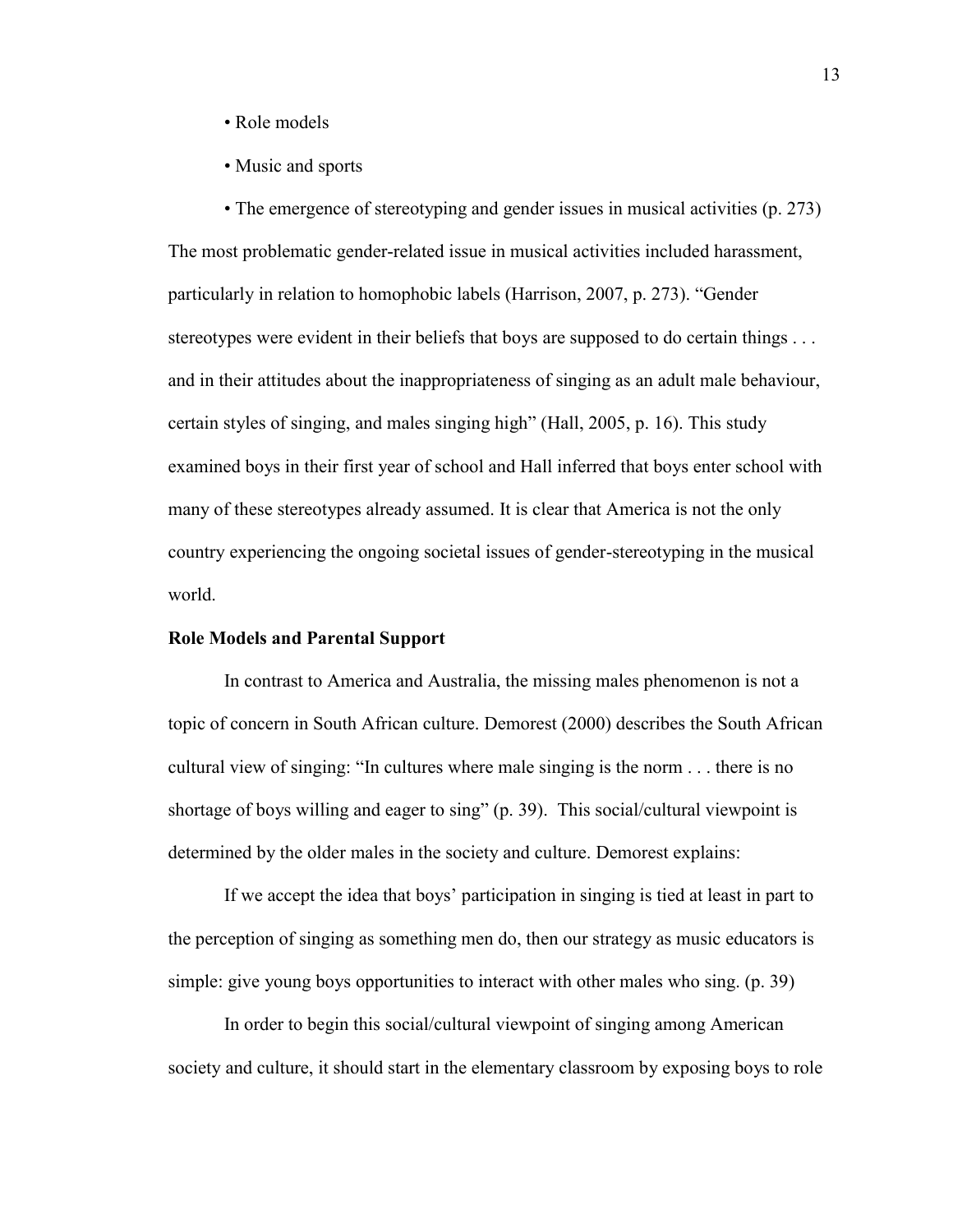models, such as prominent boy choirs, older male students in high school, or men from the community. Szabo (1999) suggests using recordings and videos of boys' choirs to serve as models for singing. There are many prominent, historically revered boys' choirs in the Western musical tradition. Many American cities across the nation have children's choirs as well as boys' choirs. Exposure to these choirs can give young boys new perspectives of singing and show them that other boys are singing difficult, varied repertoire while traveling across the world (Bruno, 2009).

Providing the opportunity for men from the community to sing for students can add to boys' perspective of how music is a part of society and culture. Using male singers in classroom music listening activities and drawing attention to men participating in social singing activities could bring about more positive attitudes toward singing among boys at the upper elementary level (Mizener, 1993, p. 241).

These cultural influences can give the students an appreciation for singing and may show them how it can be a worthwhile, lifelong endeavor. We can hope that continued participation in singing as boys grow older will lead to a societal perspective that does not discern singing as masculine or feminine; rather, that singing is a normal, socially-acceptable way to enjoy music, regardless of gender. Showing older singers to elementary boys is a great way to support the notion that singing is an acceptable thing to do as we grow older; however, support for singing within the household can make an even bigger impact on young boys.

It is certainly important for general music educators at the elementary level to include opportunities for boys to sing with and be exposed to older role models, but parental support of music, particularly singing, is a major factor in some boys' success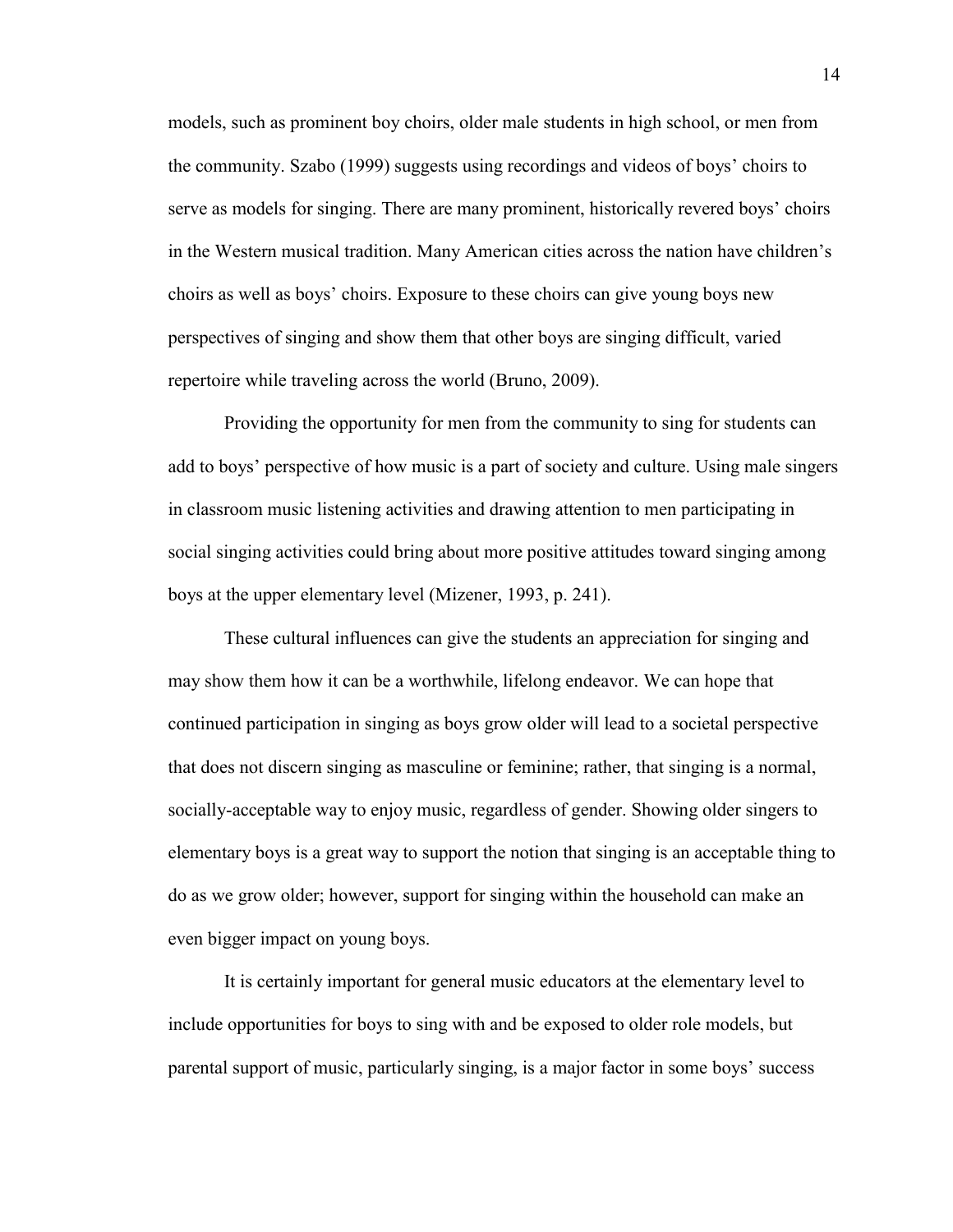and participation. In his study of adolescent male attitudes toward singing in choir, Lucas (2011) found, "the participants perceived support from their families, principals, and nonmusic teachers in their decision to take choir" (p. 46). Familial support of music and singing has a very important role in boys' decision to continue to sing, whether it be in a school-organized activity or on their own in the home. Lucas (2011) also found the most positive answers from subjects in his study were to the statement "My family thinks it is good that I am in choir" (p. 51). These data suggest some males in choir feel positively supported by their family.

The results from Mizener (1993) suggest "the implementation of programs of family education in the schools, perhaps through community education, stressing the importance of positive parental attitudes toward music in developing positive attitudes toward music and singing in children" (p. 243). In order to change a social construct, it is important to educate the population and provide information that dissuades inaccurate stereotypes. "Music teachers may also wish to increase both written and personal communication with parents in order to encourage parents to take part in many singing and musical activities with their children as the children progress through the grade levels" (Mizener, 1993, p. 243).

Demorest et al. (2017) studied the singing ability and musical self-concept of middle school students to try to gauge future music participation.

For a student whose reported combination of musical self-concept, peer influence, and family engagement in music was one standard deviation above mean, the predicted probability of music participation was 84% . . . the predicted probability for music participation for students who reported both musical self-concept and peer influence one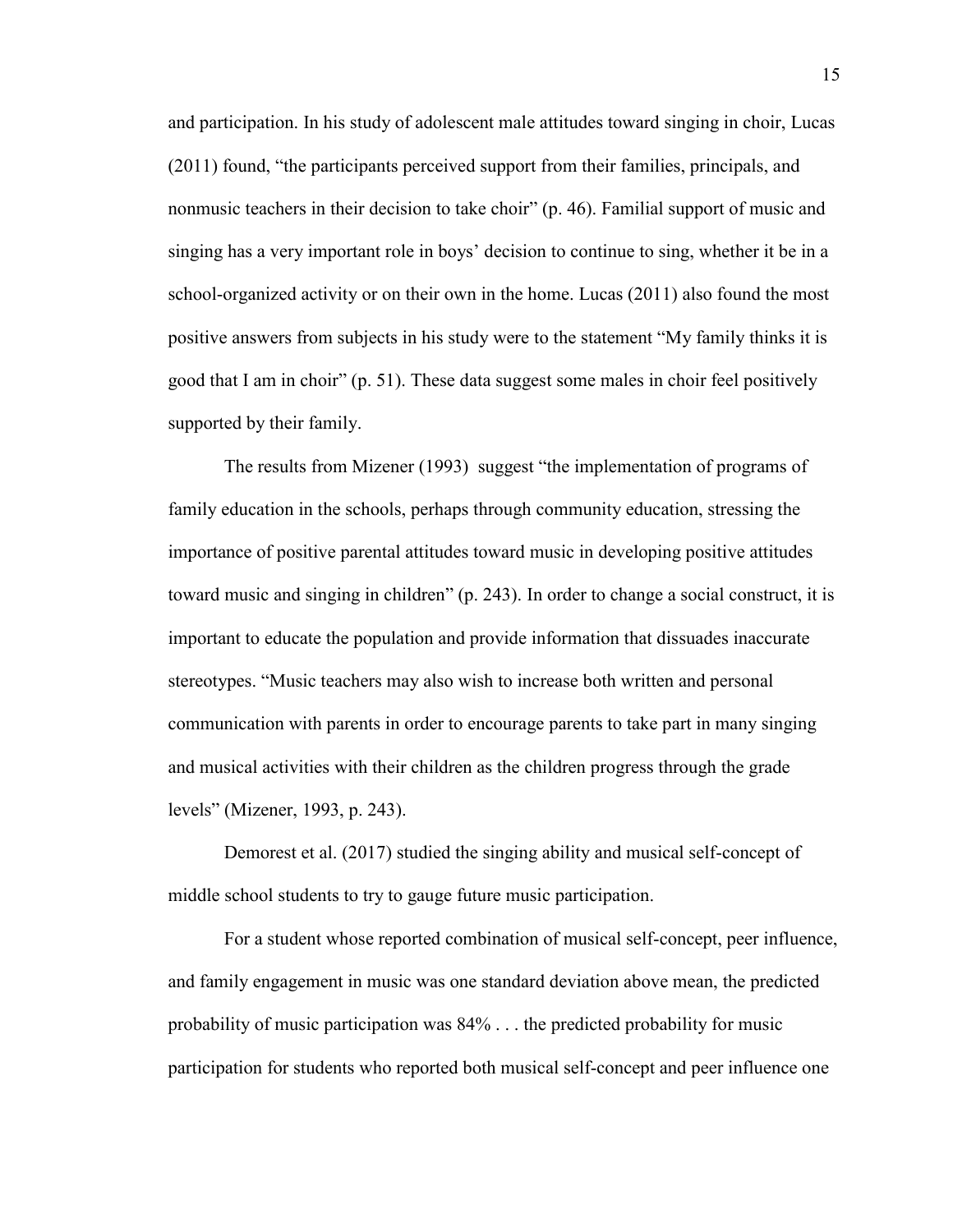standard deviation below mean as well as having no family involved in music was only 22%. (p. 411)

These data show the incredible importance that family support of music and singing has a profound effect on students' continued participation in music.

### **Adolescent Voice Change and Repertoire**

In order to provide a comfortable yet engaging experience for young male singers, it is crucial for music teachers to understand the changes that happen to the singing voice of adolescent boys and choose repertoire that is appropriate for them to sing (Phillips, 2003). If older elementary school boys feel uncomfortable singing choral music, either because they cannot sing it correctly or because they do not like the music, they may be reluctant to participate in singing. Rutkowski (1981) claims "the declining interest of junior high boys in chorus and in singing is largely attributed to the fact that they feel insecure about their voices and do not experience success because they are asked to sing parts inappropriate to their vocal ranges" (p. 15). It is the duty of the music teacher to provide knowledge about the singing voice to the students and express understanding of frustration or confusion.

The Cooksey (1977) five stages of voice development has been widely viewed and accepted in vocal music education as a great guide for assessing the adolescent changing voice. The following figure (Cooksey, 1977, p. 12) presents the ranges and tessituras of the five stages of boys' voice development.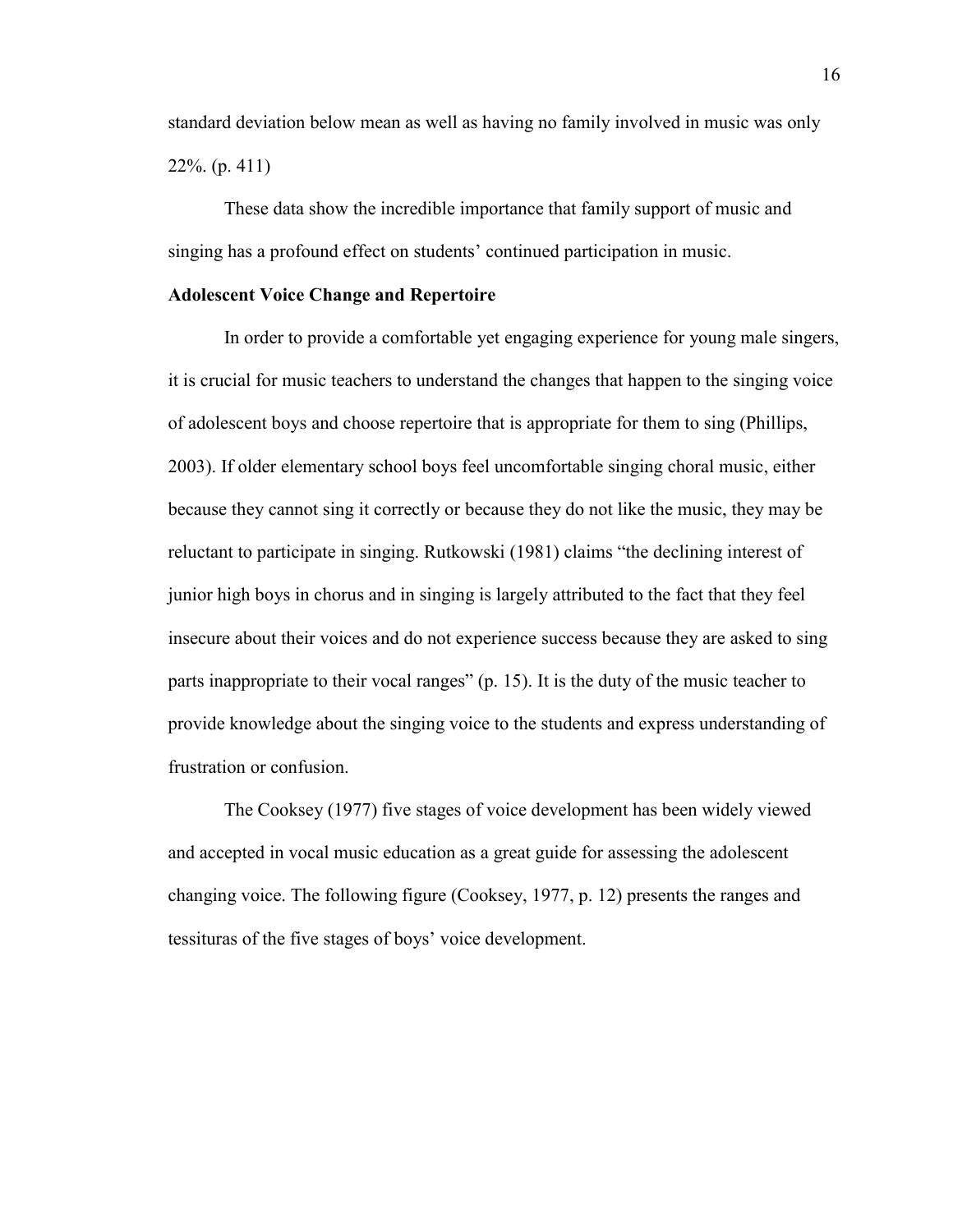## **Figure 1.**

Cooksey's Ranges and Tessituras for the Changing Male Voice



RANGES AND TESSITURAS



Cooksey's study, along with many other research studies that utilized Cooksey's research (Swanson, 1977; Hallam, 2010; Harrison, Welch & Adler, 2012; Beynon-Martinec, 2019) focus on middle school boys. The changing voice of middle school boys is certainly important to understand; however, the present study is focused on the elementary years. In his study, Coffman (1987) found an important change in vocal range between fourth, fifth, and sixth graders. "It was discovered that there is a difference of at least two semitones increase in range of boys' voices from fourth to fifth grade with an additional increase of two semitones from fifth to sixth grade" (Coffman, 1987, p. 5). Killian (1999) also found "many of the fifth- and sixth-grade boys in this study definitely were experiencing voice changes" (p. 364). Half of the fifth graders and over 80% of the sixth graders had already entered at least the second stage of Cooksey's voice-change stages.

Vocal music educators must consider the changing voice when making repertoire choices for multiple reasons. Swanson (1984) warns that boys not only must learn to sing through their voice change but are tasked with learning to read the bass clef and seldom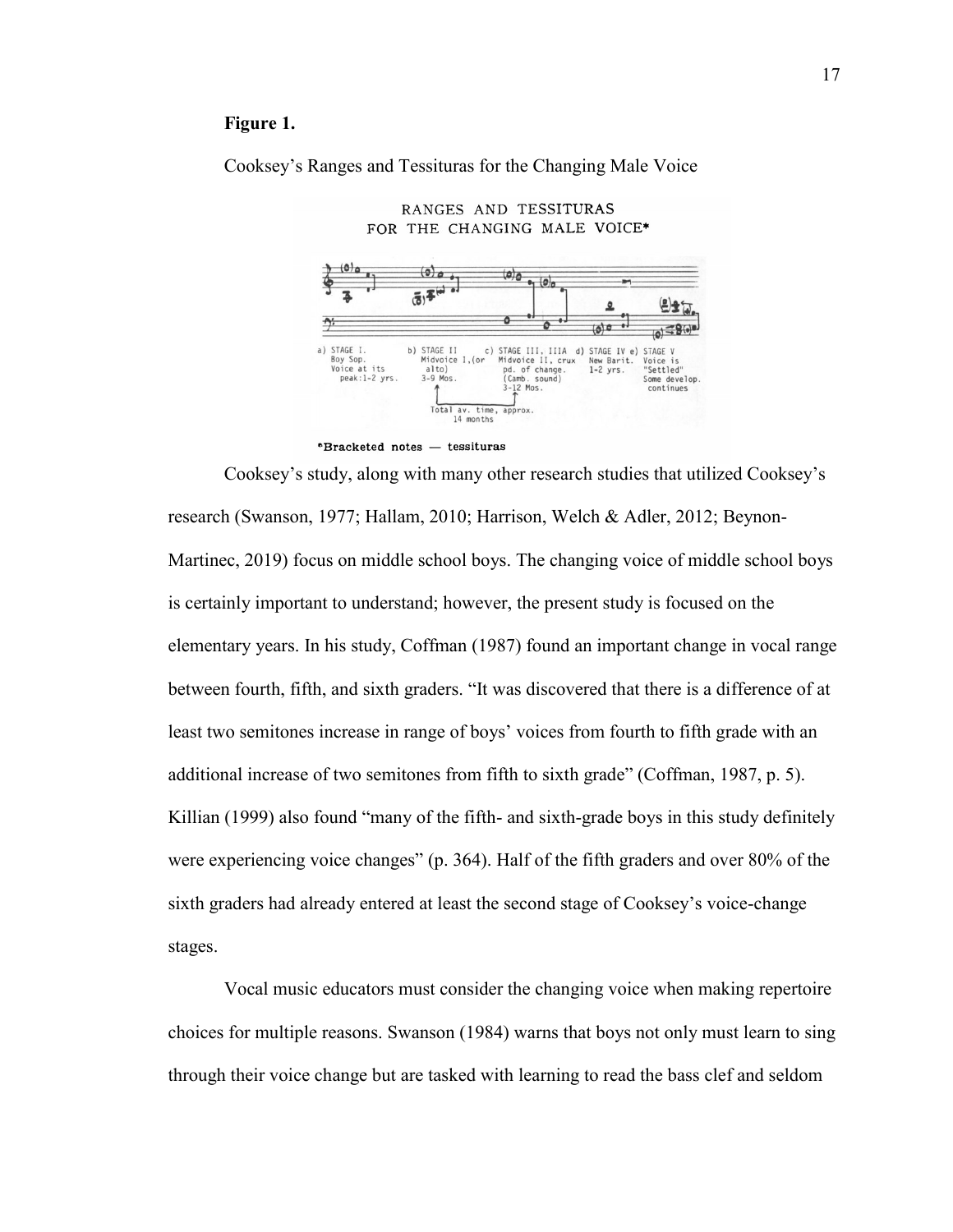sing the primary melodic line. There are new harmonic and contrapuntal voice lines, and a new clef to read–in fact, two clefs, because tenors and basses sometimes sing from the bass clef and read the treble clef an octave lower than written. Young male students not only have a voice that is difficult to handle but a puzzling new type of singing to master. (p. 47)

Furthermore, Adcock (1987) adds "males are asked to read treble clefs, treble clefs with an 8 underneath, bass clefs, even C clefs" (p. 11). Singing the treble clef an octave lower than written is how a typical tenor line is written in most SAT and SATB music; however, having elementary boys sing the melody an octave lower as a solution to their voice change poses a problem. "Not until Stage IV and V would these boys be able to sing an alto part an octave lower. What would they sing in the meantime?" (Killian, 1999, p. 367).

Adcock (1987) suggests that keeping boys on the treble clef during the early stages of their voice change would be most advantageous.

"This clef has the advantage of [being] used throughout elementary school. Being familiar with something at a time when bodies and voices seem foreign . . . would be an asset. The treble clef requires only two ledger lines beneath the staff to accommodate their vocal range." (p. 11)

In addition to considering the logistical aspect of deciding how to present repertoire on sheet music, vocal music educators "should select repertoire that adolescents find relevant, challenging, and satisfying" (Freer, 2007, p. 29). However, Kennedy (2002) warns that vocal music educators should be aware of student preferences, "while continuing to note the inherent challenges in allowing developing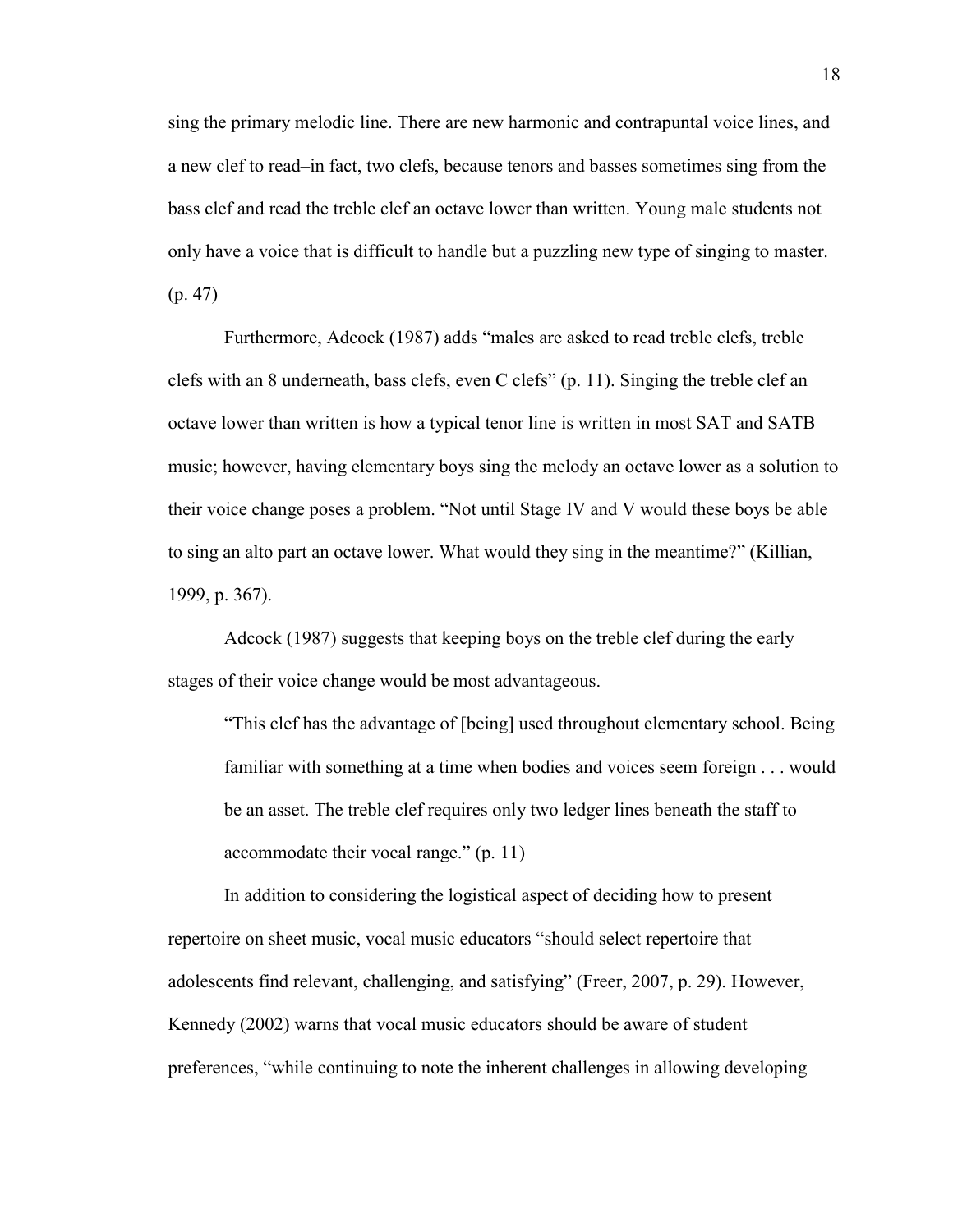adolescent voices to rehearse inappropriate (in the sense of vocally unhealthy) vocal behaviors" (p. 35).

Moreover, Mizener (1993) argues "if songs used in the music classroom are chosen without regard to age- and grade-appropriateness, then song repertoire in the music classroom may contribute to negative attitudes toward singing" (p. 241). It is apparent that a variety of age-appropriate repertoire (which includes student preference) is very important to keep boys active and engaged. "Music teachers should fit vocal capacity with interesting, challenging, and finest quality materials" (Adcock, 1987, p. 11).

## **Role of Singing Self-Efficacy**

Mizener (1993) found most students at all grade levels like singing under certain circumstances. However, she also found subjects with more singing skill did not equate to a positive attitudes toward singing. "No significant relationships were found between self-perception of singing skill and assessed singing skill or between liking to sing or wanting to sing in choir and assessed singing skill" (p. 239). These results are in contrast with the findings of Lucas (2011), in which he states, "The participants agreed that they are good singers and that singing in choir is fun. This supports prior research that students who are confident in music because of success have a positive attitude toward music" (p. 51). Lucas was referring to research from Svengalis (1978) who found, "Attitudes affect both general and specific classroom behavior of students during music instruction . . . and they particularly determine which students will remain active in volunteer music groups—both vocal and instrumental—in junior high and high school"  $(p. 1)$ .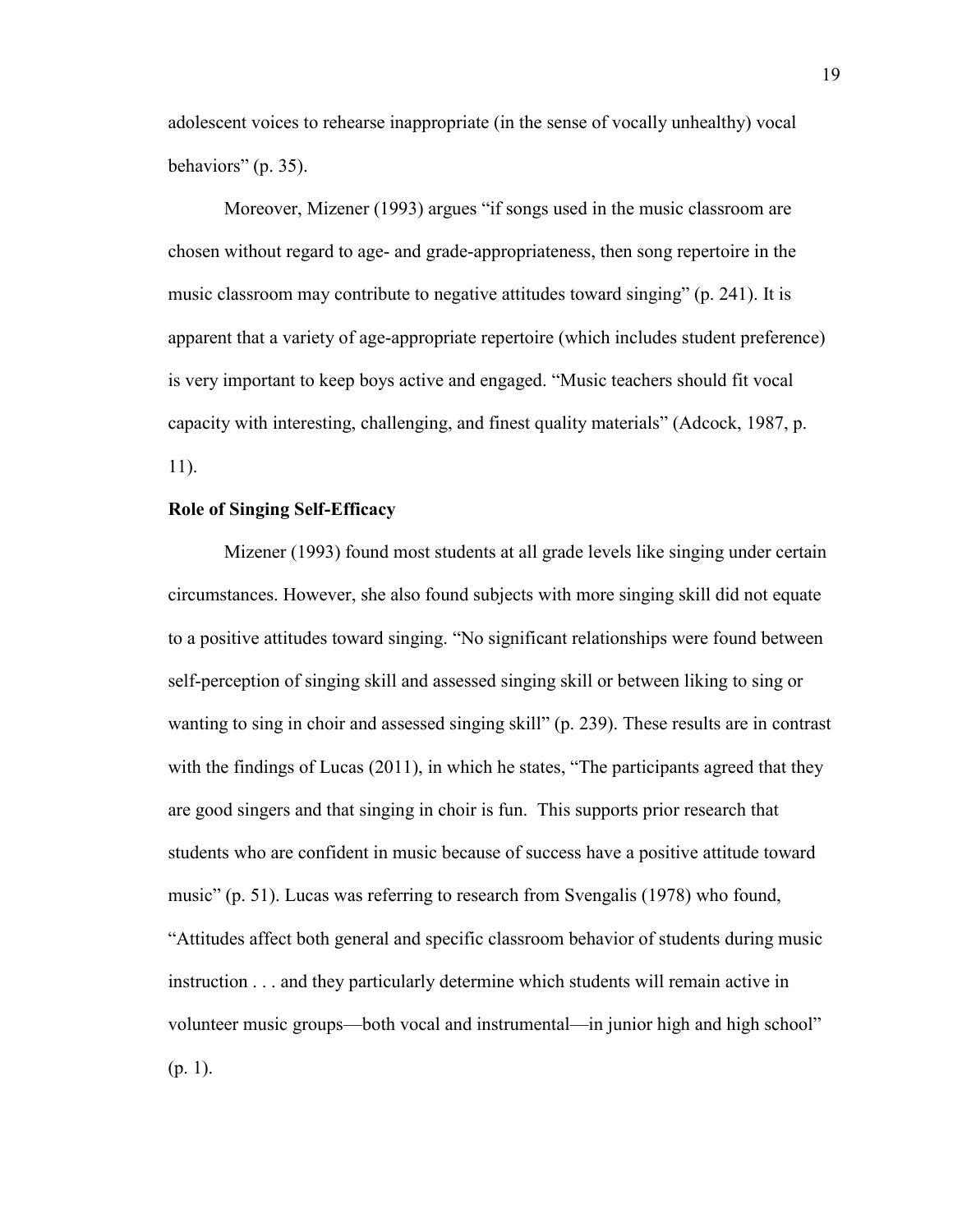It is important to understand if there is a relationship between elementary male singers' attitudes toward singing with singing self-efficacy. If students feel that they are good singers, they may be more likely to continue singing as they grow older. Even if boys do not feel they are good singers at an early age, Bandura (1977) postulates "persistence in activities that are subjectively threatening but in fact relatively safe produces, through experiences of mastery, further enhancement of self-efficacy" (p. 191). Although some boys lose interest in singing, or possibly they just become aware of the stereotype that boys should not sing, with continued involvement and eventual mastery, they may start to feel a greater sense of self-efficacy. Students who are able to read music well and those who like their singing voice will be more likely to continue to participate in music (Lucas, 2011; Ritchie & Williamon, 2011).

The factors that affect self-efficacy beliefs are, in order of largest effect on selfefficacy, mastery experiences, vicarious experiences, and verbal persuasion (Bandura, 1986). Each of these categories plays a pivotal role in understanding how student selfefficacy is affected and the relationship self-efficacy has with attitudes toward singing. Ritchie & Williamon (2011) found that students who participate in voice lessons or music ensembles outside of school had a higher self-efficacy for music learning. This comes as no surprise as Bandura (1986) expressed major emphasis on the first factor, mastery experiences. In addition to musical involvement outside of the classroom, Demorest et al. (2017) suggest "students' view of themselves as musicians was a stronger predictor [of musical self-concept] than the teacher's assessment of a student's vocal or musical ability" (p. 415). In their study, the students' mindset had a larger effect on self-efficacy than the teacher's own assessment; however, Demorest et al. questioned middle school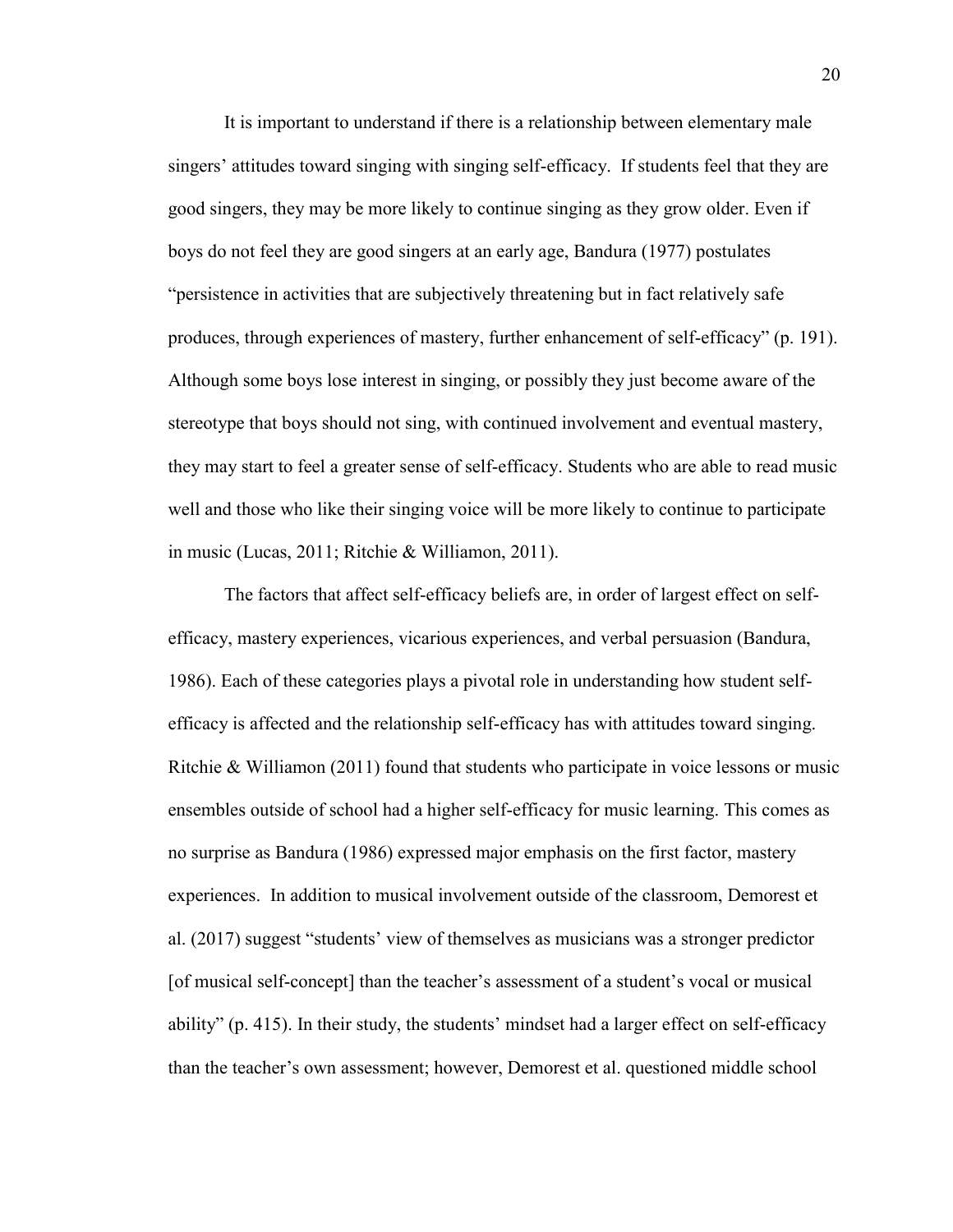students. It would be interesting to see if elementary students would provide the same perspective of their musicianship versus teacher assessment. Nonetheless, these results align with the order of effect of Bandura's (1987) self-efficacy factors; mastery experiences have more influence than verbal persuasion.

Furthermore, as McPherson & McCormick (2006) discuss, "teachers can influence their student's self-beliefs about their own ability if they provide them with challenging tasks and meaningful activities to master, actively support and encourage them along the way" (p. 334). Although there are many factors that lead to high selfefficacy, the teacher's role in building up young singers is paramount for elementary students. Even more meaningful, Fisher (2014) concludes "the finding that emerging adolescent males who have participated in a choral program for 3 or more years had a higher singing self-efficacy" (p. 286). If we are able to target elementary boys and give them the tools, guidance, and support they need, over time they may continue to not only participate, but do so with a high singing self-efficacy.

### **Summary**

A review of the literature has provided a broader context to the problem at hand. For over a century, music educators have dealt with low numbers of male singers; a problem which has been traced to the onset of public school in America. Gender stereotypes play a critical role in boys' attitudes toward singing and these perceptions occur as early as elementary school. To counteract these stereotypes, male role models and parental support can have a tremendous positive impact on young male singers. Vocal music educators bear the responsibility to teach young singers about their voices, explain the changes that will take place as they mature, and choose literature that is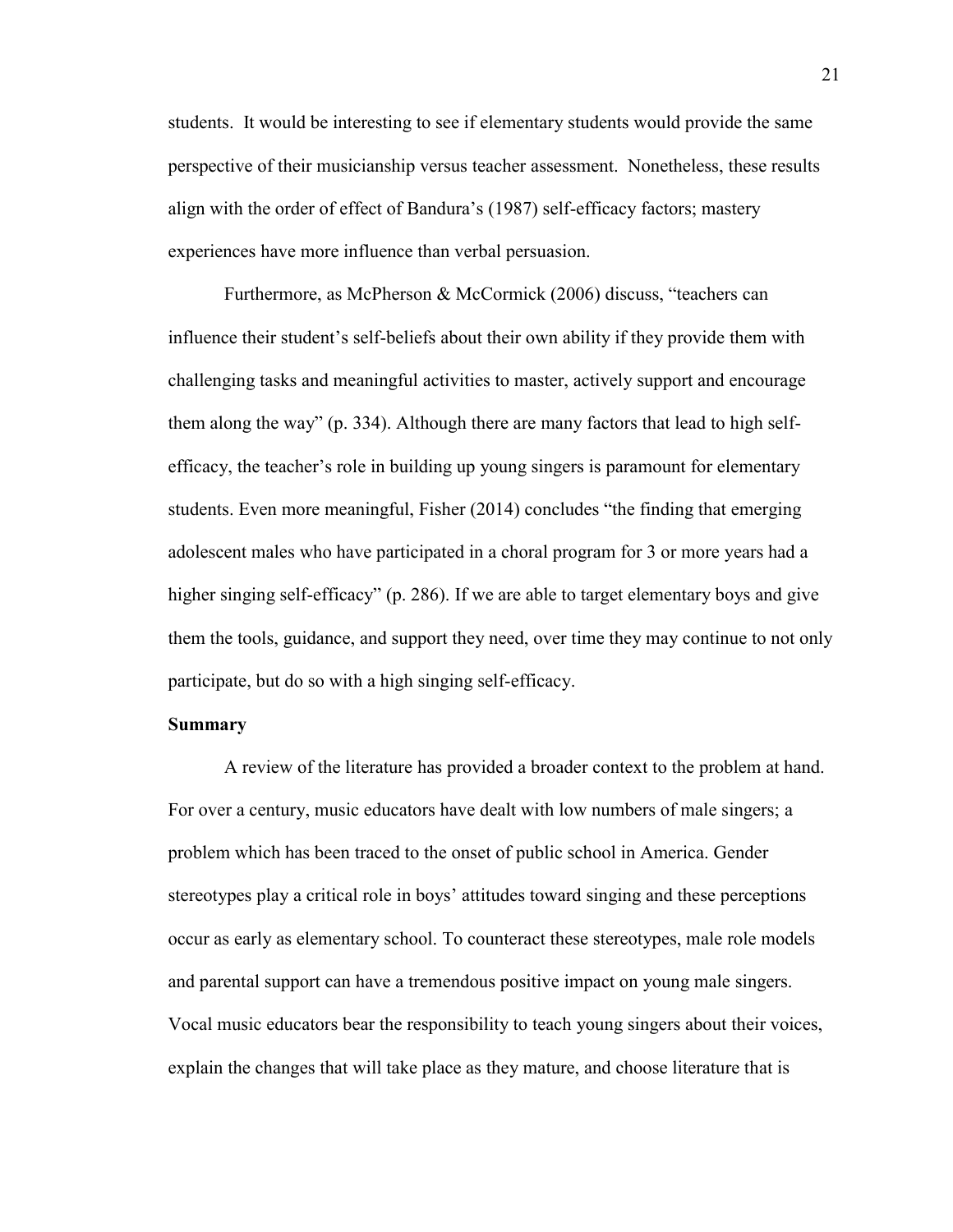appropriate and engaging. If boys are given these tools and are shown support at an early age, their singing self-efficacy and attitudes toward singing could reach a high enough level to contribute to a life-long engagement with singing.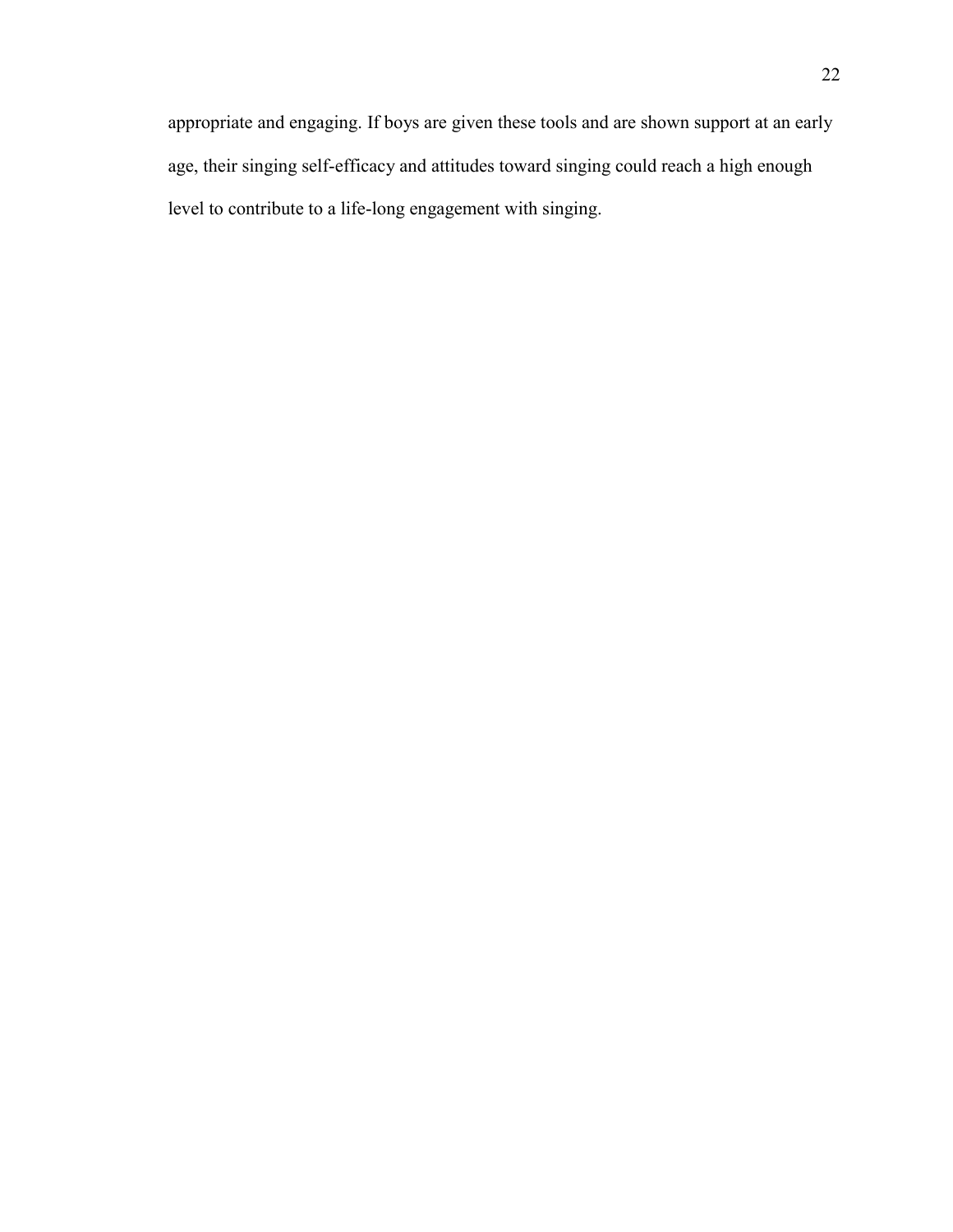#### **CHAPTER 3**

## **METHODOLOGY**

## **Participants**

The participants included all students grades one through five currently participating in general music in two elementary schools within a large-sized school district in the central United States.

## **Materials**

A survey was administered to all participants. The first eight items used a Likert scale and pertained to either students' attitudes toward singing or their singing selfefficacy. Possible responses for the Likert scale included:



Respondents circled the corresponding emoji they most closely related to for each statement. As noted above, each emoji corresponds with an emotion as well as a numeric value. In the analysis of data, the above numbers were used to quantify the responses.

The format of the questions can be seen in the following examples:



Hall, Hume. & Tazzyman (2016) article in which the researchers created a Five Degrees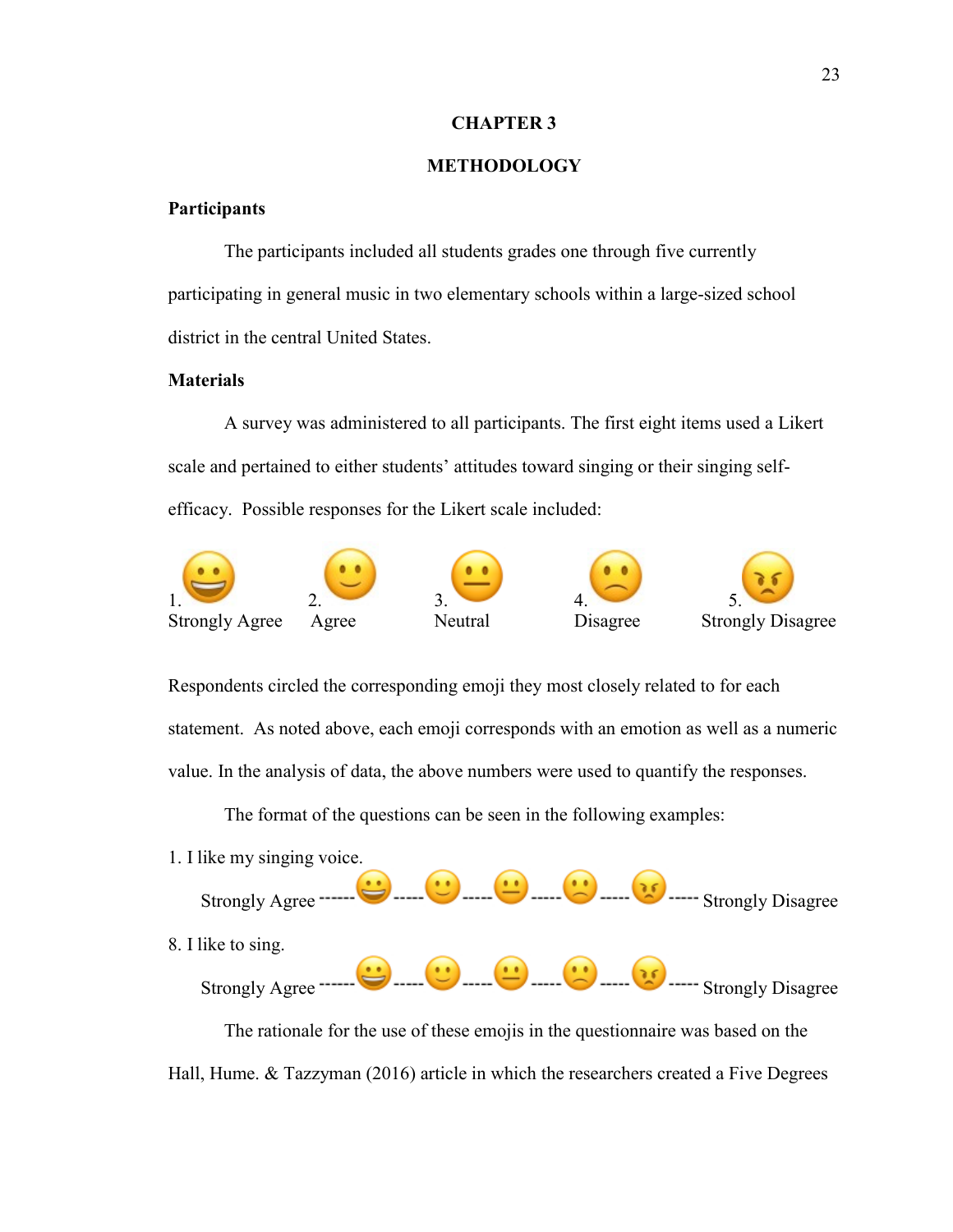of Happiness Scale. The scale provides an effective method for children to provide judgments in response to quantitative questions. The emojis also speed up processing of questions, especially for respondents who may have low-literacy skills (Stange, Barry, Smyth, & Olsen, 2016).

Following the Likert scale questions, respondents were given the opportunity to give further explanation to their answer for Item #8 (I like to sing). This is the crux of the study so these answers can shed more light into why students do or do not like to sing.

#### **Personnel and Facilities**

The questionnaire was administered by the general music teacher to students during their general music class. The teacher was instructed to read aloud the directions for each question as the students circled their answers. Students were given up to 25 minutes to complete the survey. Once complete, the general music teacher collected the surveys, sealed them in an envelope and sent them back to the researcher immediately upon completion.

## **Procedure**

A nine-item questionnaire was administered during music class to all students grades one through five in two elementary schools within a large-sized school district in the central United States. A Likert scale was used for the first eight items of the questionnaire. Items one through four of the questionnaire pertained to singing selfefficacy. These questions are focused on trying to gauge students' perception of themselves as singers. Items five through eight of the questionnaire focus on students' attitudes toward singing. The intent of these questions is to understand how the students feel about singing in general. After the Likert scale questions, a single open-ended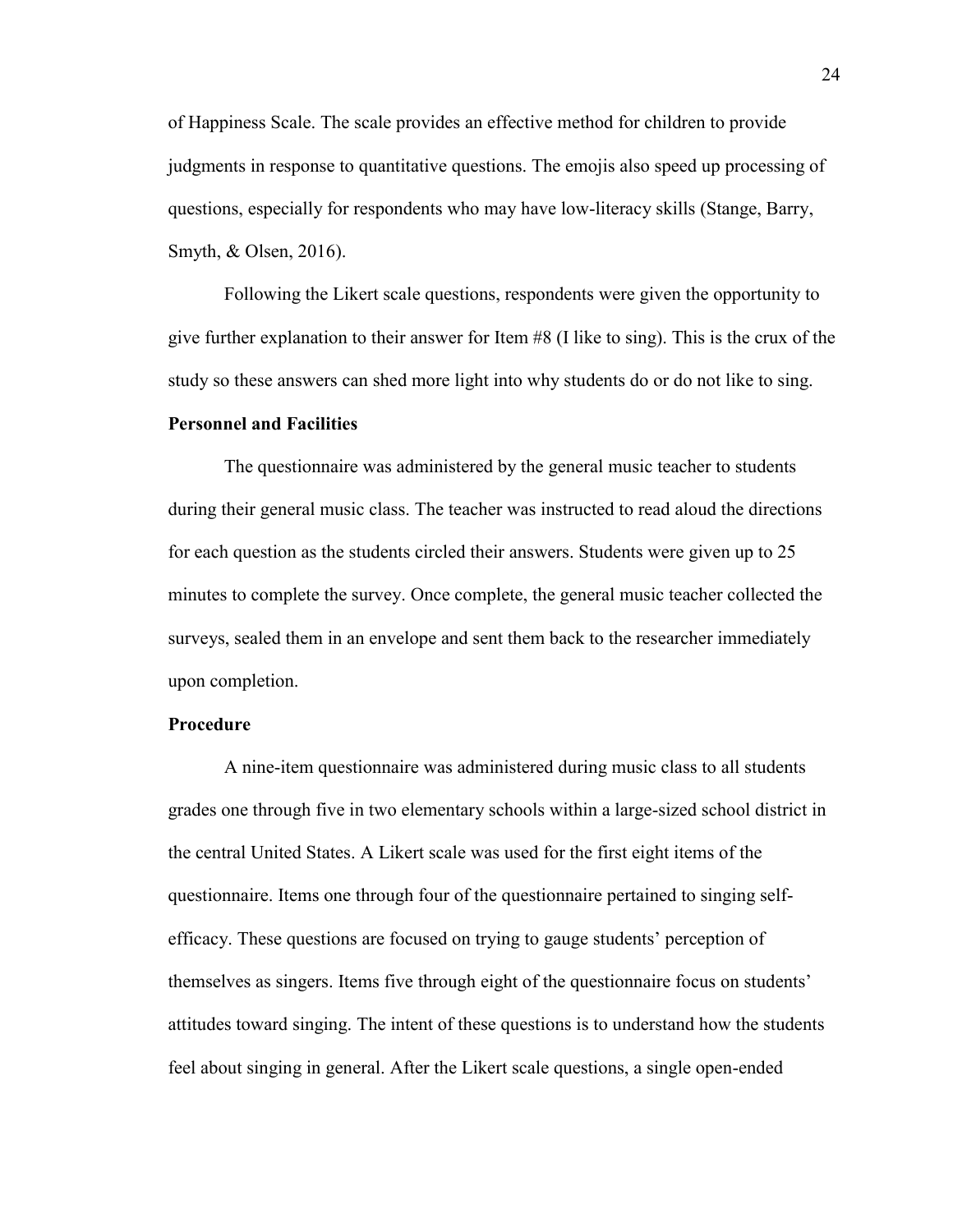question was provided for students to elaborate on their answer to the eighth item, "I like to sing." Due to the importance of their response to this particular question, it is crucial to gain specific reasoning for students' answers. They were encouraged to list all reasons why they do or do not like to sing. These responses were coded based on students' written answers.

## **Design of the Study**

A Likert scale questionnaire comprising eight items was used to determine boys' attitudes toward singing as well as their singing self-efficacy. An additional ninth question directed students to explain their answer to the most important of the questionnaire item: I like to sing. Data were separated and analyzed by each grade level.

Items five through eight of the questionnaire aim to determine what, if any, grade level shows a significant difference in boys' attitudes toward singing. An analysis of variance (ANOVA) test was used to determine if a significant difference in boys' attitudes toward singing exists between each grade level.

Items one through four pertain to singing self-efficacy. A Pearson productmoment correlation coefficient was administered to determine if a correlation exists between boys' attitudes toward singing and their singing self-efficacy. Although this relationship will not be able to show cause and effect, testing for a correlation between attitudes and self-efficacy can potentially shed important light on why boys start to lose interest in singing at some point during elementary school.

One open-ended question at the end of the survey directed students to write an explanation for their own answer to the eighth item, "I like to sing." The responses were then coded based on tendencies found within the written answers, rather than grouped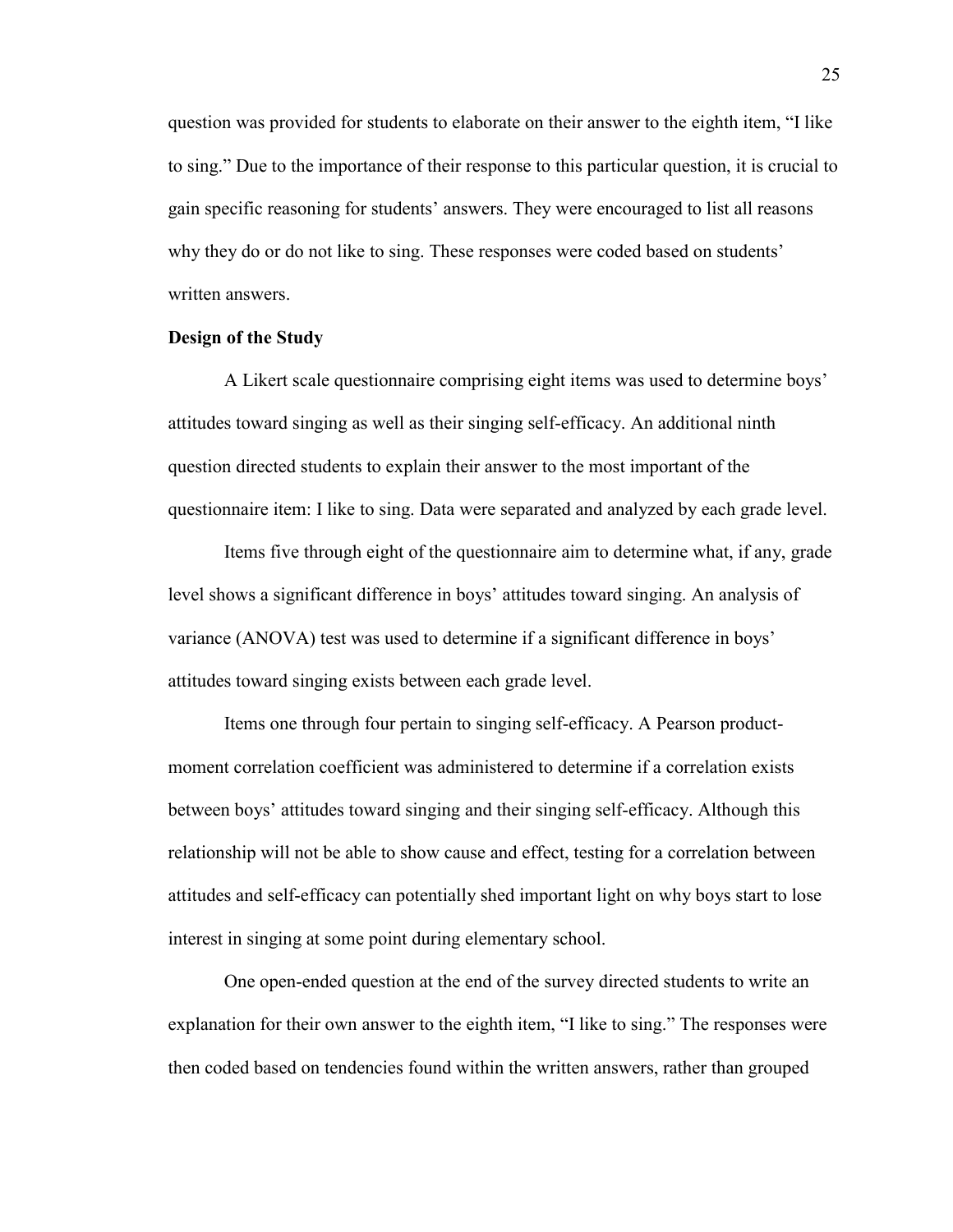using pre-determined codes. Responses for each code were tallied to show the level of occurrence of each code response.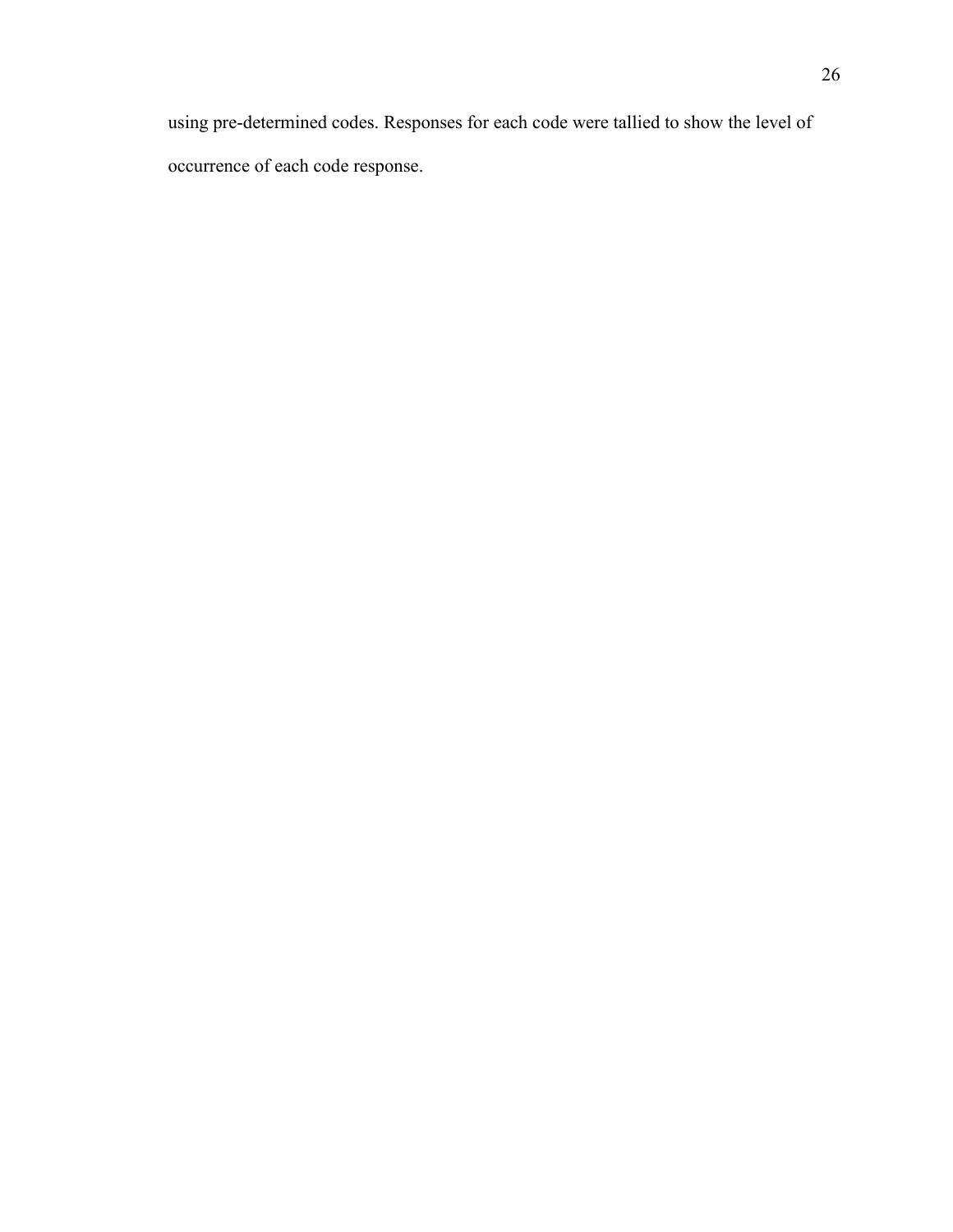#### **CHAPTER 4**

## **RESULTS**

The purposes of this study are to examine elementary age boys' attitudes toward singing and determine at what grade level, if any, there is a significant difference in boys' attitudes, to search for a relationship between boys' attitudes and self-efficacy toward the act of singing, and to try to pinpoint reasons and factors as to why boys begin to lose interest in singing at a young age. A Likert scale questionnaire was administered to explore students' self-assessed attitudes toward singing as well as their singing selfefficacy. To determine the mean response for each of the subscales in the questionnaire, items one through four were averaged to determine the mean value for singing selfefficacy for each grade level. The same procedure was used for items five through eight to determine the mean value for attitude toward singing for each grade level. Each emoji was assigned a numeric value shown here:



Data were analyzed using analysis of variance (ANOVA), additional post hoc ttests, and Pearson product-moment correlation coefficient. This chapter reports the findings from the data that were collected and analyzed for this study. The information was organized to answer each research question sequentially.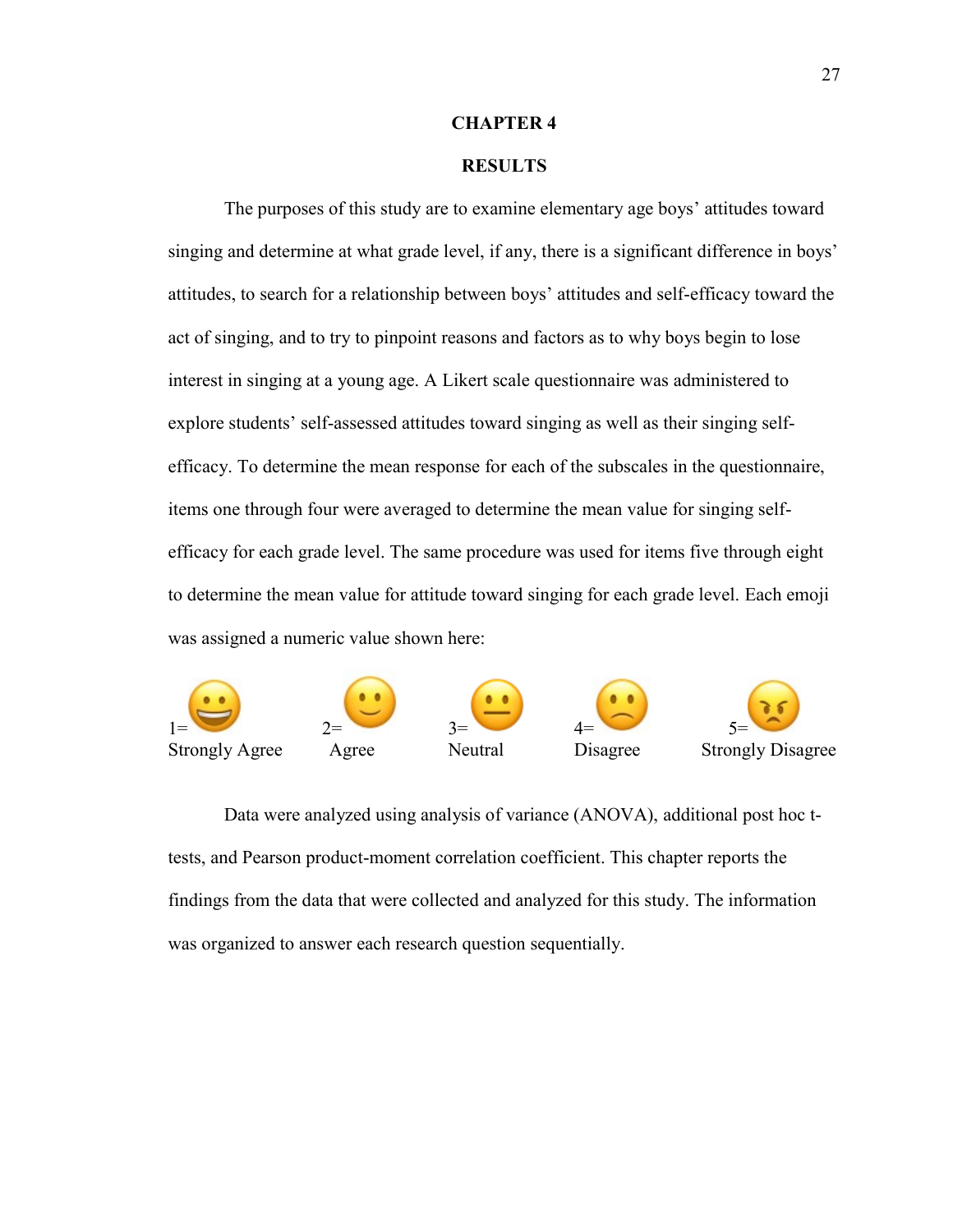**through five) that we see a significant difference in boys' attitudes and perceptions** 

## **toward the act of singing?**

Items five through eight of the questionnaire were designed to gauge attitudes toward singing. Answers to these items were separated by gender and grade level and then averaged together to produce the mean scores shown in Table 1.

## **Table 1**

*Mean Scores of Items Five through Eight by Grade Level of Boys and Girls*

| Grade Level | $\mathsf{n}$ | M     | <b>SD</b><br>Grade Level |         | $\mathsf{n}$ | M     | <b>SD</b> |
|-------------|--------------|-------|--------------------------|---------|--------------|-------|-----------|
| <b>Boys</b> |              |       |                          | Girls   |              |       |           |
| Grade 1     | 35           | 1.806 | 0.951                    | Grade 1 | 23           | 1.707 | 1.115     |
| Grade 2     | 35           | 2.464 | 1.117                    | Grade 2 | 53           | 1.774 | 0.788     |
| Grade 3     | 44           | 2.355 | 1.085                    | Grade 3 | 33           | 1.924 | 0.865     |
| Grade 4     | 33           | 2.492 | 1.094                    | Grade 4 | 31           | 1.726 | 0.693     |
| Grade 5     | 51           | 2.216 | 0.911                    | Grade 5 | 41           | 1.787 | 0.830     |
|             |              |       |                          |         |              |       |           |

To determine if there is a significant difference in mean scores for attitudes toward singing between grade levels one through five, analysis of variance (ANOVA) was conducted and the results can be found in Table 2.

## **Table 2**

*ANOVA Source Table - Boys' Attitudes Toward Singing*

| Source             | <b>SS</b> | dt  | <b>MS</b> | H       |
|--------------------|-----------|-----|-----------|---------|
| Between Grades 1-5 | 11.46     |     | 2.86      | $2.71*$ |
| Within Grades 1-5  | 203.69    | 193 | 1.06      |         |

 $**p* < .05$ 

Analysis of variance revealed that a significant difference did exist. In order to determine if there was a significant difference between successive grade levels, post hoc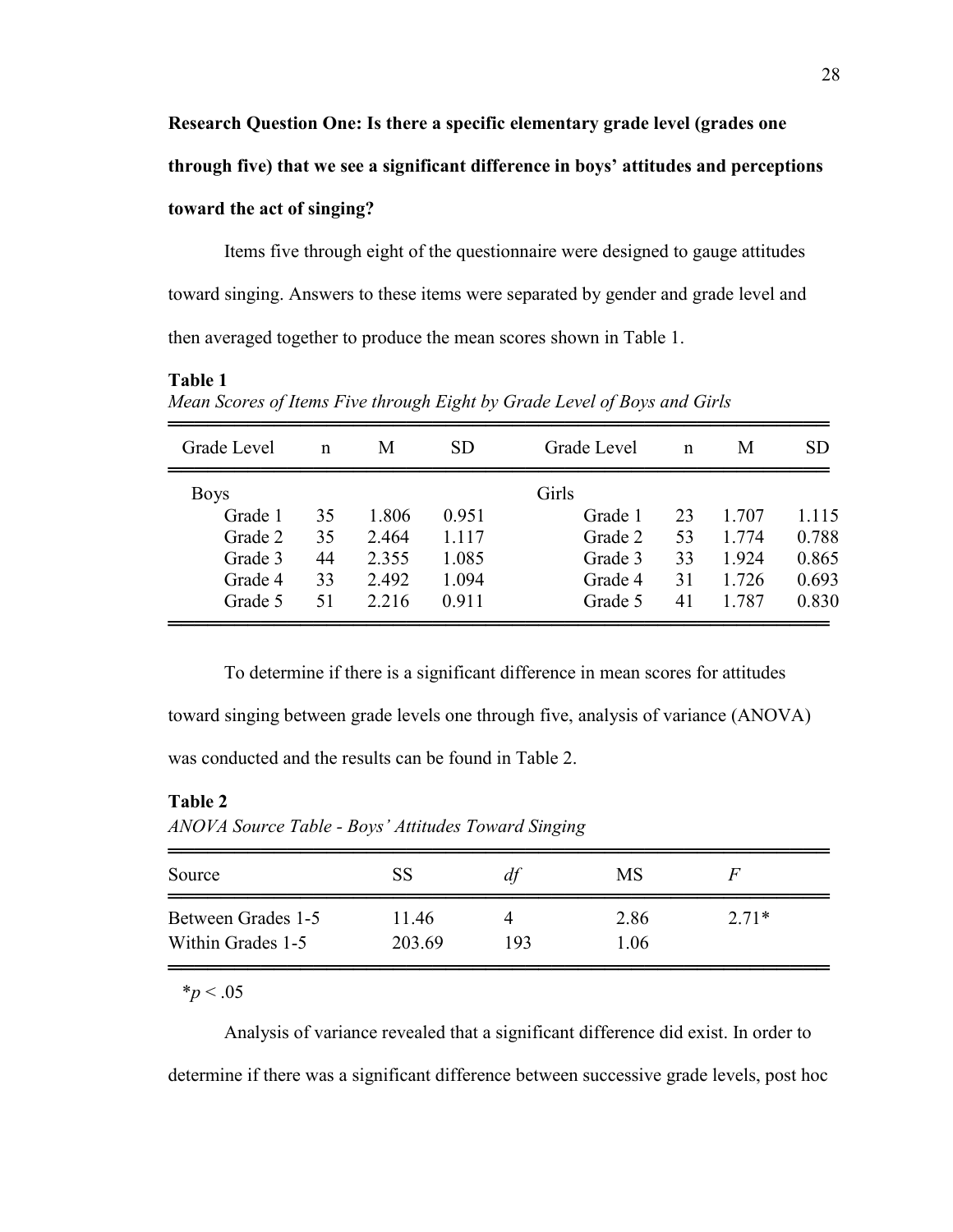t-tests were conducted between grades one and two, grades two and three, and so on. The post hoc t-tests revealed there was a significant difference in boys' attitudes toward singing from grade one to grade two. This was the only significant difference in boys' attitudes toward singing between successive grade levels. Table 3 provides the post hoc results.

| t-test of boys Attitude Toward Singing (Grades T and 2) |              |               |        |    |           |  |
|---------------------------------------------------------|--------------|---------------|--------|----|-----------|--|
| Grade Level                                             | Mean         | SD.           |        | dt |           |  |
| Grade 1<br>Grade 2                                      | 1.80<br>2.46 | 0.95<br>1 1 2 | $-266$ | 66 | $0.004**$ |  |
|                                                         |              |               |        |    |           |  |

**Table 3** *t-test of Boys' Attitude Toward Singing (Grades 1 and 2)*

\*\* $p < .01$ 

# **Research Question Two: Is there a correlation between positive singing self-efficacy and boys' attitudes toward singing?**

A Pearson product-moment correlation coefficient was administered to determine if there was a correlation between positive singing self-efficacy and boys' attitudes toward singing. Items one through four of the questionnaire, pertaining to self-efficacy, were tested against items five through eight, boys' attitudes toward singing. This test was done using responses from all boys in grades one through five and was not divided by grade level. There was a positive correlation between singing self-efficacy and boys' attitudes toward singing,  $r = 0.99$ ,  $n = 198$ ,  $p = 0.001$ . The higher the boys' singing selfefficacy, the more positive their attitudes were toward singing.

# **Research Question Three: What reasons or factors prevent elementary boys from liking to sing?**

Once students completed the eight items of the Likert survey, they were asked to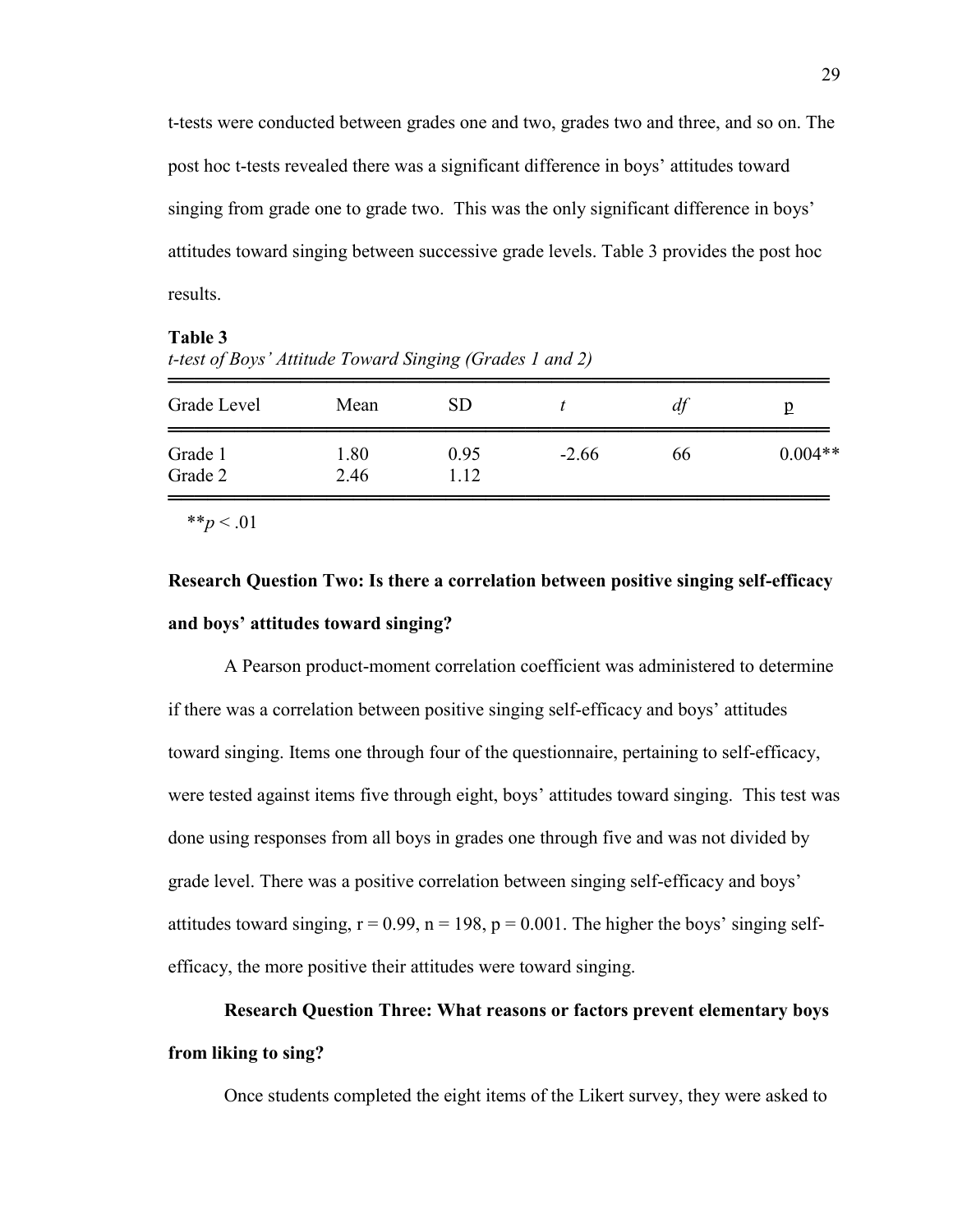elaborate their answer for the eighth item, "I like to sing." Respondents were directed to list as many reasons they did or did not like to sing. The data were grouped into two main categories: "Like to Sing" and "Do Not Like to Sing." The following six codes were found within the "Like to Sing" category: fun, positive self-efficacy (i.e. students expressed that they felt talented, like their singing voice), family/friends, other social factors (i.e. radio, famous singers/songs, church), expression/emotion (i.e. happy, calm), and elements of music (i.e. beat, rhythm, lyrics). The following five codes were found within the "Do Not Like to Sing" category: singing in public/nervous, embarrassed, negative self-efficacy (i.e. bad singing voice), physical discomfort, lack of interest/boring. Table 4 shows the frequency of responses for each code.

| "Like to Sing" Codes:        | Grade 1: | Grade 2: | Grade 3: | Grade 4:                            | Grade 5: |
|------------------------------|----------|----------|----------|-------------------------------------|----------|
| Fun:                         |          |          |          |                                     |          |
| Positive Self-efficacy:      |          |          |          |                                     |          |
| Family/Friends:              |          |          |          |                                     |          |
| <b>Other Social Factors:</b> |          |          |          |                                     |          |
| Expression/Emotion:          | h        |          |          |                                     |          |
| Elements of Music:           | 6        | n        |          |                                     | 12       |
| "Do Not Like to Sing" Codes: | Grade 1: |          |          | Grade 2: Grade 3: Grade 4: Grade 5: |          |
| Singing in Public/Nervous:   |          |          |          |                                     |          |
| Embarrassed:                 |          |          |          |                                     |          |
| Negative Self-efficacy:      |          |          |          |                                     |          |
| Physical Discomfort:         |          |          |          |                                     |          |
| Lack of Interest/Boring:     |          |          |          |                                     |          |
|                              |          |          |          |                                     |          |

**Table 4** *Code Frequencies for "Like to Sing" and "Do Not Like to Sing" for Boys Grades 1-5*

Based on the number of responses for each category, it is clear that boys were much more open to talk about why they liked to sing. Many boys expressed how fun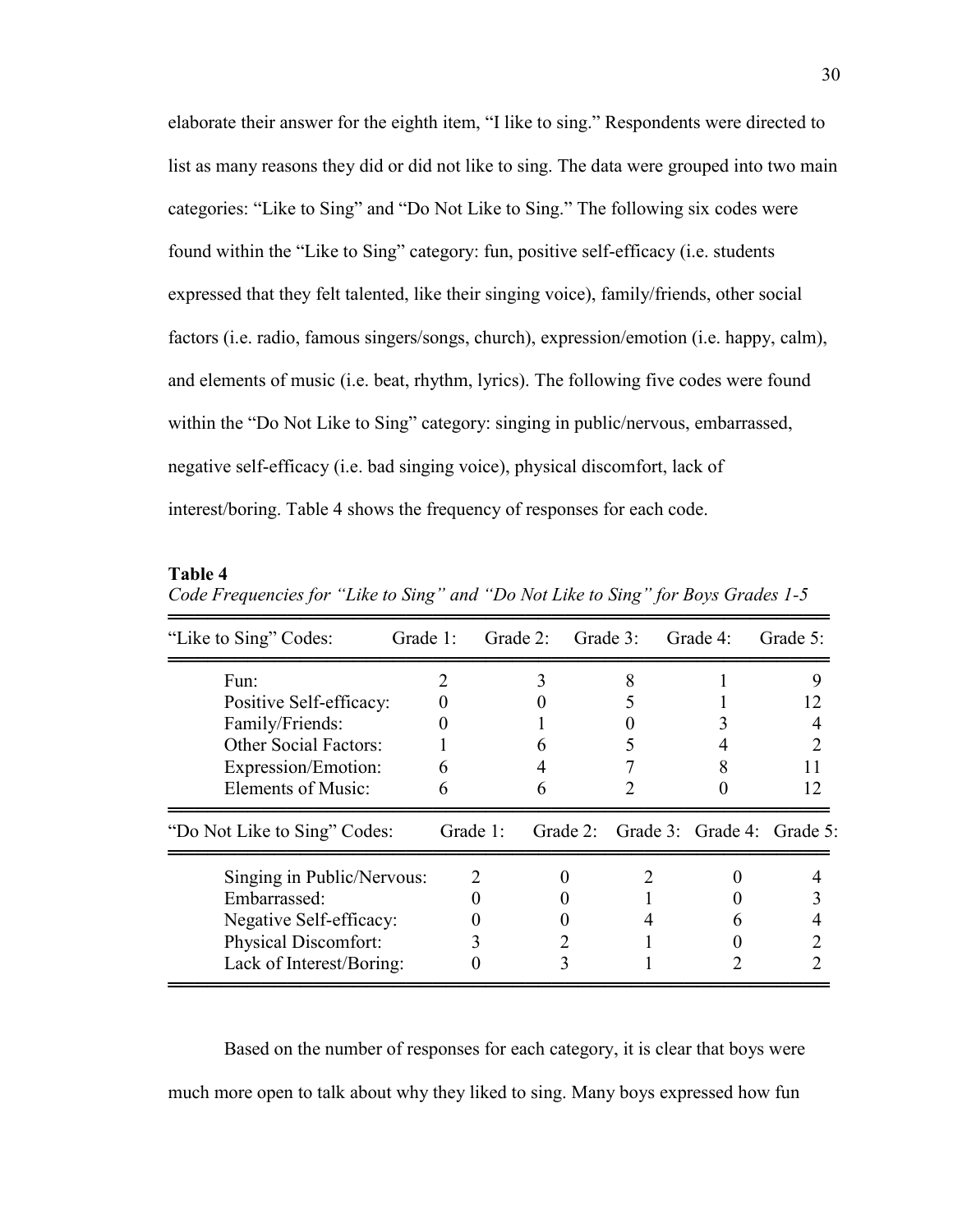singing is to them, how they enjoy various elements of music, such as beat and rhythm, and how singing to the radio, at church, or with family members provides a great environment to enjoy the act of singing.

Students were encouraged to list as many reasons as they felt necessary to answer the question. Some students listed numerous reasons they do or do not like to sing while others did not answer the question at all. However, in total, boys listed 139 reasons they like to sing in contrast to 42 reasons they do not like to sing. These frequencies do not necessarily reflect the same data obtained in the questionnaire portion of the survey. However, a deeper review of boys' written responses, including examples, is provided in the Discussion chapter.

### **Summary**

Results from the survey paint a clear picture for each of the research questions posed in this study. It was found that there is a significant difference in boys' attitudes toward singing from grade one to grade two. In addition, a very strong correlation existed between boys' attitudes toward singing and boys' singing self-efficacy. A wide variety of reasons and factors detailing whether or not they like to sing were listed by the respondents.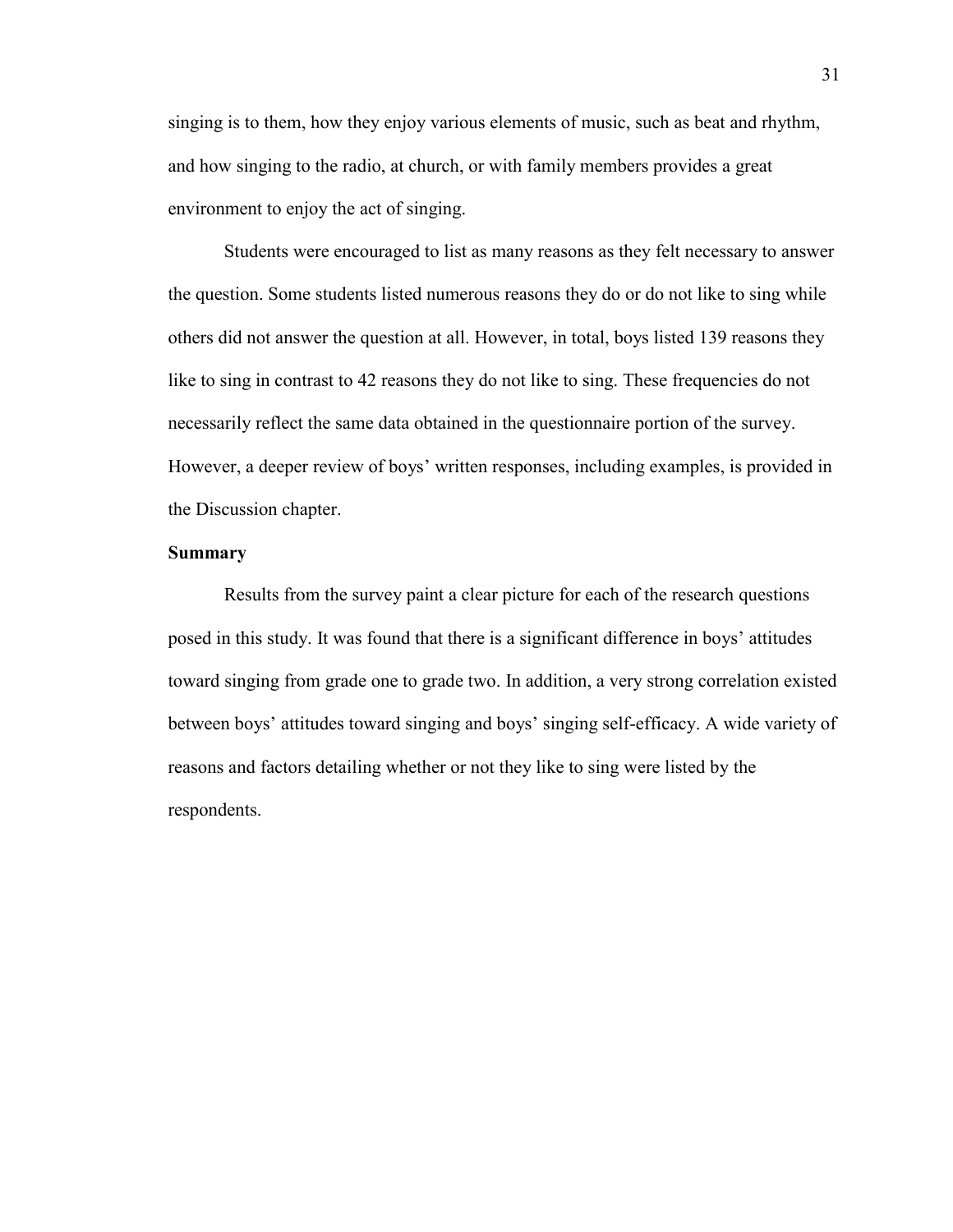#### **CHAPTER 5**

## **DISCUSSION & IMPLICATIONS FOR MUSIC EDUCATORS**

The significant change in boy's attitudes toward singing as early as second grade is very concerning. In my experience, the music education profession puts most of the focus on recruiting and retaining boys in middle and high school, not at the elementary level. My findings show that we may need to focus on the formative years when boys may begin to lose their interest in singing. Music educator conferences might consider including more sessions which emphasize creating and fostering a love of singing in our students from the very beginning. A collection of different resources, methods, and ideas centered around encouraging and empowering elementary boys to sing in class could prove useful to music teachers.

**Research Question One: Is there a specific elementary grade level (grades one through five) that we see a significant difference in boys' attitudes and perceptions toward the act of singing?**

Items one through four of the Likert scale aimed to gauge student attitudes toward singing. Student responses to these four items were averaged and through an ANOVA and series of post Hoc t-tests, it was determined that there was indeed a significant difference in boys' attitudes toward singing from grade one to two. This change in attitudes occurs at a very early age so intervention in the early elementary years is crucial.

There are many societal and social stigmas about singing which force us to develop ways to dispel the idea that singing is feminine (Ashley, 2006; Harrison, 2004; Abeles, 1978). "Unfortunately, singing in American society is viewed by many as a feminine behavior . . . Such boys may withdraw from singing rather than be made fun of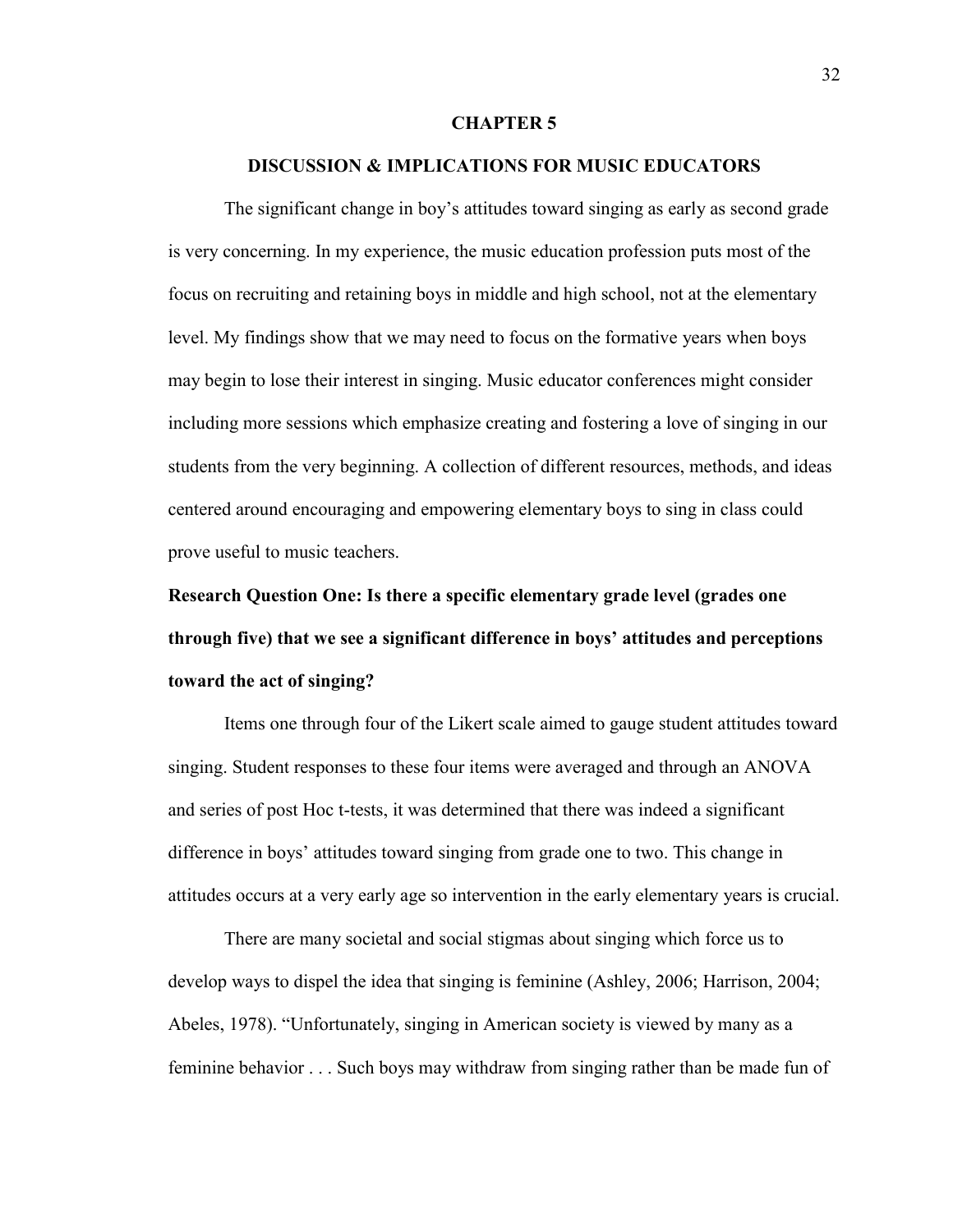and suffer from embarrassment" (Phillips, 2003, p. 41). Perhaps including older male singers in the music classroom as often as possible would create the idea that it is okay to sing not only in elementary school but when students get older (Demorest, 2000; Bruno, 2009). Elementary music teachers could highlight music majors from local colleges/universities or middle/high school singers that could come perform or talk about what singing means to them. If bringing guests into the classroom is not a viable option, showing performances of male singers could help to provide a different aspect to male singing (Szabo, 1999).

The present study found that boys lose interest in singing between grades one and two and it is important that we acknowledge this with our students. Showing empathy and support will help them know they are not alone with their feelings toward singing. Providing an open and safe environment which always promotes singing can give boys the opportunity to experience singing and continue to try it (Phillips, 2003).

Elementary music teachers must find the right balance between singing every time students are in the classroom while also continually advocating for singing and completing all of the state/district requirements (Freer, 2006; Kennedy, 2002). Students in elementary music class learn many other musical skills besides singing. This is an incredible challenge considering the extremely limited amount of time students have in the music classroom. Perhaps overlapping other required activities, such as demonstrating rhythmic patterns, could be done simultaneously with singing. For instance, have students play an ostinato pattern on a drum while they sing a song. "Another possibility would be to include 'songs' with no words, as a development of the test battery elements and to provide opportunities for children to focus on pitch without the distraction of the words"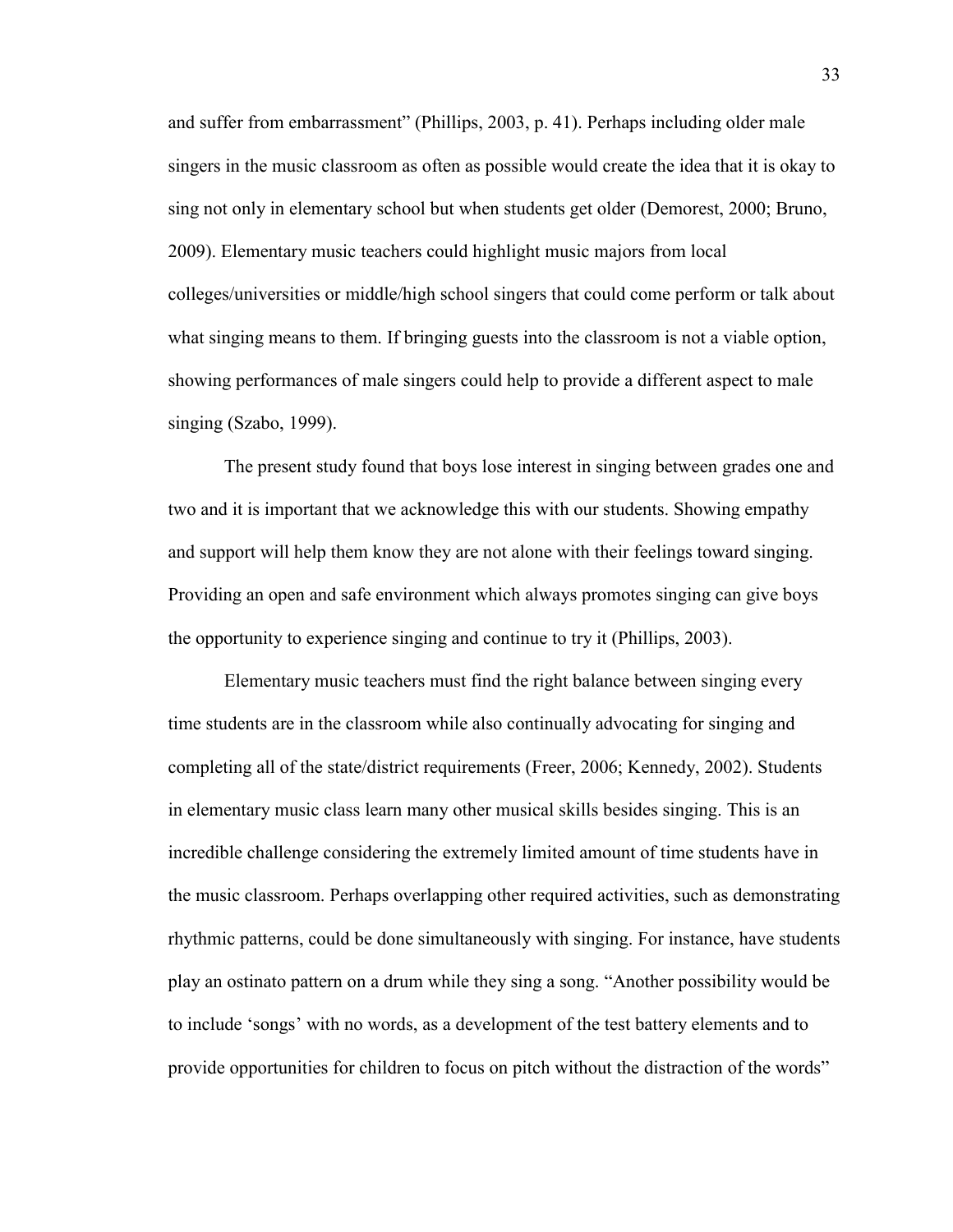(Leighton & Lamont, 2006, p. 326). We must provide succinct opportunities and experiences which allow boys to see the benefits and values of singing while juggling the entire music curriculum. If our young students learn to love singing in the classroom right away, it could translate into a love that will follow them into middle and high school and hopefully continue throughout the rest of their lives.

**Research Question Two: Is there a correlation between positive singing selfefficacy and boys' attitudes toward singing?**

Using a Pearson product-moment correlation coefficient, it was determined that there was a very strong correlation between positive singing self-efficacy and boys' attitudes toward singing. If boys feel like confident singers and are comfortable with singing, they have positive attitudes toward singing. This very strong correlation confirms previous research (Lucas, 2011; Ritchie & Williamon, 2011; Zimmerman & Ringle, 1981). "Though Klinedinst (1991) found students' "self-concept" in music to be a predictor variable of student retention in band, more research is needed to determine if singing self-efficacy plays a role in student retention in choral ensembles" (Fisher, 2014, p. 286). Results from the present study could help provide to the missing literature that Fisher suggests is not currently present.

It seems natural for students to be drawn to an activity they feel they are good at doing. The next question becomes: how do we empower our boys to feel like they are good singers? For much of the twentieth century, it was common for music educators to classify their singers as "musical" or "non-musical," even from an early age. This was primarily decided if a student showed they were not able to match pitch very well. However, in the 1970's there were two major studies by Davies and Roberts (1975, 1976)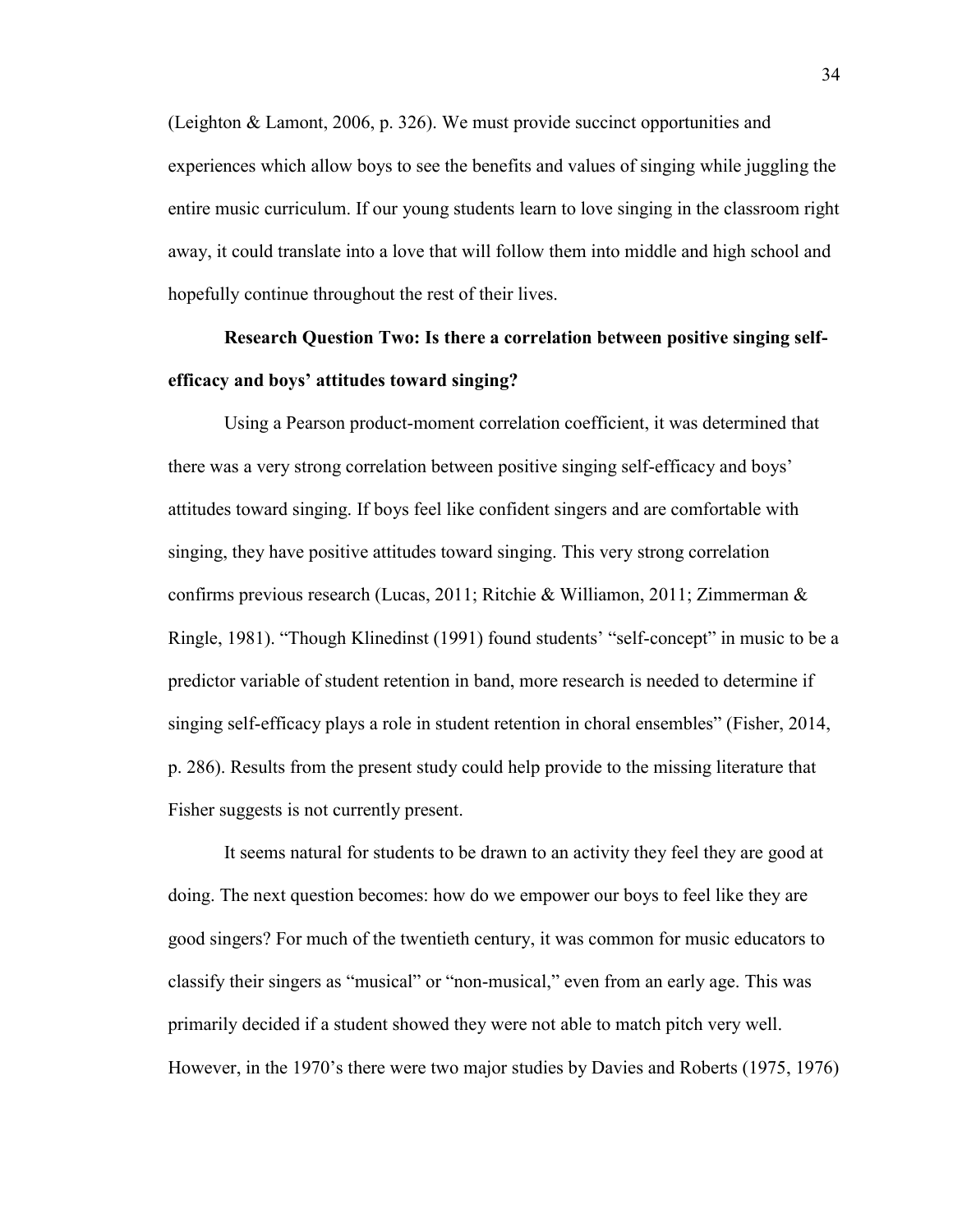which showed students who were initially classified as "non-musical" were able to develop skill and singing ability through training. More recently, we are much more cognizant of musical learning as a continuum and students can be anywhere in the process and still be successful (Leighton & Lamont, 2006). Thus, vocal music teachers should not give up hope that all students can learn to sing and overcome musical shortcomings. However, if students are told they are not musical, they may be much more likely to not give singing a chance (Roberts & Davies, 1976).

Bandura (1981) explains that self-efficacy is reliant on self-motivation and "selfmotivation relies on the intervening processes of goal setting and self-evaluative reactions to one's own behavior" (p. 586). With this understanding, it is clear that no matter what the task, we must take personal responsibility to become self-motivated and confident in our abilities. However, when working with young children, it is very important for the music educator to teach the process of goal setting and self-evaluative reactions to students' behavior. Second graders showed a significant decrease in attitude toward singing and students this age have not yet mastered the ability to become selfmotivated as Bandura explains it. Many students at this age tend to shy away from something they do not feel confident doing and although singing ability is based on talent, it is the skill of singing that truly dictates level of ability. If students are not given the tools needed to set realistic goals and learn how to be self-evaluative in a positive and worthwhile way, they may give up long before they are able to become confident singers.

What type of activities or methods are available to music educators to help them teach their students to become self-motivated singers? The same way classroom teachers use a weekly reading log to ensure continued reading at home, music educators could use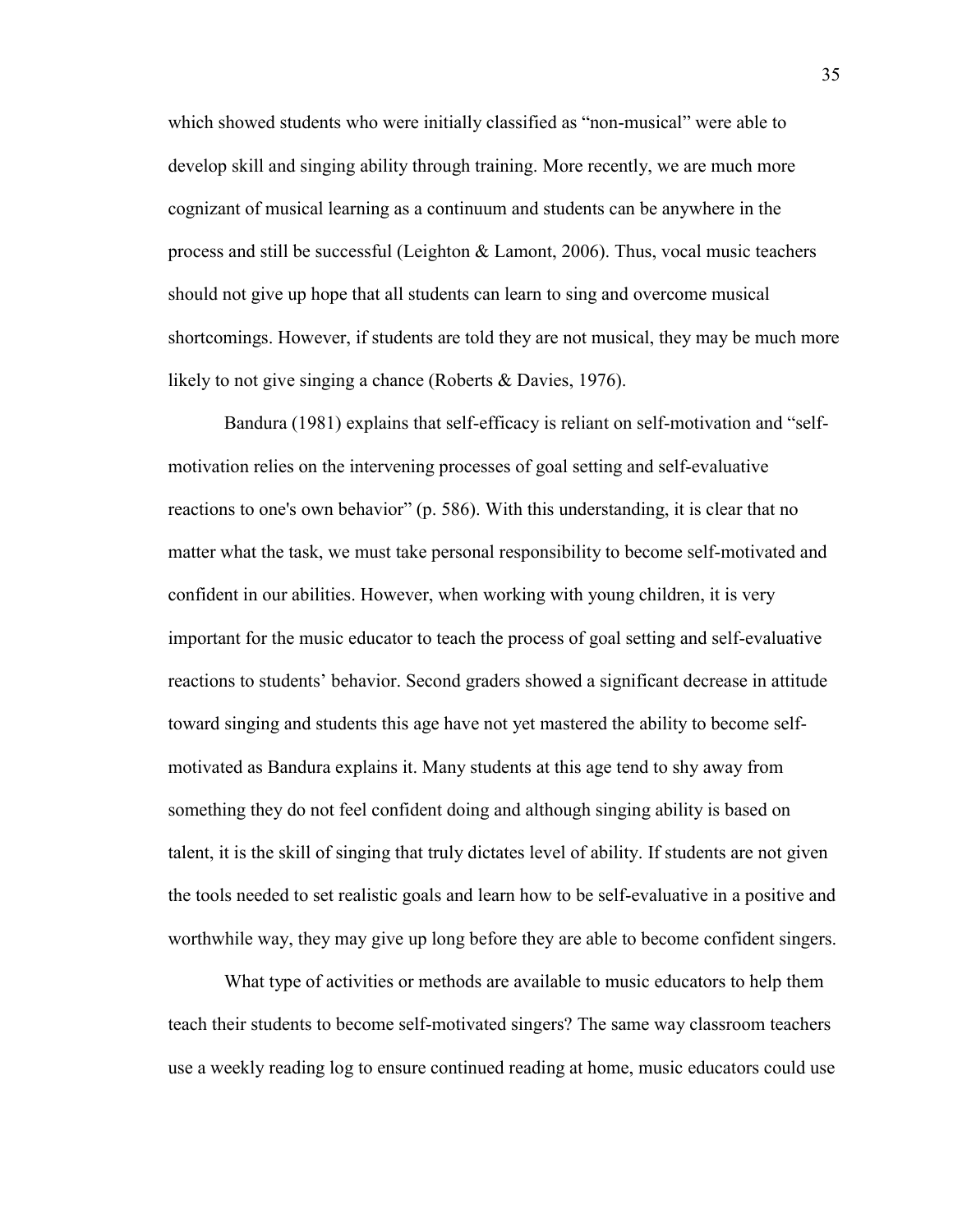a weekly music/singing log with their students. This could look different for each teacher, class, or even student, but the idea is the same: give students small goals to achieve while building their confidence and keeping them singing. For most students, a music/singing log could be twenty minutes of singing or music-making but could be adjusted to accommodate for different musical levels of the students. Teachers could provide a playlist of preferred or classroom songs for students to access at home. The use of a singing log could also allow for students to explore and sing a variety of musical styles each week including jazz, musical theatre, folk, etc. Basing music selection on what the students enjoy could empower them to be excited to participate and reach their goals. Completing weekly music/singing logs could encourage students to learn how to set musical goals and motivate them to sing more frequently outside of the classroom.

Even though we have a much better understanding of the capabilities of young students to enhance their singing ability through training, many times we do not put enough time or focus on those students. Constant encouragement is paramount to keep them engaged and potentially learn to like singing. There have been many times I heard an adult say they were told by their music teacher that they were not good at singing. Those adults have gone through their lives feeling like they should not sing and never made an attempt to learn or improve their singing skill. Abril (2007) found that "teachers that propel the notion that singing ability is an inborn trait, which should be reserved for the talented few, may end up contributing to a society in which self-identified 'nonsingers' experience singing anxiety and choose not to participate in music" (p. 13). Motivation and encouragement could go a long way in helping students achieve more musically as well as learn to love singing.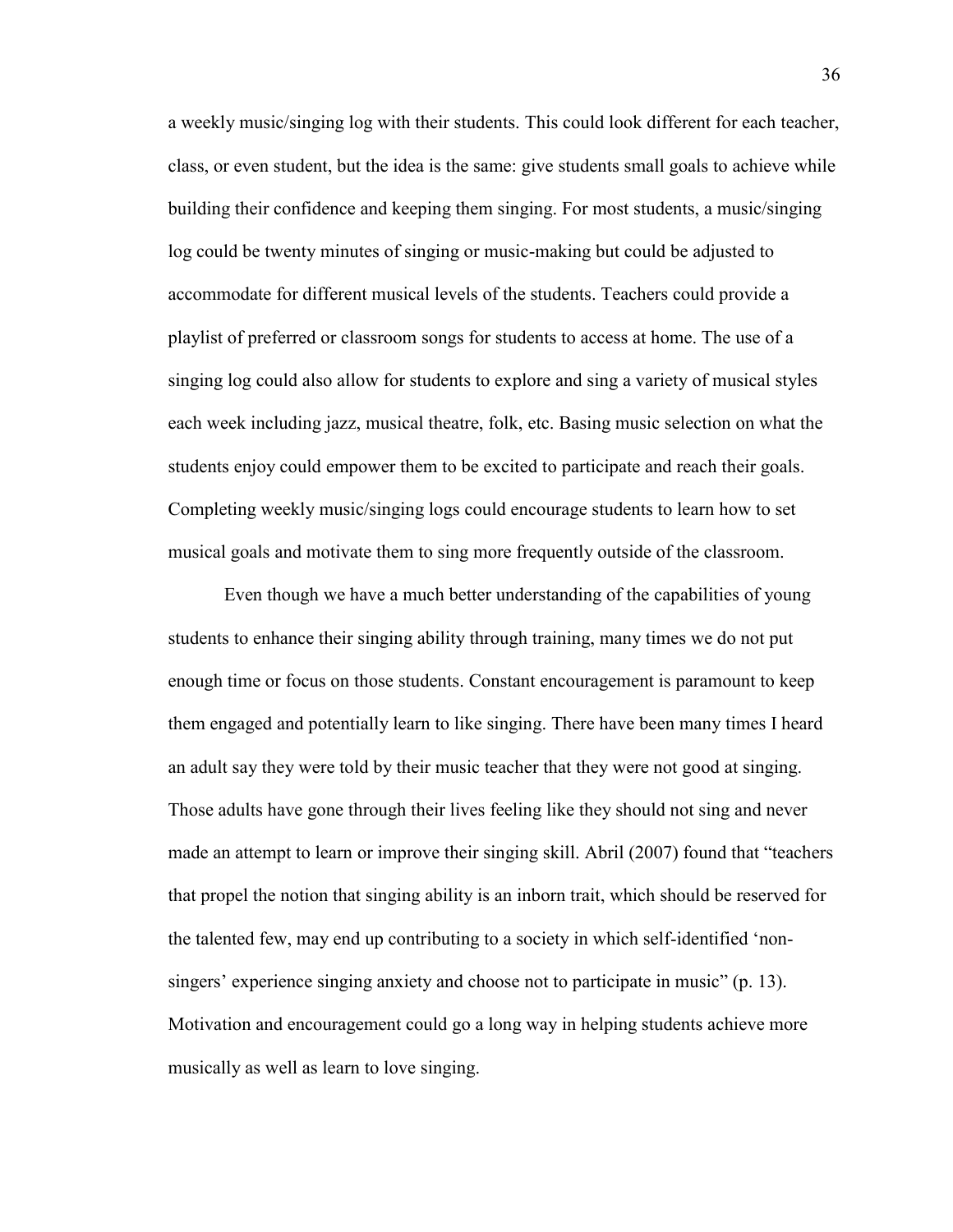# **Research Question Three: What reasons or factors prevent elementary boys from liking to sing?**

The final question of the survey allowed students to list all of the reasons they do or do not like to sing. Some students did not answer this question, others answered with a singular reason, and many answered with multiple reasons. These responses were then coded into separate categories based on commonalities. Apart from fourth grade, there was a large increase in responses from one grade level to the next. This may be attributed to students' confidence in their ability to write out their response. It could also indicate an increased willingness to participate in the study for older students.

A first grade respondent's written answer which was coded under "Expression/Emotion" simply stated, "Singing makes me happy." Another first grade respondent answered, "[Singing] makes me calm." The "Expression/Emotion" coded responses were also prevalent in fourth grade as well. Many of these responses were similar to the first grade answers using words like "happy" and "calm" but one boy wrote that he liked to sing, "because I can express my feelings." Fifth grade respondents also offered simple answers using "happy" or "calm" but one boy really expressed how music makes him feel, "I like to sing because I feel like I need to pour my heart out because when I'm stressed my heart is in my chest and when I'm stressed my chest hurts." Another fifth grade boy also explained he uses singing as a coping mechanism, "I like to sing because it makes me feel better when I'm sad or mad." Many times we assume that boys do not want to express their emotions or hesitate to show that behavior (Nannen, 2017). These results indicate that boys look to music and singing as a positive way to be able to express themselves.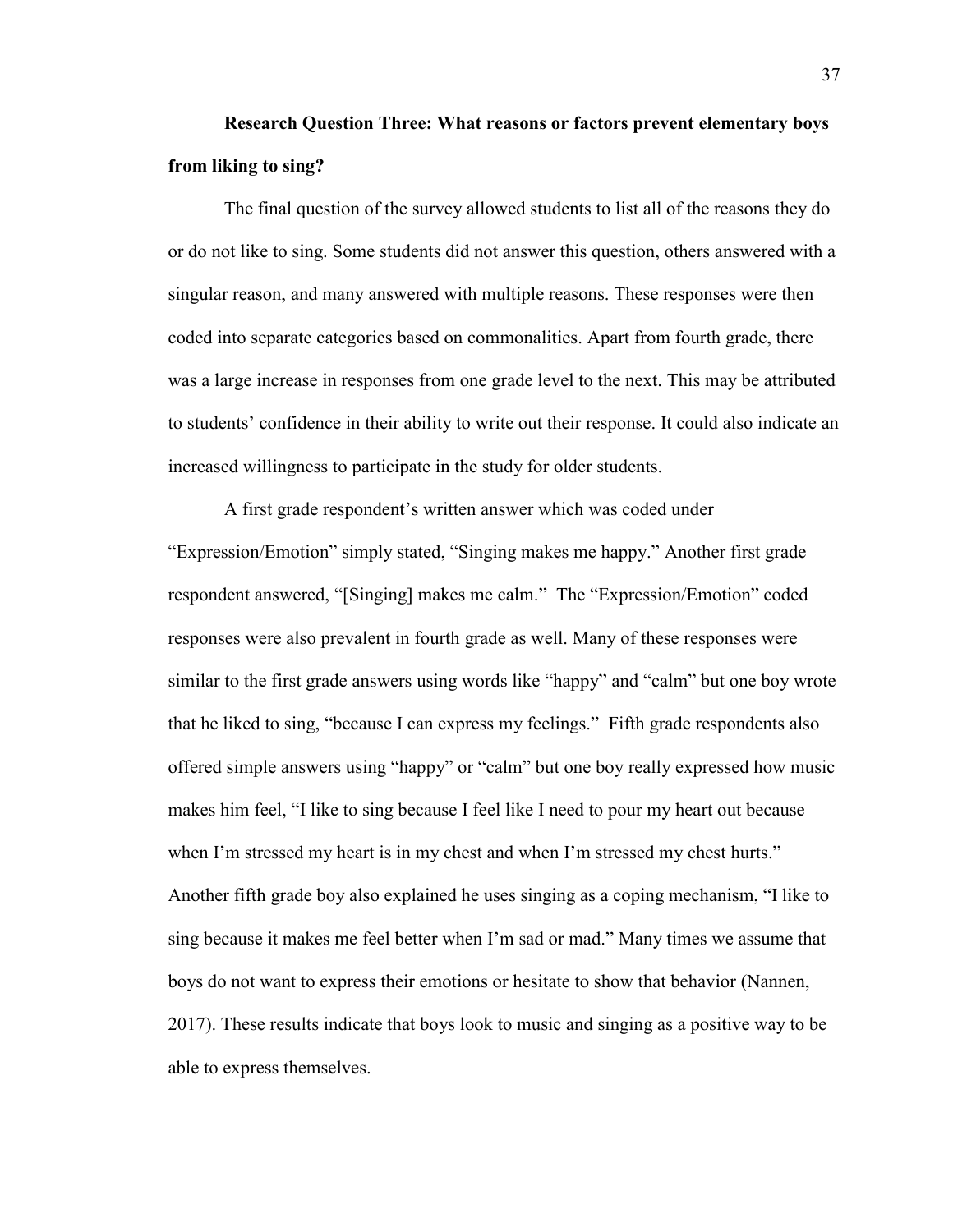Elementary boys' willingness to explain how music influences their emotions and expressions is a very important finding. In a culture and society driven by masculine and feminine stereotypes in music (Abeles & Porter, 1978; Svengalis, 1978; Cramer, 2002; Harrison, 2004), these boys were inclined to share that they like to sing because of how it makes them feel through emotions and expressions. In particular, one fifth grade student wrote, "People think that because I'm male I can't sing. So I try to prove them wrong and now I love singing, and I also like my voice." This student acknowledged the gender stereotype, although it is unclear who he means by "people." Nevertheless, the notion that males cannot sing was challenged by this student and resulted in his love of singing. Although the results of this study found that attitudes toward singing significantly dropped from first to second grade, these responses shed light on the importance of what music and singing can provide elementary boys.

As shown in the results to the second research question, self-efficacy may play an important role in growing and maintaining boys' attitudes toward singing. Among the eight fourth grade boys' responses who did not like to sing, six were coded as "Negative Self-Efficacy." This could further solidify the notion that attitudes and self-efficacy have a strong dependency on one another. Examples of these negative self-efficacy statements include, "I don't sound good," "I do not like to show my voice," and "I don't like to sing because I think I have a bad singing voice." These types of responses were given at almost all grade levels, which confirms the need to provide constant encouragement and help to overcome some boys' negative feelings toward their singing voices.

Looking at the frequency of "Do Not Like to Sing" codes, there is a rise from second to third grade and a very sharp rise from fourth to fifth grade. The older the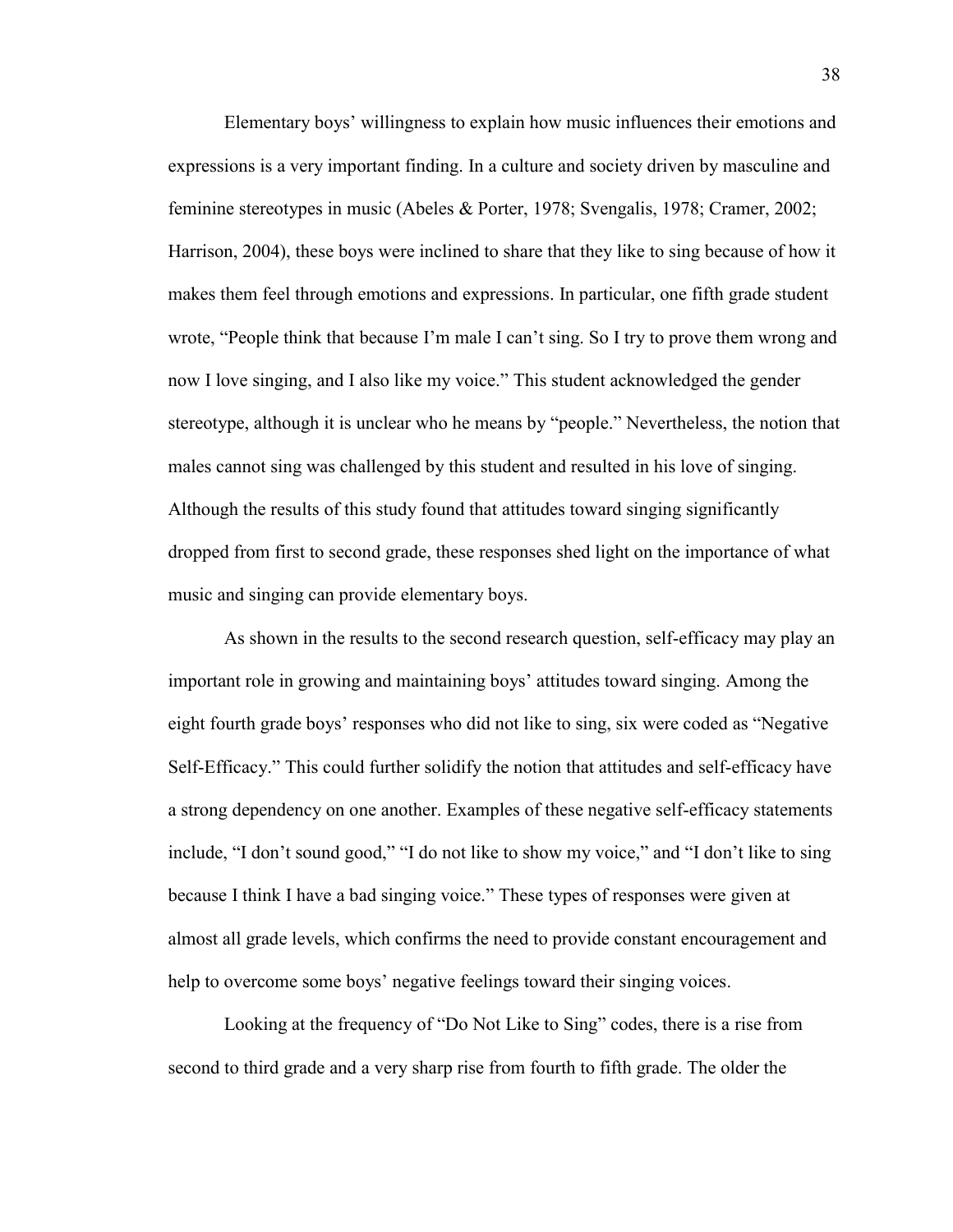students, the greater number of written responses for "Do Not Like to Sing." Responses coded as "Singing in Public/Nervous" and "Embarrassed" occurred sparingly throughout each grade level but were most prevalent in fifth grade. Performance anxiety can be tied to many factors and can affect students in different ways (Ryan, 2004; Kirchner, 2003; Osborne & Kenny, 2008). Perhaps boosting students' self-efficacy and confidence in their ability to sing could help offset some of the fear associated with singing in front of others.

Respondents in all grade levels, except fourth grade, indicated they have physical discomfort while singing. Most concerning was that young, unchanged voice singers remarked that singing hurt their throat. Previous research surrounding adolescent male voice change studied students in fourth grade and older (Coffman, 1987; Killian, 1999). Repertoire usage and vocal ranges of classroom singing activities must be carefully chosen to accommodate the boys who experience vocal discomfort while singing (Swanson, 1984; Adcock, 1987; Mizener, 1993; Kennedy, 2002). Perhaps more research is needed to identify vocal discomfort in singers with the unchanged voice.

## **Suggestions for Future Study**

This study was conducted in a large central United States public school district. Further research in varying demographics including smaller school sizes, locations other than the central United States, or private school districts would be appropriate.

The purpose of this study was to determine boys' attitudes toward singing and determine if there was a specific grade level that boys began to lose interest in singing. Although it was found that a significant level of interest was lost from first to second grade for boys, a comparison between boys' and girls' attitudes toward singing would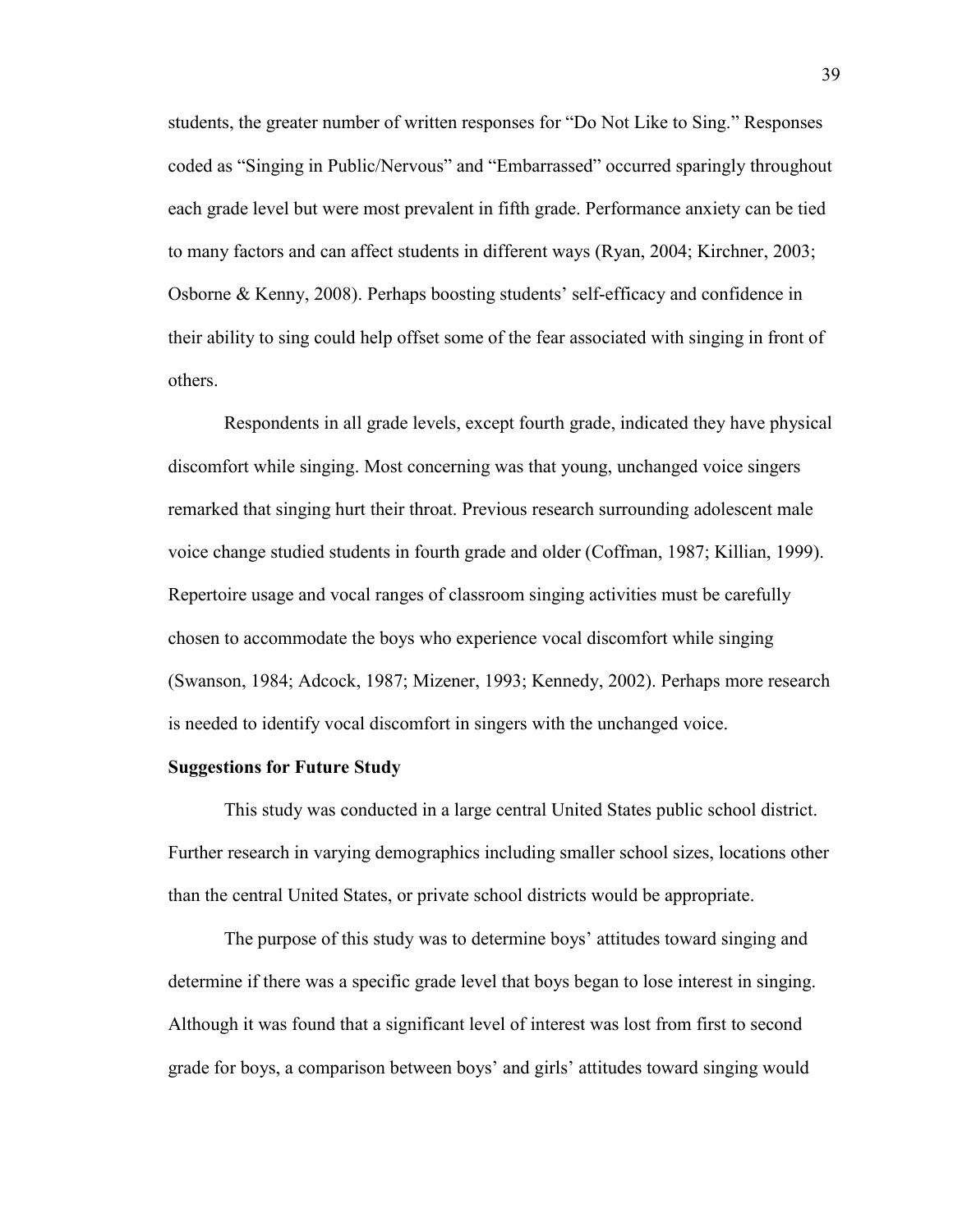offer another perspective of attitudes toward singing from all children. Do girls also lose significant interest in singing as boys do from first to second grade? Is it a different grade or do they lose significant interest at all during elementary school?

Although the focus of this study was specifically on the act of singing, a longitudinal study examining the correlation between self-efficacy and attitudes toward singing and its effects on retention of students once they enter middle school could prove useful. Do boys with a high singing self-efficacy go on to continue singing in a group setting, such as middle school choir, when they are given the choice? If not, are there other factors that may keep them from joining?

Allowing students to write out their reasons for liking to sing or not provided for a great opportunity to learn more about their attitudes toward singing. However, some students did not answer the question while others listed multiple reasons. Some student responses were illegible or were not clear enough to use in the coding process. Perhaps providing an opportunity for students to engage in an interview with the researcher or music teacher could allow for more elaborate answers and a more in-depth discussion about the factors that affect attitudes toward singing.

#### **Conclusion**

For many years, vocal music educators have struggled with keeping boys involved in their music programs and although much research exists to examine the reason, this problem remains. Many different factors have been discussed in previous literature, such as gender stereotyping, a lack of familial support, improper methods surrounding adolescent male voice changes, and singing self-efficacy. This study sought to examine elementary age boys' attitudes toward singing and determine at what grade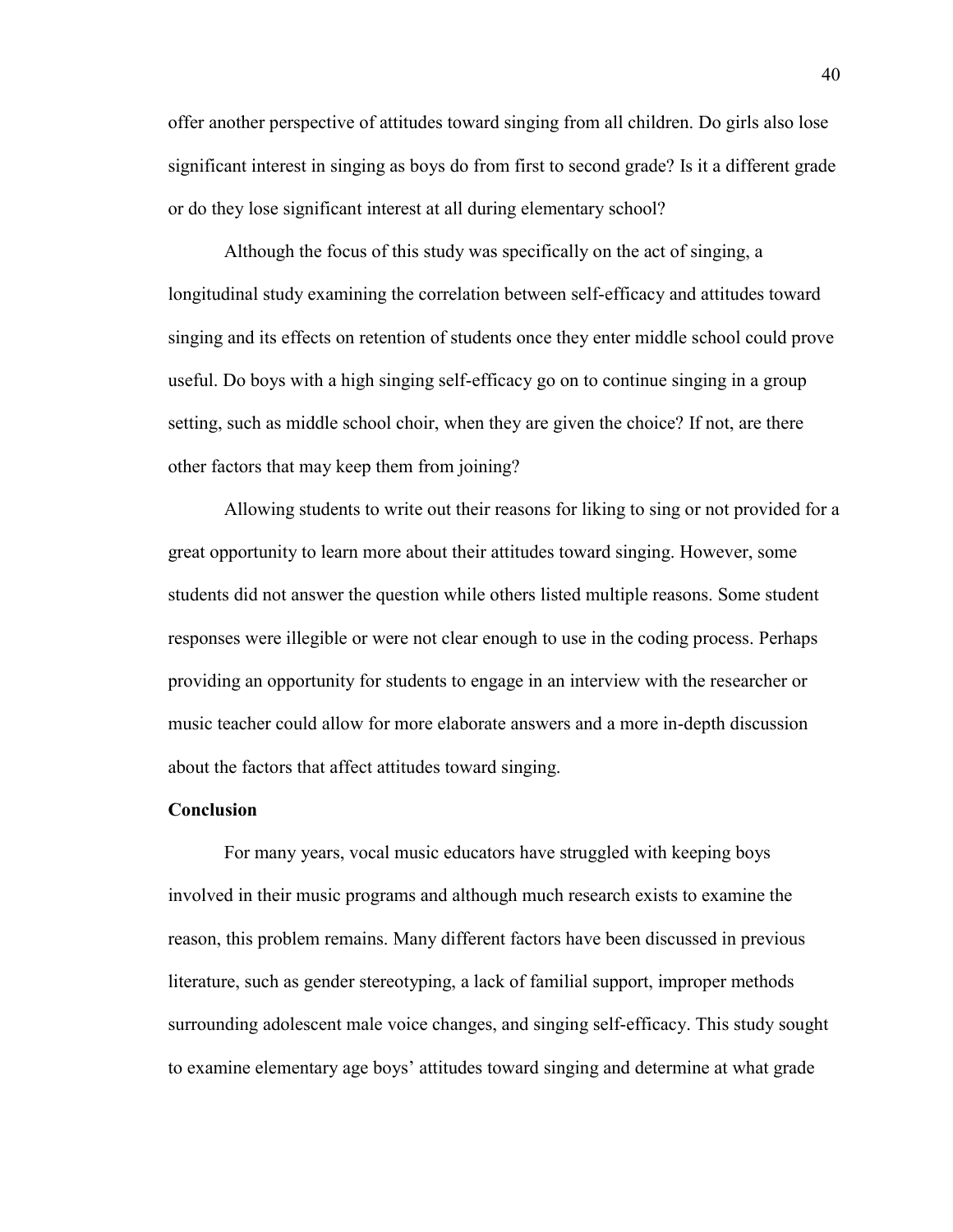level, if any, there is a significant difference in boys' attitudes, to search for a relationship between boys' attitudes and self-efficacy toward the act of singing, and to try to pinpoint reasons and factors as to why boys begin to lose interest in singing at a young age.

It was determined that a significant change in boys' attitudes toward singing occurred from first to second grade. This change at such an early age may require teacher intervention sooner than previously thought. The relationship between boys' attitudes and self-efficacy toward singing was found to be very strong. In nearly every instance, high singing self-efficacy correlated with having positive attitudes toward singing. With the understanding that boys' self-efficacy toward singing directly correlates with their attitudes toward singing, it is imperative that we address the glaring need to give these older elementary boys the tools to feel comfortable and confident in their singing. Although multiple codes were identified during analysis, the most prevalent reason that boys did not like to sing was "Negative Self-Efficacy" found in third through fifth grade. It is also concerning to see that "Physical Discomfort" was a reason multiple boys in grades one through three do not like to sing. Meanwhile, the code "Emotions/Expressions" was the most prevalent reason boys like to sing, bringing to light the importance of music's effect on young boys' ability to emote and express themselves.

This study sheds light on multiple facets of boys' singing experience in elementary school. Although this study and the results may not apply to all, it is the hope that these findings can be useful to the music education profession and elementary music teachers. It is important that we provide continuous support and encouragement so that all young boys can learn to love their singing voices and continue to sing for the rest of their lives.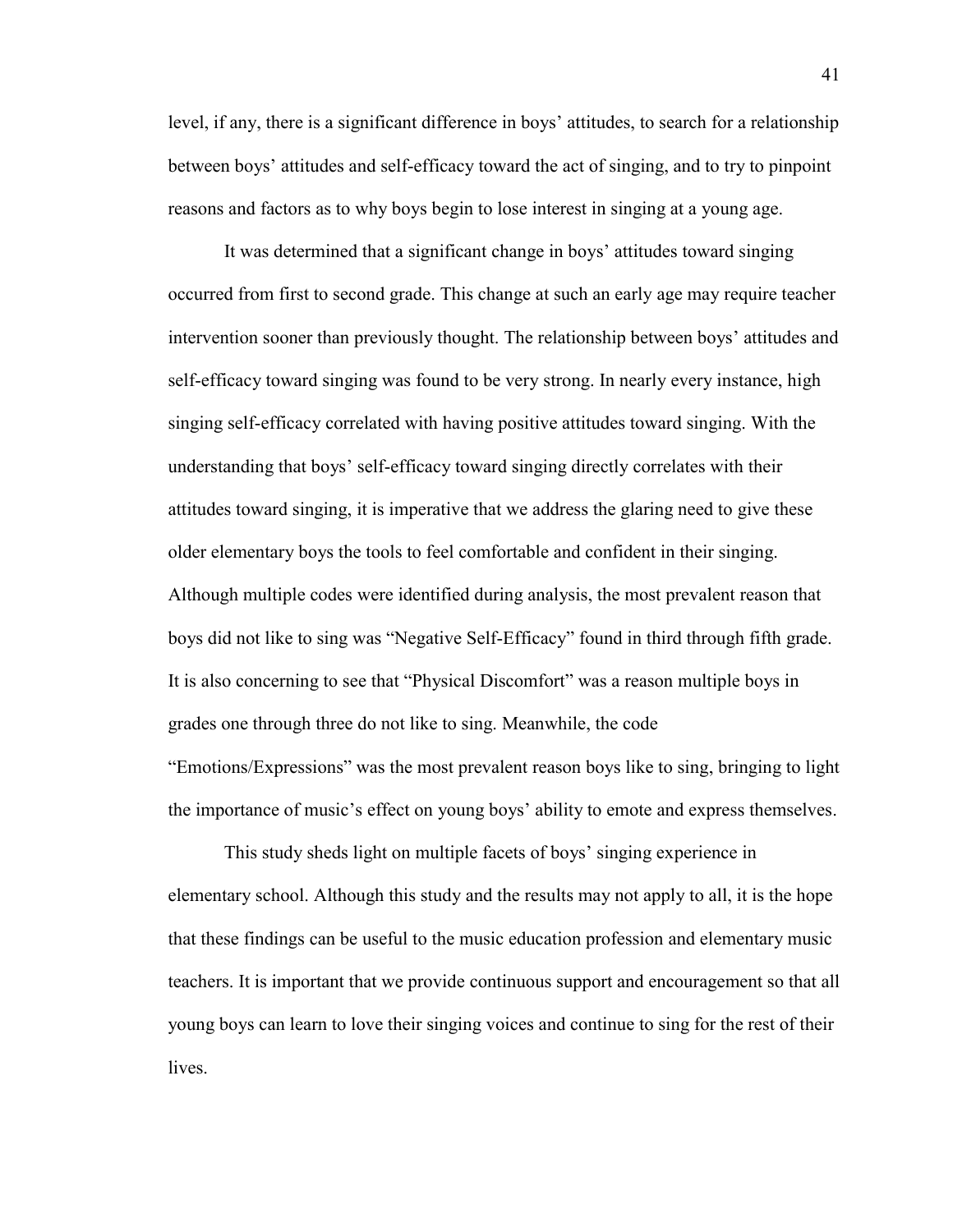**APPENDIX A**

**SURVEY**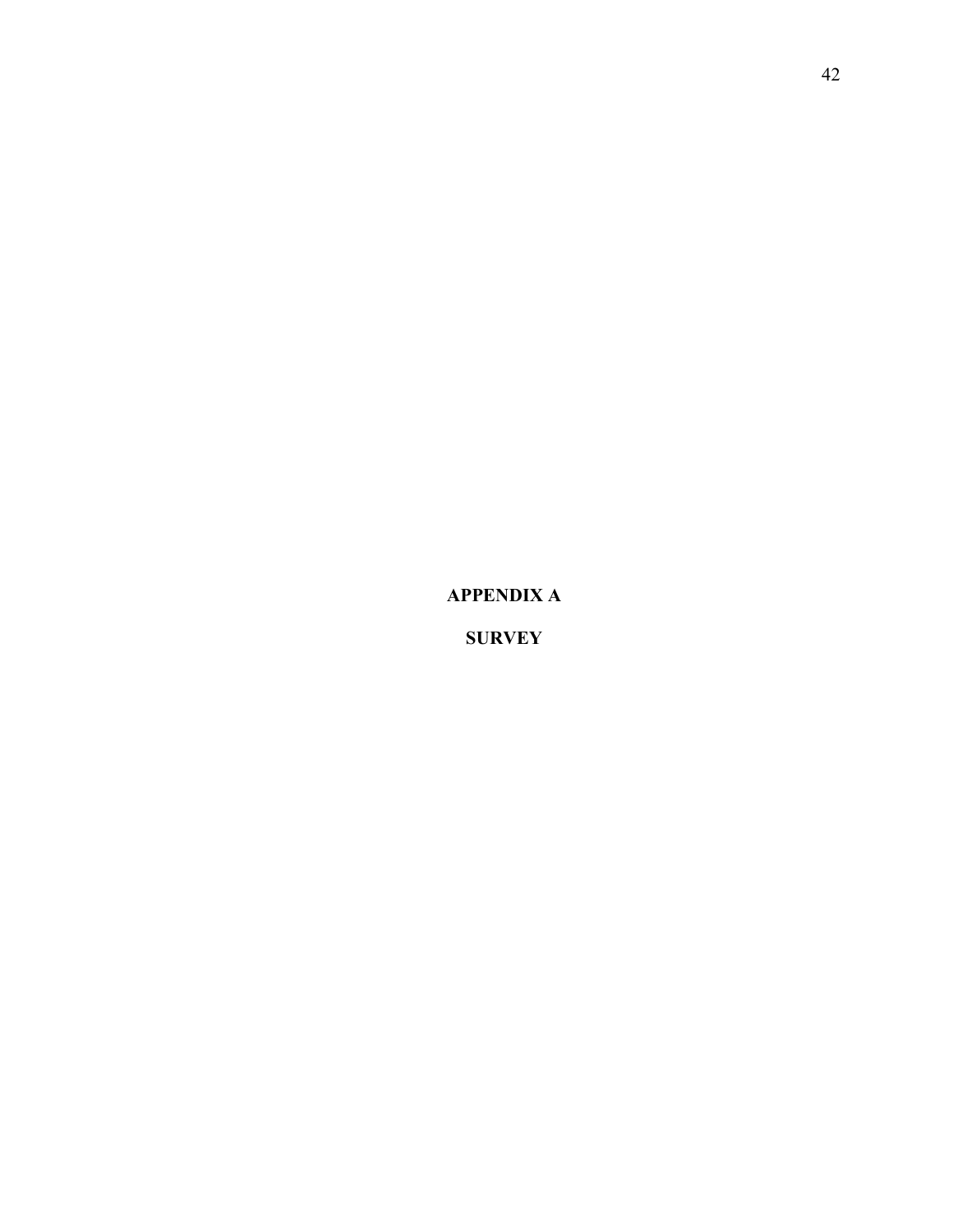Grade in school (please circle):  $1 \quad 2 \quad 3 \quad 4 \quad 5$  Gender (please circle): M F

Directions: Circle the emoji that you feel best represents your feelings toward each statement. Only circle ONE emoji per question.

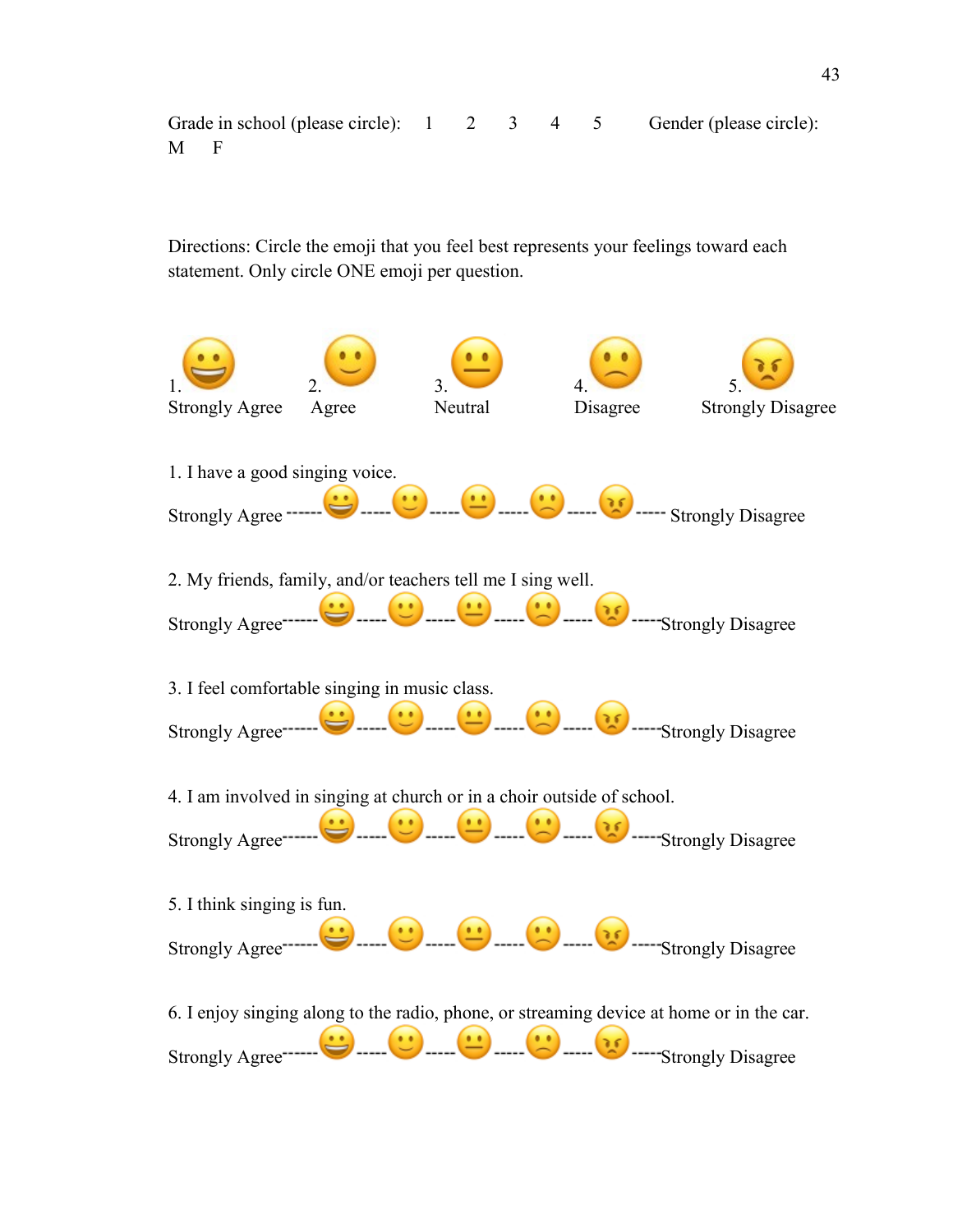

9. Please use the space provided to explain why you chose your answer for question #8. List reasons why you do or do not like to sing.

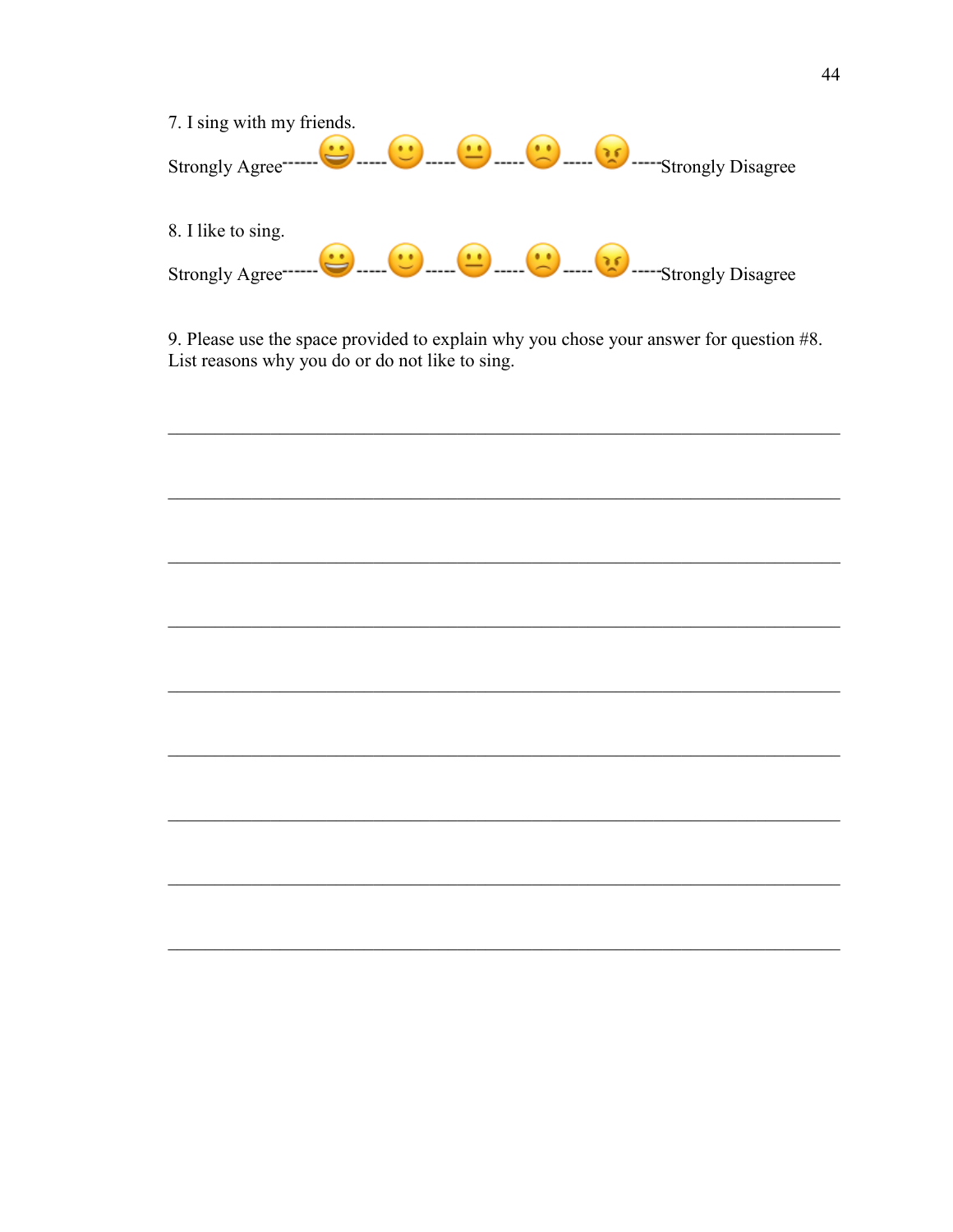**APPENDIX B**

**IRB APPROVAL DOCUMENT**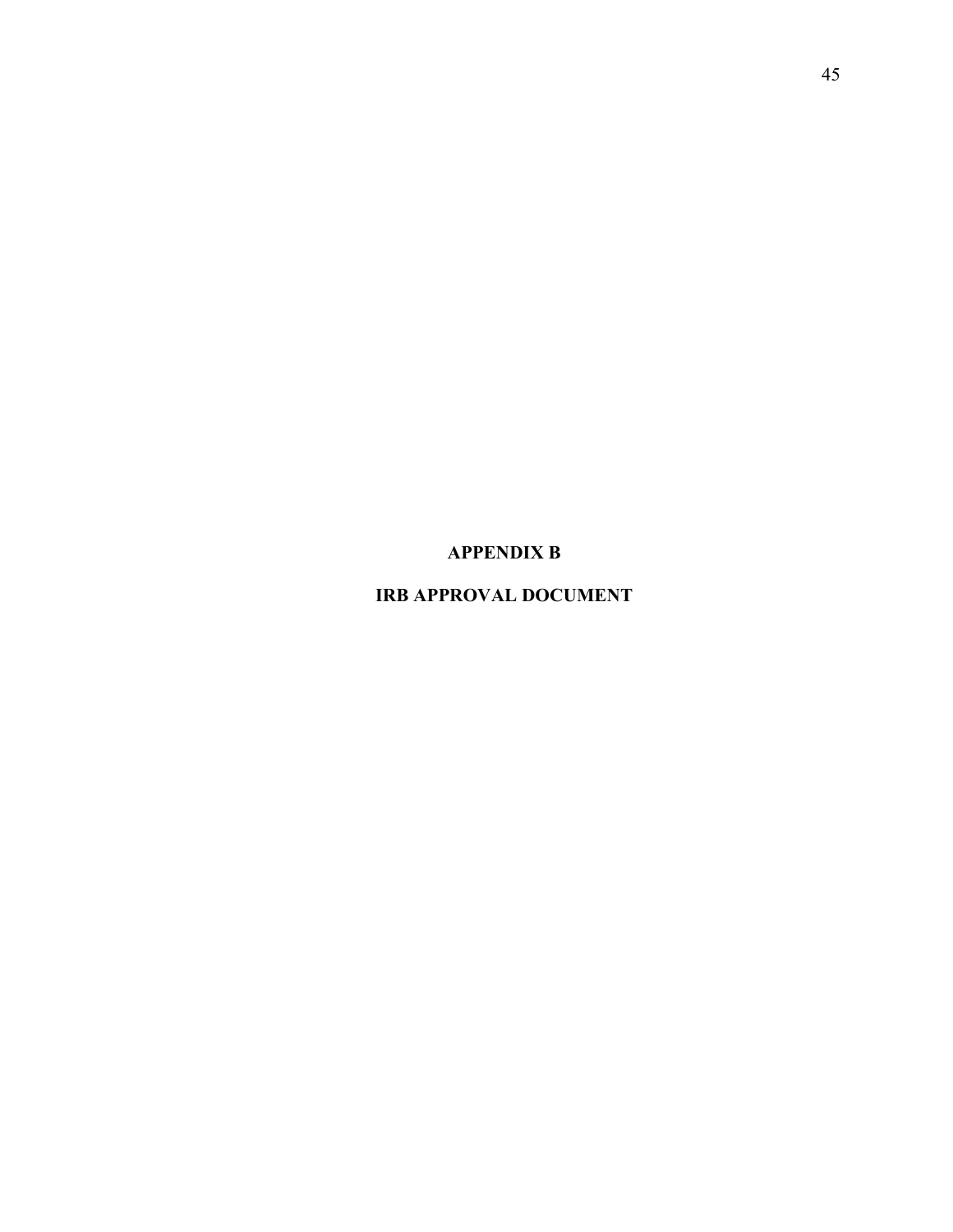

January 10, 2020

Eric Wyler Glenn Korff School of Music WMB 113 UNL NE 685880100

Rhonda Fuelberth Glenn Korff School of Music WMB 347 UNL NE 685880100

IRB Number: 20200119946EP Project ID: 19946 Project Title: When Did You Stop Singing?: Elementary Boys Attitudes and Perceptions Toward the Act of Singing

Dear Eric:

This letter is to officially notify you of the approval of your project by the Institutional Review Board (IRB) for the Protection of Human Subjects. It is the Board's opinion that you have provided adequate safeguards for the rights and welfare of the participants in this study based on the information provided. Your proposal is in compliance with this institution's Federal Wide Assurance 00002258 and the DHHS Regulations for the Protection of Human Subjects under the 2018 Requirements at 45 CFR 46.

o Review conducted using expedited review category 7 at 45 CFR 46.110

o Date of Approval: 1/10/2020

o Date of Expedited review: 1/8/2020

o Date of Acceptance of Revisions: 1/10/2020

o Funding (Grant congruency, OSP Project/Form ID and Funding Sponsor Award Number, if applicable): N/A

o Consent waiver: Yes, parental consent waiver approved under 45 CFR 46.116(d)(1-4)

o Review of specific regulatory criteria (contingent on funding source): 45 CFR 46

o Subpart B, C or D review: Subpart D, Research involving children, not greater than minimal risk approved under 45 CFR 46.404

You are authorized to implement this study as of the Date of Final Approval: 01/10/2020.

We wish to remind you that the principal investigator is responsible for reporting to this Board any of the following events within 48 hours of the event:

\* Any serious event (including on-site and off-site adverse events, injuries, side effects, deaths, or other problems) which in the opinion of the local investigator was unanticipated, involved risk to subjects or others, and was possibly related to the research procedures;

\* Any serious accidental or unintentional change to the IRB-approved protocol that involves risk or has the potential to recur;

\* Any protocol violation or protocol deviation

\* An incarceration of a research participant in a protocol that was not approved to include prisoners

\* Any knowledge of adverse audits or enforcement actions required by Sponsors

\* Any publication in the literature, safety monitoring report, interim result or other finding that indicates an unexpected change to the risk/benefit ratio of the research;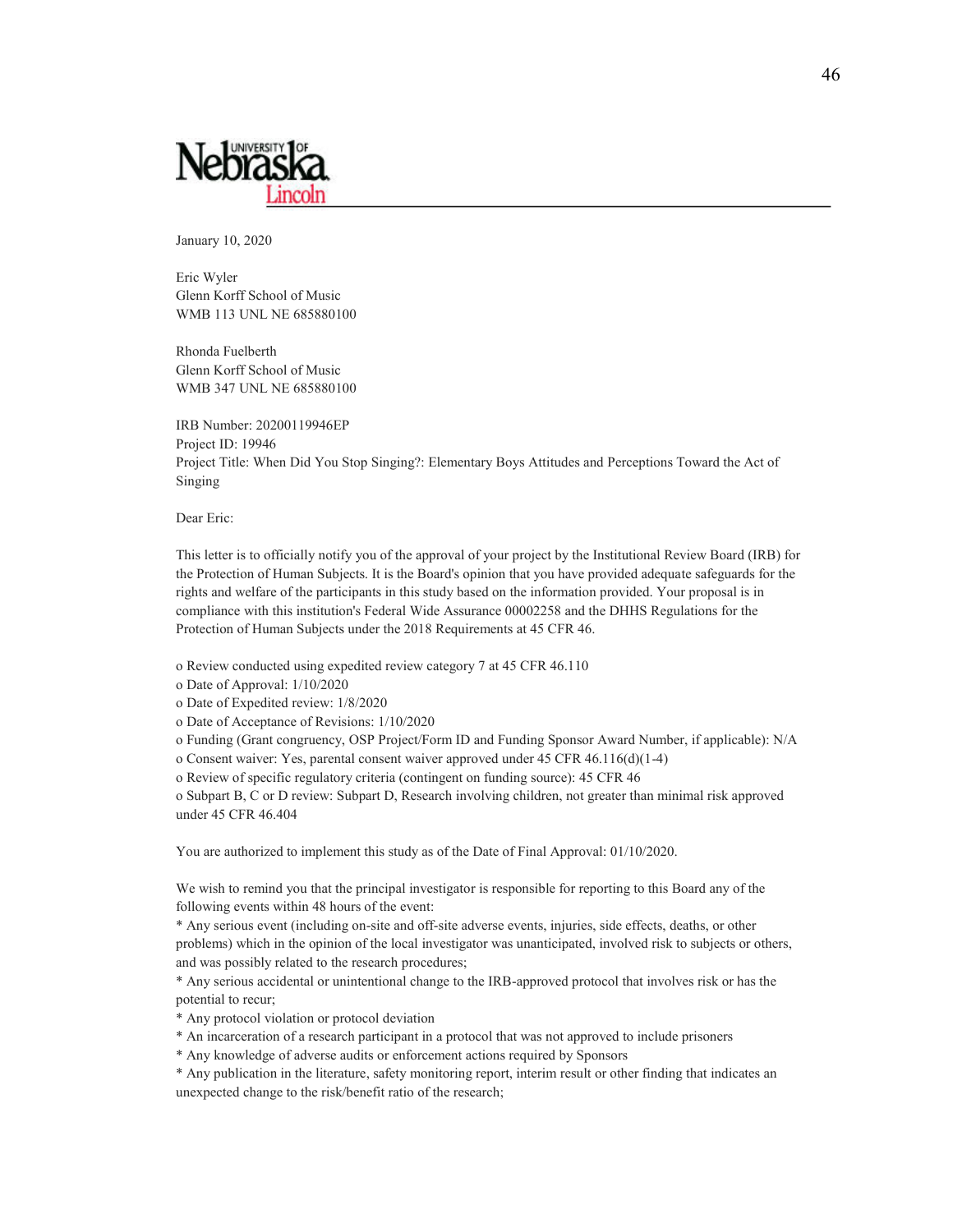\* Any breach in confidentiality or compromise in data privacy related to the subject or others; or

\* Any complaint of a subject that indicates an unanticipated risk or that cannot be resolved by the research staff.

Any changes to the project, including reduction of procedures, must be submitted and approved prior to implementation. A change request form must be submitted to initiate the review of a modification.

For projects which continue beyond one year from the starting date, an annual update of the project will be required by informing the IRB of the status of the study. The investigator must also advise the Board when this study is finished or discontinued by completing the Final Report form via NUgrant.

If you have any questions, please contact the IRB office at 402-472-6965.

Sincerely,

achellige

Rachel Wenzl, CIP for the IRB

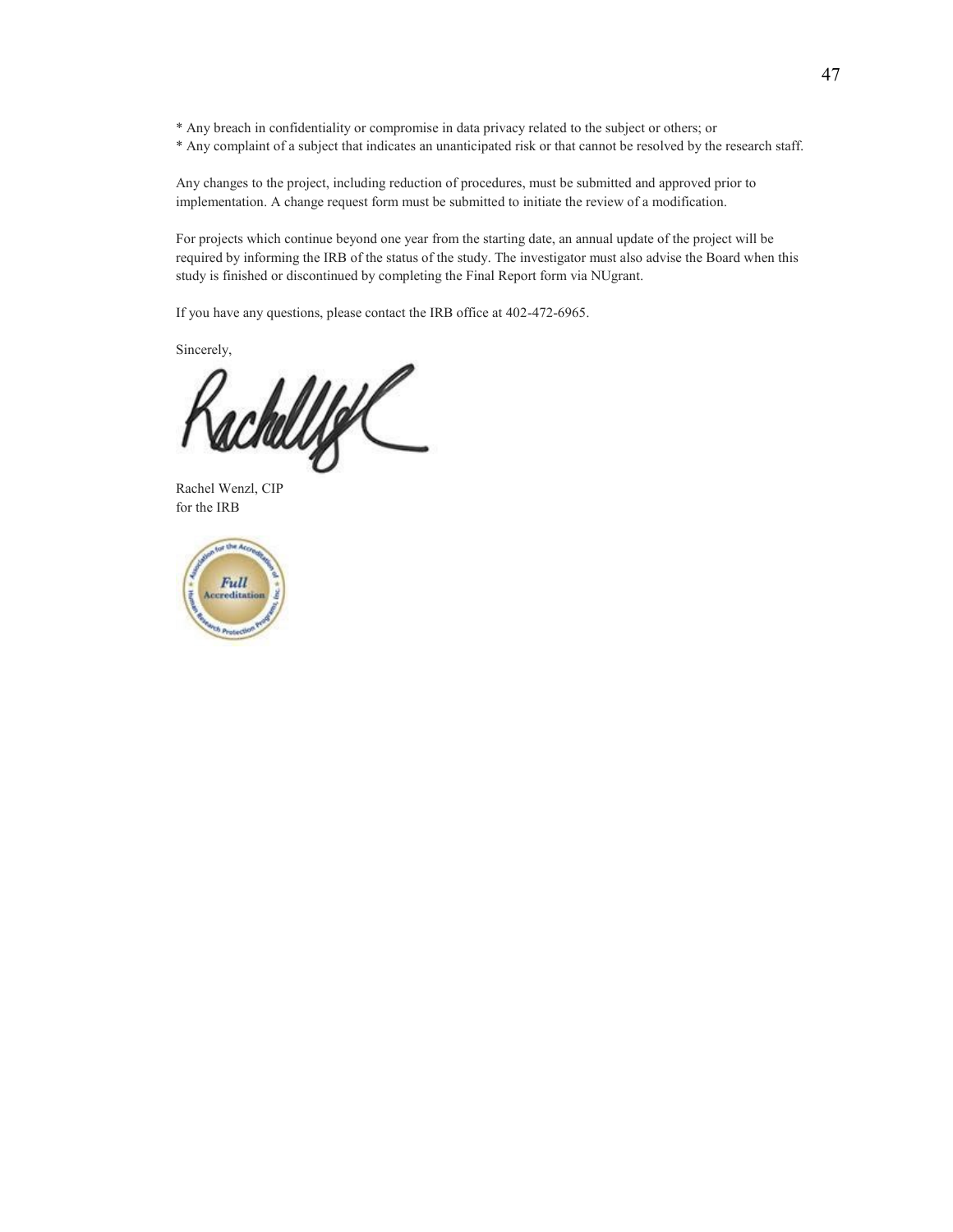**APPENDIX C**

**PARENT/GUARDIAN COVER LETTER**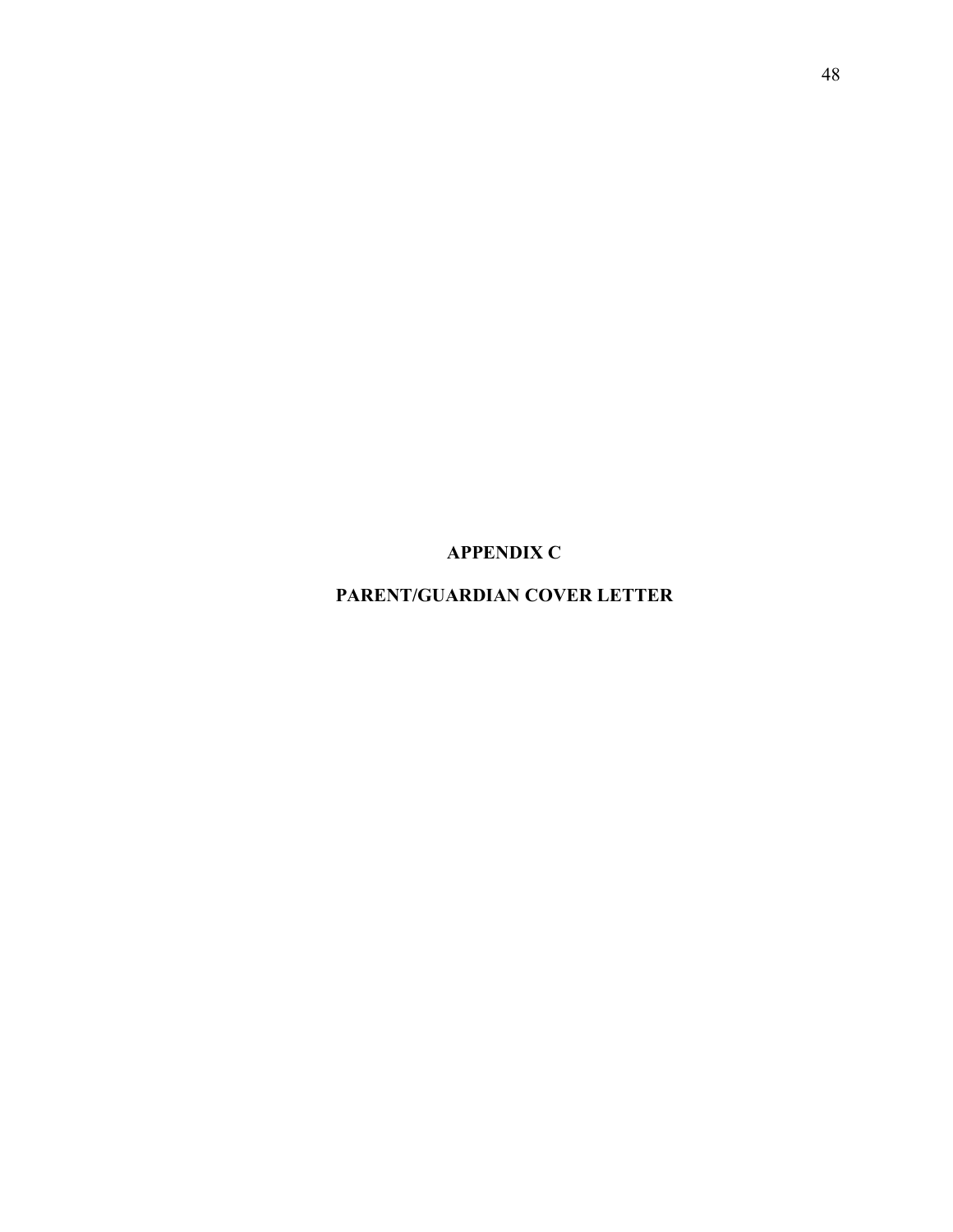

## GLENN KORFF SCHOOL OF MUSIC

Dear Parent/Legal Guardian:

My name is Eric Wyler and I am currently pursuing my Masters Degree in Music Education at the University of Nebraska-Lincoln. I am working on a research project and need your assistance. I have a questionnaire to measure student attitudes toward singing. Although the analysis of the data will focus primarily on boys' answers, both boys and girls will be given the questionnaire to compare the responses. I am hoping to learn about the students' thoughts and opinions about singing throughout their daily lives.

Participation in the questionnaire will only require 15 minutes of time and will be administered during general music class for all students in grades 1-5 at Leonard Lawrence and Bertha Barber Elementary Schools. All student names will be kept anonymous and, other than their answers to the questions, only their grade level and gender will be recorded. No publications or reports from this project will include identifying information on any participant.

Attached to this letter is a Parent/Legal Guardian Notification Form which outlines information about the study and also includes a portion to indicate if you would NOT like your student to participate in the questionnaire. It is presumed that your student will participate in the questionnaire if the Notification Form is not returned. If you have any questions or concerns, please contact the school office or the primary researcher.

Thank you for your time and consideration of this project.

Sincerely,

Eric Wyler Graduate Student University of Nebraska-Lincoln

> 113 Westbrook Music Building / P.O. Box 880100 / Lincoln, NE 68588-0100 (402) 472-2503 / FAX (402) 472-8962 / music.unl.edu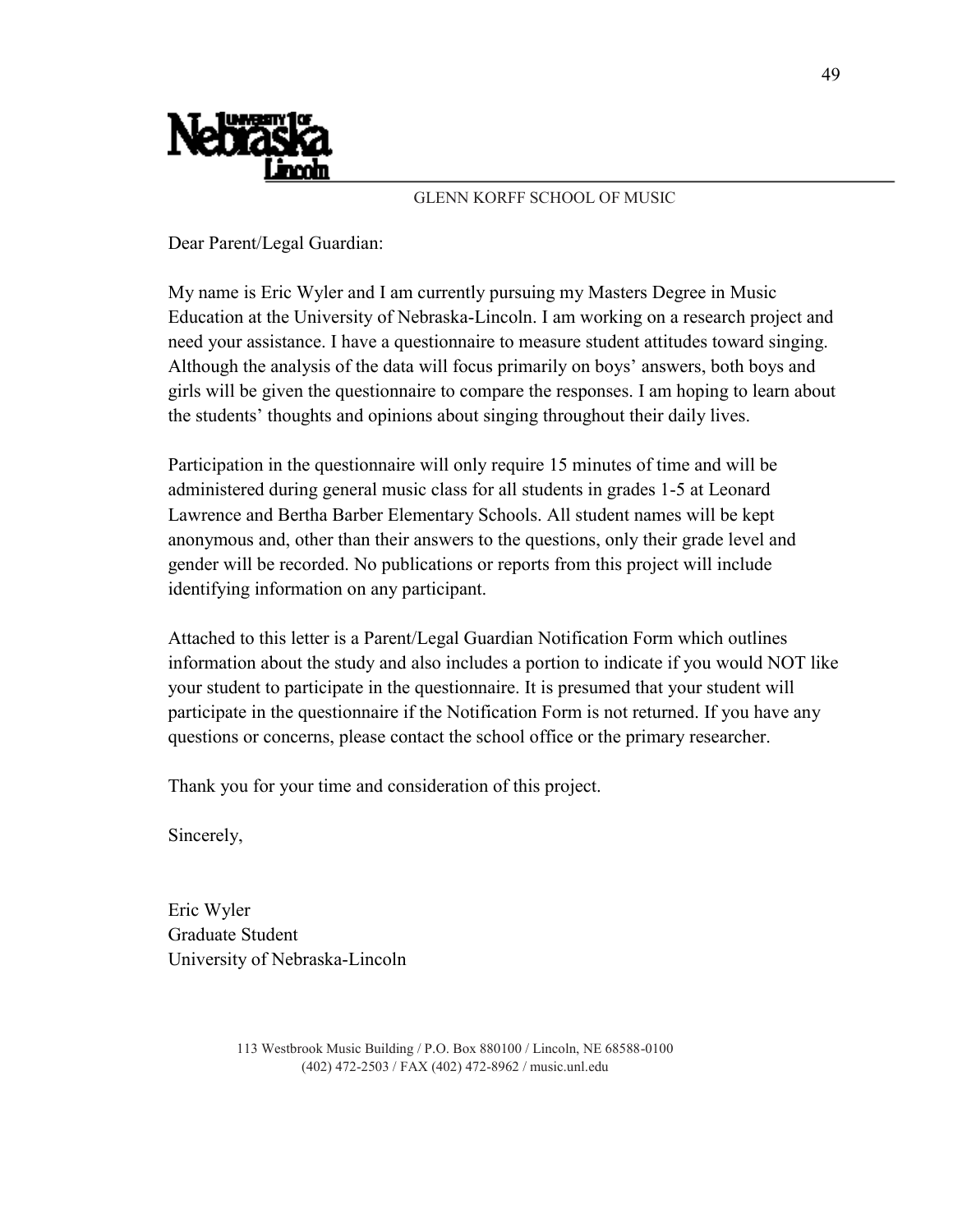**APPENDIX D**

**PARENT/GUARDIAN NOTIFICATION FORM**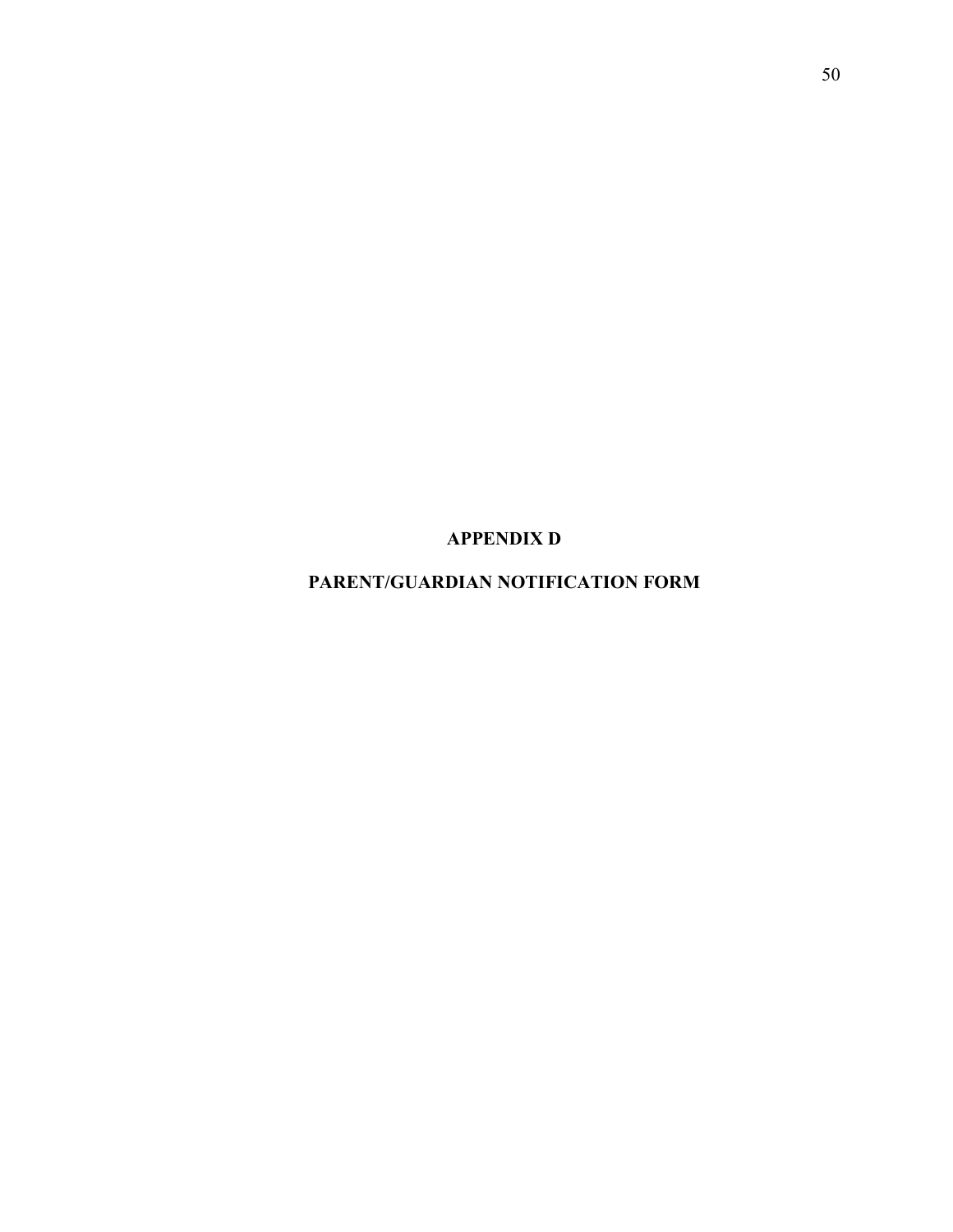

GLENN KORFF SCHOOL OF MUSIC

## **Parent/Legal Guardian Notification Form**

## **Formal Study Title: When Did You Stop Singing?: Elementary Boys' Attitudes and Self-Efficacy Toward the Act of Singing**

#### **Authorized Study Personnel:**

Principal Investigator: Eric Wyler (402) 315-7678 Secondary Investigator: Rhonda Fuelberth, Ph.D. Office: (402) 472-3349

#### **Key Information:**

The project will involve:

- Males and females in Grades 1-5
- Procedures will include completing an anonymous 9-item questionnaire during their music class one week from the issuance of this notification form
- General nature of items include responses to statements such as "I like to sing" or "I think singing is fun"
- The total time from participants needed for this study is 15 minutes
- There are no risks associated with this study
- Your child/legal ward will receive no compensation for participation
- You and your child/legal ward will be provided a copy of the opt-out form if you choose not to participate in the study

#### **Invitation:**

Your child/legal ward is invited to take part in this research study. The information in this form is meant to inform you of the study as well as help you decide if you do not want your student to participate. No response to this letter is required for your child's/legal ward's participation in this study. You may opt your child out of the study by returning the opt-out form at the end of this letter. If you have any questions, please ask.

#### **Why is your child/legal ward being asked to be in this research study?**

Your child/legal ward is being asked to be in this study because they participate in general music at their elementary school. All students Grades 1-5 are being asked to participate in this study.

#### **What is the reason for doing this research study?**

The purpose of this study is to examine elementary-age students' (particularly boys') attitudes toward singing, search for a correlation between attitudes and their singing self-efficacy, and try to pinpoint reasons and factors as to why boys begin to lose interest in singing at a young age.

#### **What will be done during this research study?**

Your child/legal ward will be asked to complete a 9-item survey using a paper and pencil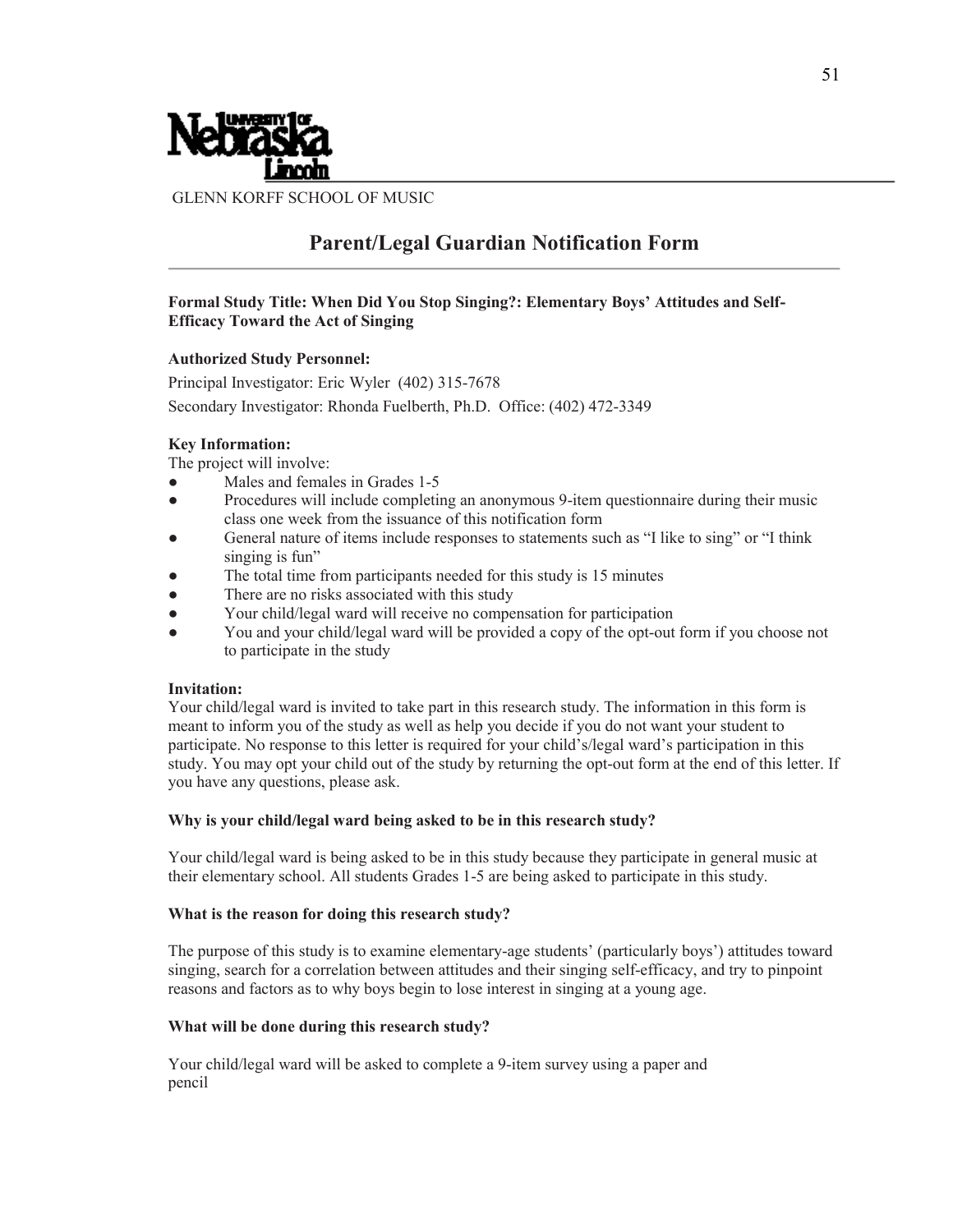questionnaire. The survey will take 15 total minutes of class time during their general music class.

### **What are the possible risks of being in this research study?**

There are no known risks or discomforts associated with this research. Your student will remain completely anonymous and no individual results will be posted.

#### **What are the possible benefits to your child/legal ward?**

Your child/legal ward is not expected to get any benefit from being in this study.

#### **What are the possible benefits to other people?**

The benefits to the music education field may include a better understanding of when elementary boys begin to lose interest in singing and the factors that lead to their loss of interest.

#### **What are the alternatives to being in this research study?**

Instead of being in this research study you can choose not to allow your child/legal ward to participate. They will be given independent reading time during the completion of the questionnaire.

#### **What will being in this research study cost you or your child/legal ward?**

There is no cost to you or your child/legal ward to be in this research study.

#### **Will your child/legal ward be compensated for being in this research study?**

There is no compensation awarded for the participation of your student/legal ward in this research study.

#### **What should you do if your child/legal ward has a problem during this research study?**

Your child's/legal ward's welfare is the major concern of every member of the research team. If there is a problem as a direct result of being in this study, you should immediately contact one of the people listed at the beginning of this notification form. As stated previously, this is a minimal risk study and there should be no cause for concern that there will be any problem during this research study.

#### **How will information about your child/legal ward be protected?**

Your child/legal ward will remain anonymous throughout the entire research process. The name of your student will never be collected, known, or used by the researcher(s).

The data will be stored in a locked cabinet at the principal investigator's office and will only be seen by the research team during the study and for 1 year after the study is complete.

The only persons who will have access to your child's/legal ward's research records are the study personnel, the Institutional Review Board (IRB), and any other person, agency, or sponsor as required by law or contract. The information from this study may be published in professional journals or presented at conferences or meetings but the data will be reported as group or summarized data and your identity will be kept strictly confidential.

#### **What are your child's/legal ward's rights as a research subject?**

Your child/legal ward may ask any questions concerning this research and have those questions answered before agreeing to participate in or during the study.

For study related questions, please contact the investigators listed at the beginning of this form.

For questions concerning your rights or complaints about the research, contact the Institutional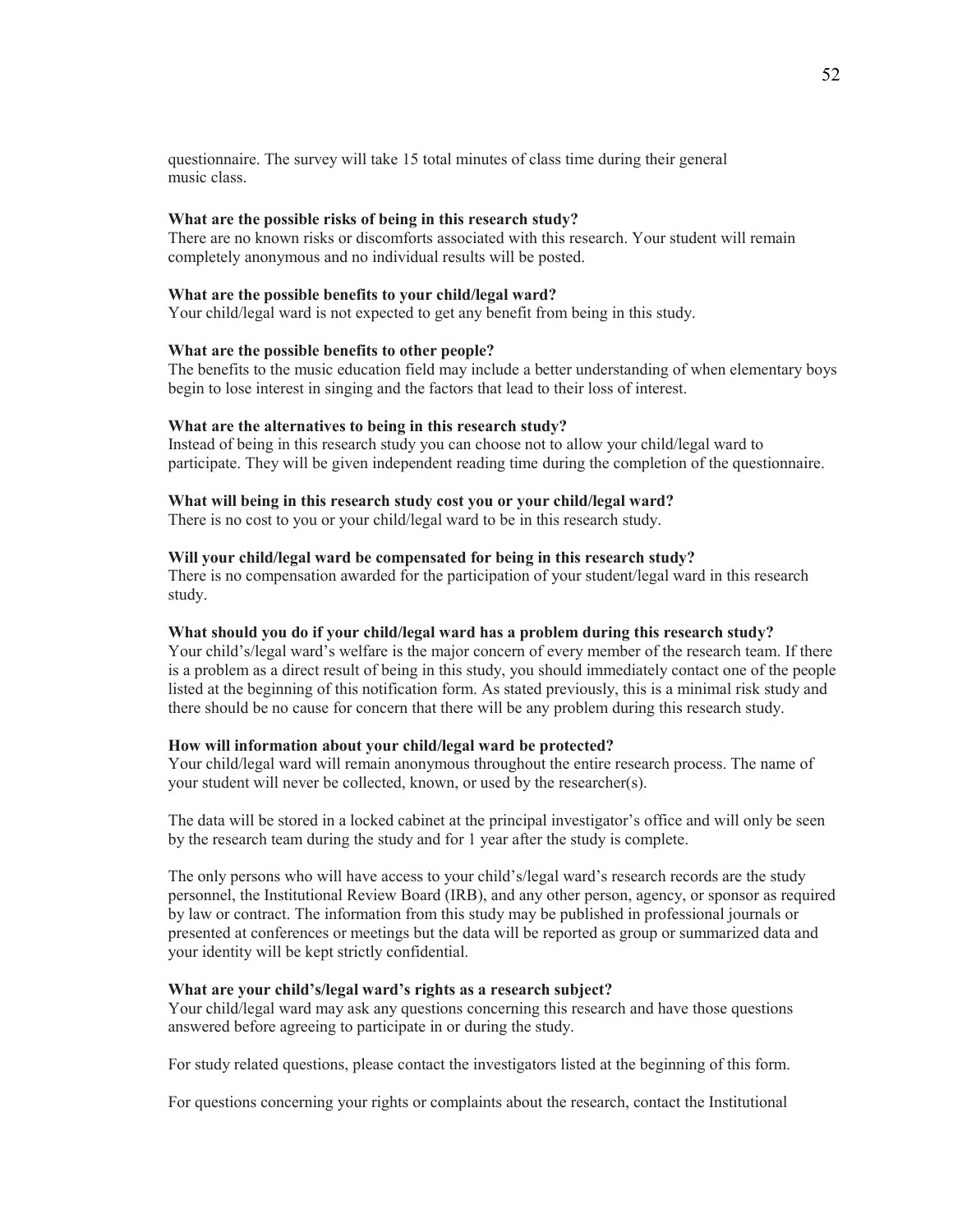Review Board (IRB):

- Phone: 1(402)472-6965
- $\bullet$  Email: irb@unl.edu

#### **What will happen if you decide not to allow your child/legal ward to be in this research study or decide they need to stop participating once they start?**

You can decide your child/legal ward should not be in this research study, or you can have your child/legal ward stop being in this study ("withdraw") at any time before, during, or after the research begins for any reason. Deciding not to allow your child/legal ward to be in this research study or deciding to withdraw will not affect you or your child's/legal ward's relationship with the investigators, with the University of Nebraska-Lincoln, their elementary school, or Bellevue Public Schools.

You and your child/legal ward will not lose any benefits to which you are entitled.

#### **Participant Feedback Survey**

The University of Nebraska-Lincoln wants to know about your research experience. This 14 question, multiple-choice survey is anonymous. This survey should be completed after your participation in this research. Please complete this optional online survey at: http://bit.ly/UNLresearchfeedback.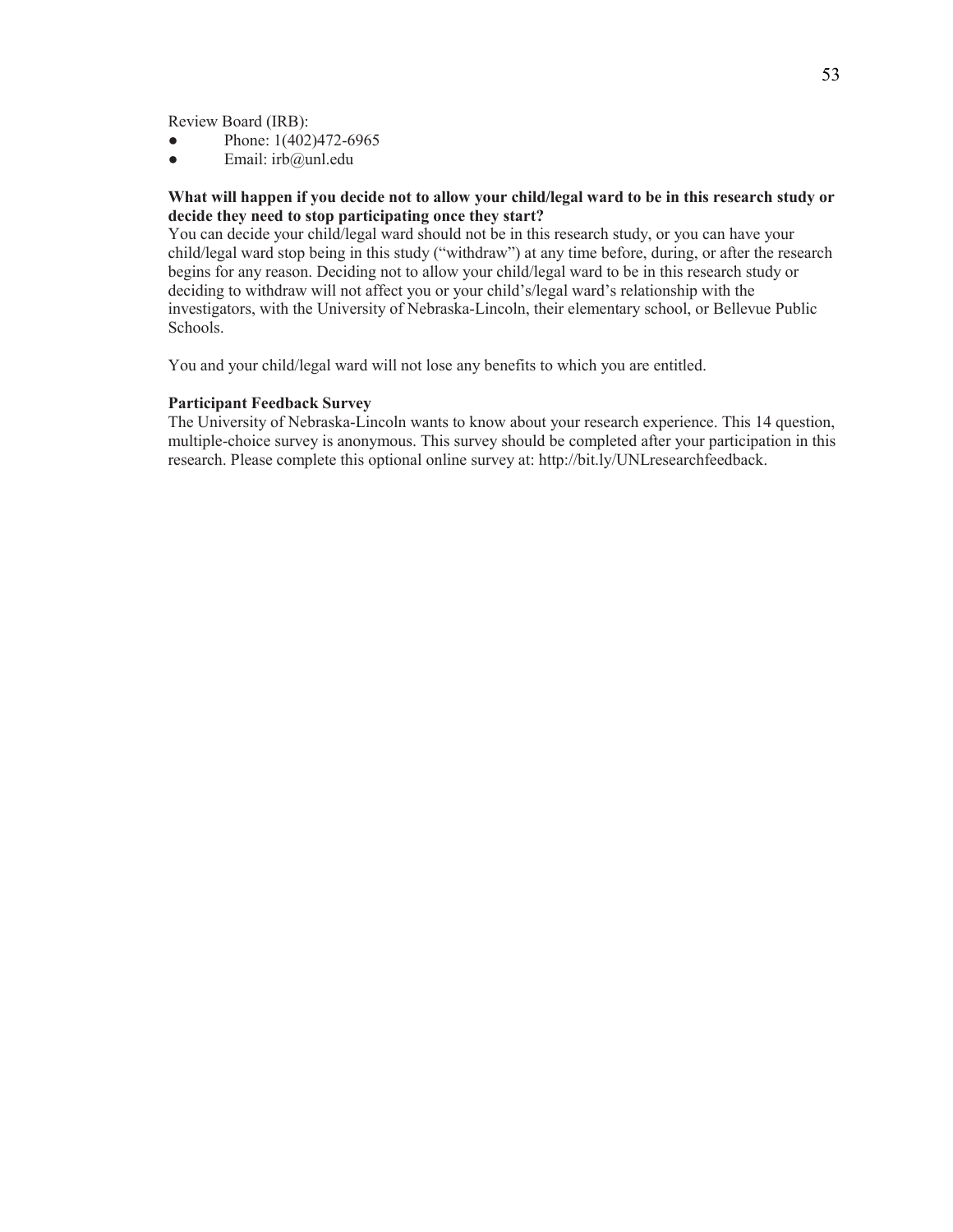

## **Parent/Legal Guardian Notification Form**

I have read the information about the research being conducted by the University of Nebraska-Lincoln. Please check the box below **only if you do not** want your child/legal ward to take part in the research.

⃞ My child **does not** have permission to participate.

**Name of Student:**

(Name of Student: Please print) Student Grade Level

**Name & Signature of Parent/Legal Guardian:**

(Signature of Parent/Legal Guardian) Date

## **Please email this form to wyler.eric@gmail.com or have your child/legal ward return this form to his/her school office within one week ONLY if you DO NOT wish them to participate.**

Thank you so much for your assistance with this important project. If you have questions or concerns about your rights as a study participant that have not been answered by the investigators, or to report any concerns about the project, please contact the University of Nebraska-Lincoln Institutional Review Board at 402-472-6965.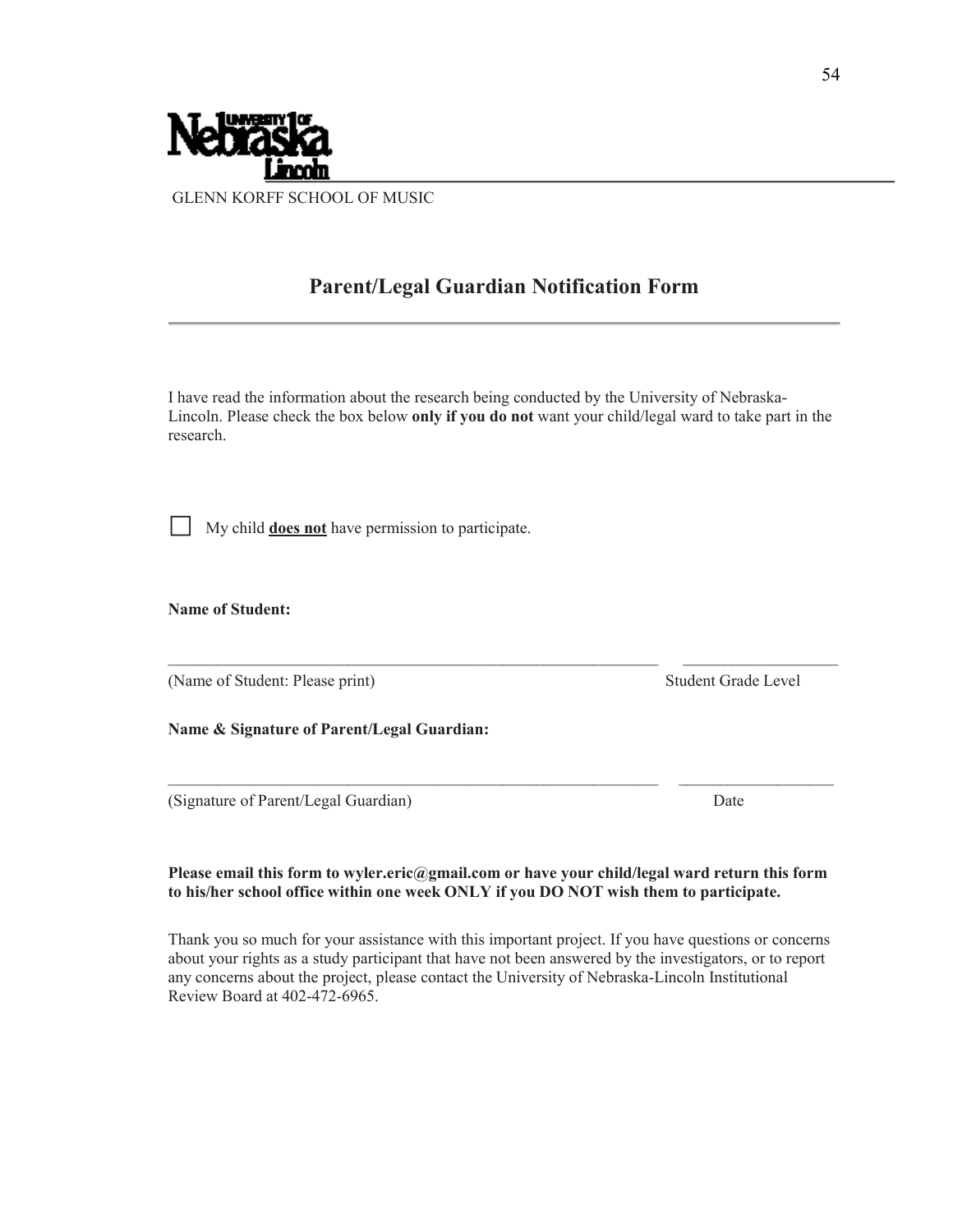#### **References**

- Abeles, H. & Porter, S. (1978). The sex-stereotyping of musical instruments. *Journal of Research in Music Education*, *26*, 65–75.
- Adcock, E. (1987). The changing voice—The middle/junior high challenge. *The Choral Journal*, *28*, 9–11.
- Ashley, M. (2006). You sing like a girl? An exploration of 'boyness' through the treble voice. *Sex Education*, *6*, 193–205.
- Bandura, A. (1977). Self-efficacy: Toward a unifying theory of behavioral change. *Psychological Review*, *84*, 191–215.
- Bandura, A. (1993). Perceived self-efficacy in cognitive development and functioning. *Educational Psychologist*, *28*, 117–148.
- Bandura, A. (1997). *Self-efficacy: The exercise of control*. New York, NY: W. H. Freeman.
- Bandura, A. & Schunk, D. H. (1981). Cultivating competence, self-efficacy, and intrinsic interest through proximal self-motivation. *Journal of Personality and Social Psychology*, *41*, 586–598.
- Bruno, K. (2009). Children's choirs: Keep America's youth singing. *The Choral Journal*, *50*, 57–60.
- Campbell, L. B. (1919). Music and art in education: A vital factor in life. *Music Supervisors' Journal*, *6*, 16–30.
- Coffman, W. (1987). The changing voice—The elementary challenge. *The Choral Journal*, *28*, 5–7.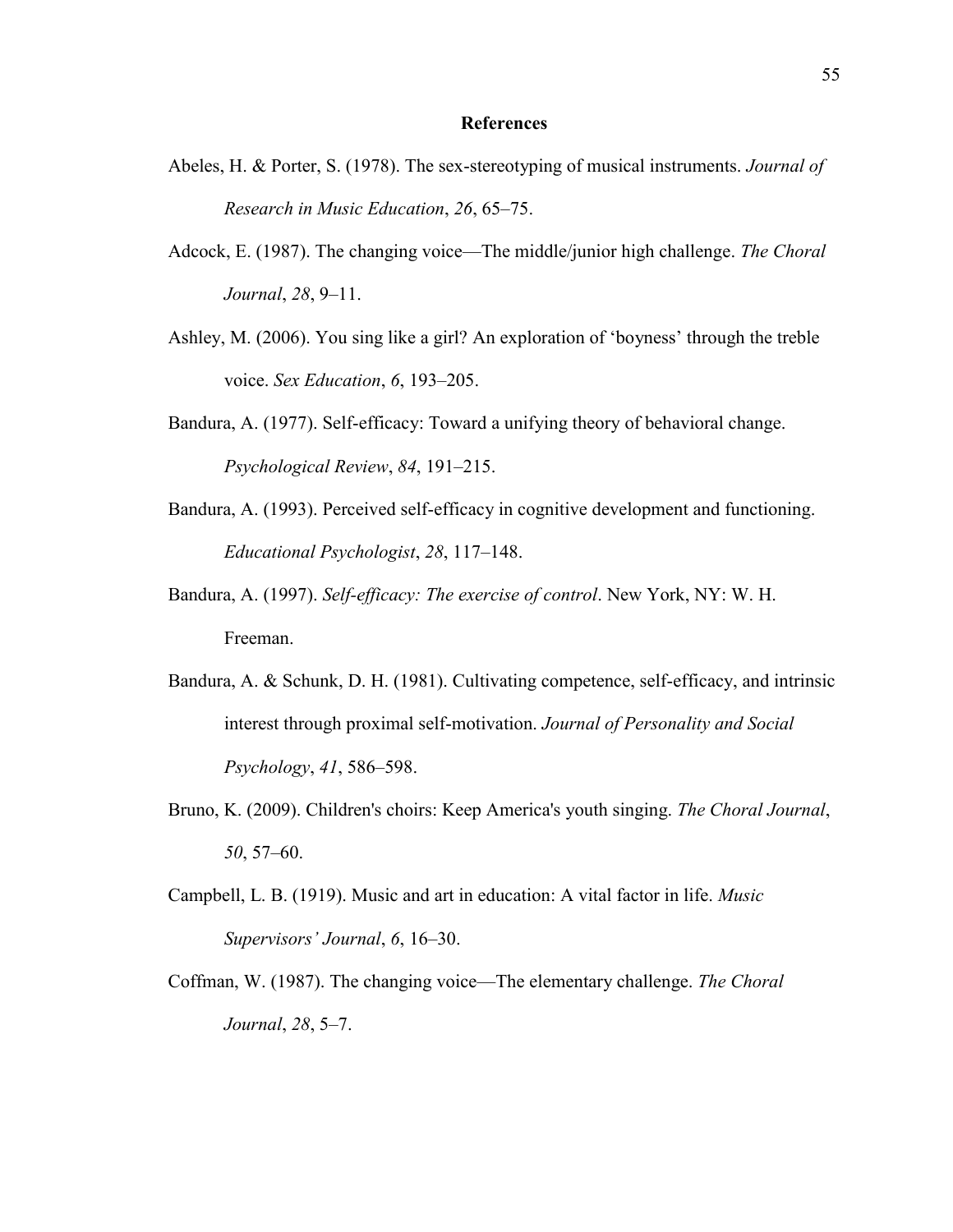- Cooksey, J. (1977). The development of a contemporary, eclectic theory for the training and cultivation of the junior high school male changing voice: Part II scientific and empirical findings; Some tentative solutions. *The Choral Journal*, *18*, 5–16.
- Costley, C. (1993). Music and gender at key stage three  $(11-14)$ : An action research project. *British Journal of Music Education*, *10*, 197–203.
- Cramer, K. M., Million, E., & Perreault, L. A. (2002). Perceptions of musicians: Gender stereotypes and social role theory. *Psychology of Music*, *30*, 164–174.
- Davies, D. M. and Roberts, E. (1975). Poor pitch singing: a survey of its incidence in school children. *Psychology of Music, 3,* 24–35.
- Demorest, S. M. (2000). Encouraging male participation in chorus. *Music Educators Journal*, *86*, 38–40.
- Fisher, R. A. (2014). The impacts of the voice change, grade level, and experience on the singing self-efficacy of emerging adolescent males. *Journal of Research in Music Education*, *62*, 277–290.
- Freer, P.K. (2007). Between research and practice: How choral music loses boys in the "middle." *Music Educators Journal*, *94*, 28–34.
- Gates, J. T. (1989). A historical comparison of public singing by American men and women. *Journal of Research in Music Education*, *37*, 32–47.
- Hall, C. (2005). Gender and boys' singing in early childhood. *British Journal of Music Education*, *22*, 5–20.
- Hall, L. & Hume, C. & Tazzyman, S. (2016). Five degrees of happiness: Effective smiley face Likert scales for evaluating with children. *IDC '16 15th International Conference on Interaction Design and Children*, 311–321.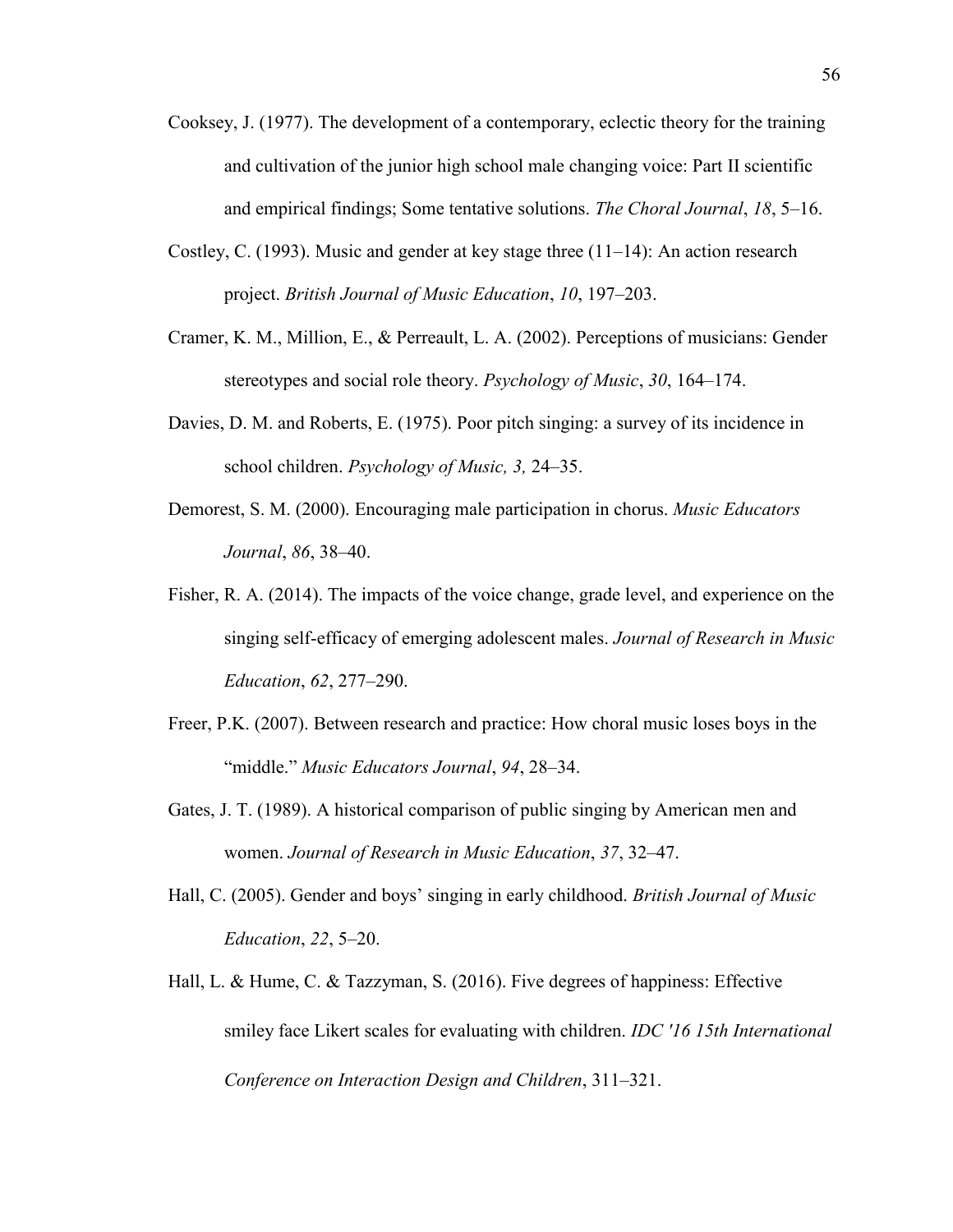- Harrison, S.D. (2004). Engaging boys: Overcoming stereotypes–Another look at the missing males in vocal programs. *The Choral Journal*, *45*, 24–29.
- Harrison, S. D. (2007). A perennial problem in gendered participation in music: What's happening to the boys?. *British Journal of Music Education*, *24*, 267–280.
- Hendricks, K. S. (2013). Changes in self-efficacy beliefs over time: Contextual influences of gender, rank-based placement, and social support in a competitive orchestra environment. *Psychology of Music*, *42*, 347–365.
- Kennedy, M. A. (2002). 'It's cool because we like to sing:' Junior high school boys' experience of choral music as an elective. *Research Studies in Music Education*, *18*, 26–37.
- Killian, J. (1999). A description of vocal maturation among fifth- and sixth-grade boys. *Journal of Research in Music Education*, *47*, 357–369.
- Kirchner, J. M. (2003). A qualitative inquiry into musical performance anxiety. *Medical Problems of Performing Artists*, *18*, 78–82.
- Koza, J. E. (1993). The "Missing Males" and other gender issues in music education: Evidence from the Music Supervisors' Journal, 1914-1924. *Journal of Research in Music Education*, *41*, 212–232.
- Lucas, M. (2011). Adolescent male attitudes about singing in choir. *Update: Applications of Research in Music Education*, *30*, 46–53.
- Leighton, G. & Lamont, A. (2006). Exploring children's singing development: Do experiences in early schooling help or hinder? *Music Education Research, 8,* 311– 330.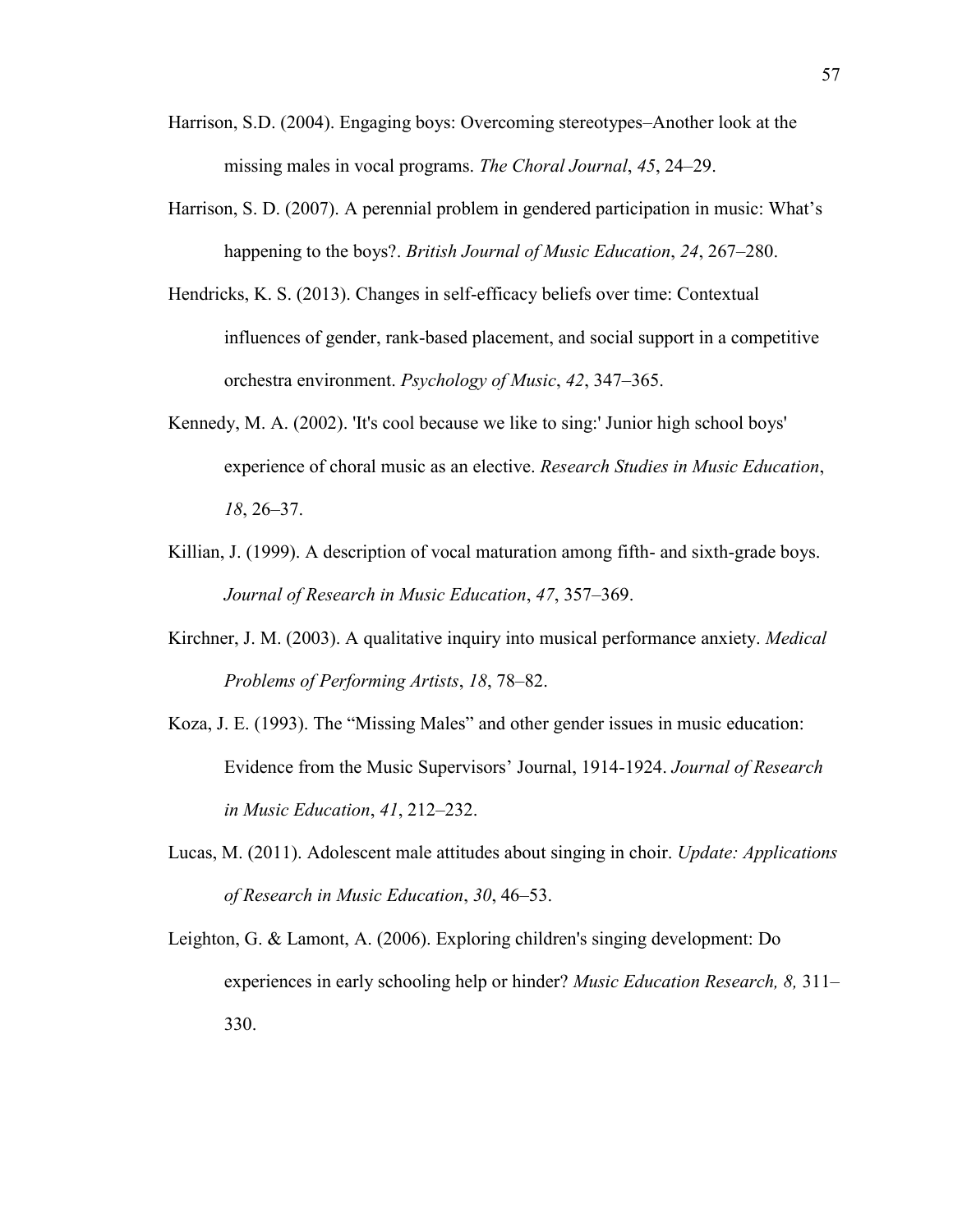- McCormick, J., & McPherson, G. E. (2003). The role of self-efficacy in a musical performance. *Psychology of Music*, *31*, 37–51.
- McPherson, G. E., & Renwick, J. M. (2001). A longitudinal study of self-regulation in children's musical practice. *Music Education Research*, *3*, 169–186.
- McPherson, G. E., & McCormick, J. (2006). Self-efficacy and music performance. *Psychology of Music*, *34*, 332–336.
- Mizener, C. P. (1993). Attitudes of children toward singing and choir participation and assessed singing skill. *Journal of Research in Music Education*, *41*, 233–245.
- Moore, R. & Killian, J. (2000). Perceived gender differences and preferences of solo and group treble singers by American and English children and adults. *Bulletin of the Council of research in Music Education*, *147*, 138–144.
- Nannen, B. E. (2017). *"Choir is for girls": Intersectional mixed methods perspectives on adolescent gender identity, singing interest, and choral music participation* (Publication No. 1892827729) [Master's thesis, University of Nebraska-Lincoln]. ProQuest Dissertations Publishing.
- Osborne, M. & Kenny, D. (2008). The role of sensitizing experiences in music performance anxiety in adolescent musicians. *Psychology of Music*, *36*, 447–462.
- Phillips, K. H. (2003). Creating a safe environment for singing. *Choral Journal*, *43*, 41– 43.
- Phillips, K. H. & Aitchison, R. E. (1999). Second-year results of a longitudinal study of the relationship of singing instruction, pitch accuracy, and gender to aural acuity, vocal achievement, musical knowledge, and attitude towards singing among general music students. *Contributions to Music Education*, *26*, 67–85.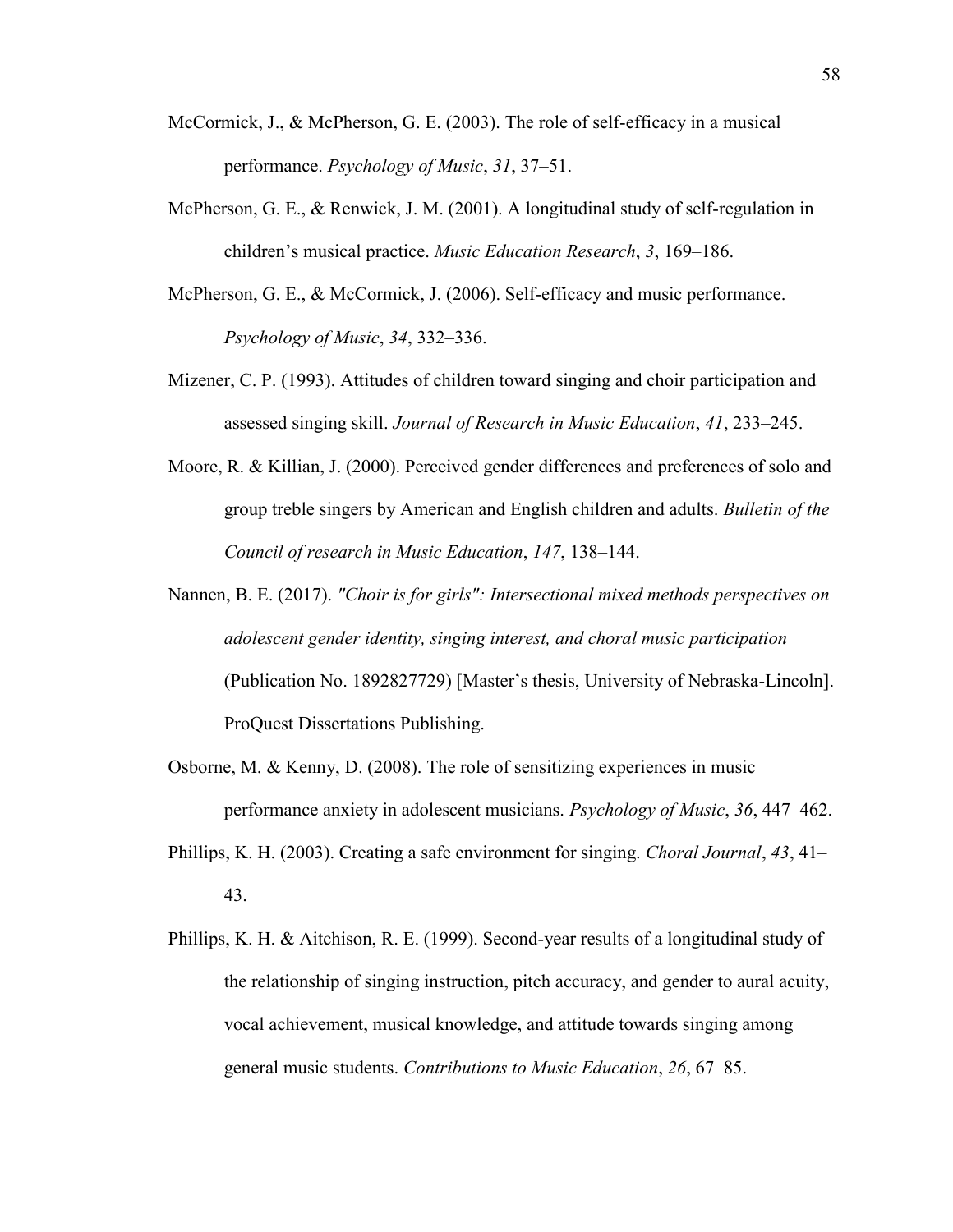- Radtke, A. (1950). Positive attitudes toward singing for adolescent boys. *Music Educators Journal*, *36*, 48.
- Ritchie, L. & Williamon, A. (2011). Primary school children's self-efficacy for music learning. *Journal of Research in Music Education*, *52,* 146–161.
- Rutkowski, J. (1981). The junior high school male changing voice: Testing and grouping voices for successful singing experiences. *The Choral Journal*, *22*, 11–16.
- Ryan, C. (2004). Gender differences in children's experience of musical performance anxiety. *Psychology of Music*, *32*, 89–103.
- Smith, F. (1918). Music and manliness. *Music Supervisors' Journal*, *5*, 12.

Stange, M.; Barry, A.; Smyth, J.; and Olson, K. (2016). Effects of smiley face scales on visual processing of satisfaction questions in web surveys. *Sociology Department, Faculty Publications*. 337.

- Svengalis, J. N. (1978). *Music attitude and the preadolescent male* (Publication No. 7902953) [Doctoral dissertation, University of Iowa]. ProQuest Dissertations Publishing.
- Swanson, F. (1984). Changing voices: Don't leave out the boys. *Music Educators Journal*, *70*, 47–50.
- Sweet, B. (2010). A case study: Middle school boys' perceptions of singing and participation in choir. *Update: Applications of Research in Music Education*, *28*,  $5 - 12$ .
- Szabo, M. (1999). Why don't boys sing? *General Music Today*, *12*, 11–14.
- Usher, E. L., & Pajares, F. (2008). Sources of self-efficacy in school: Critical review of the literature and future directions. *Review of Educational Research*, *78*, 751–796.